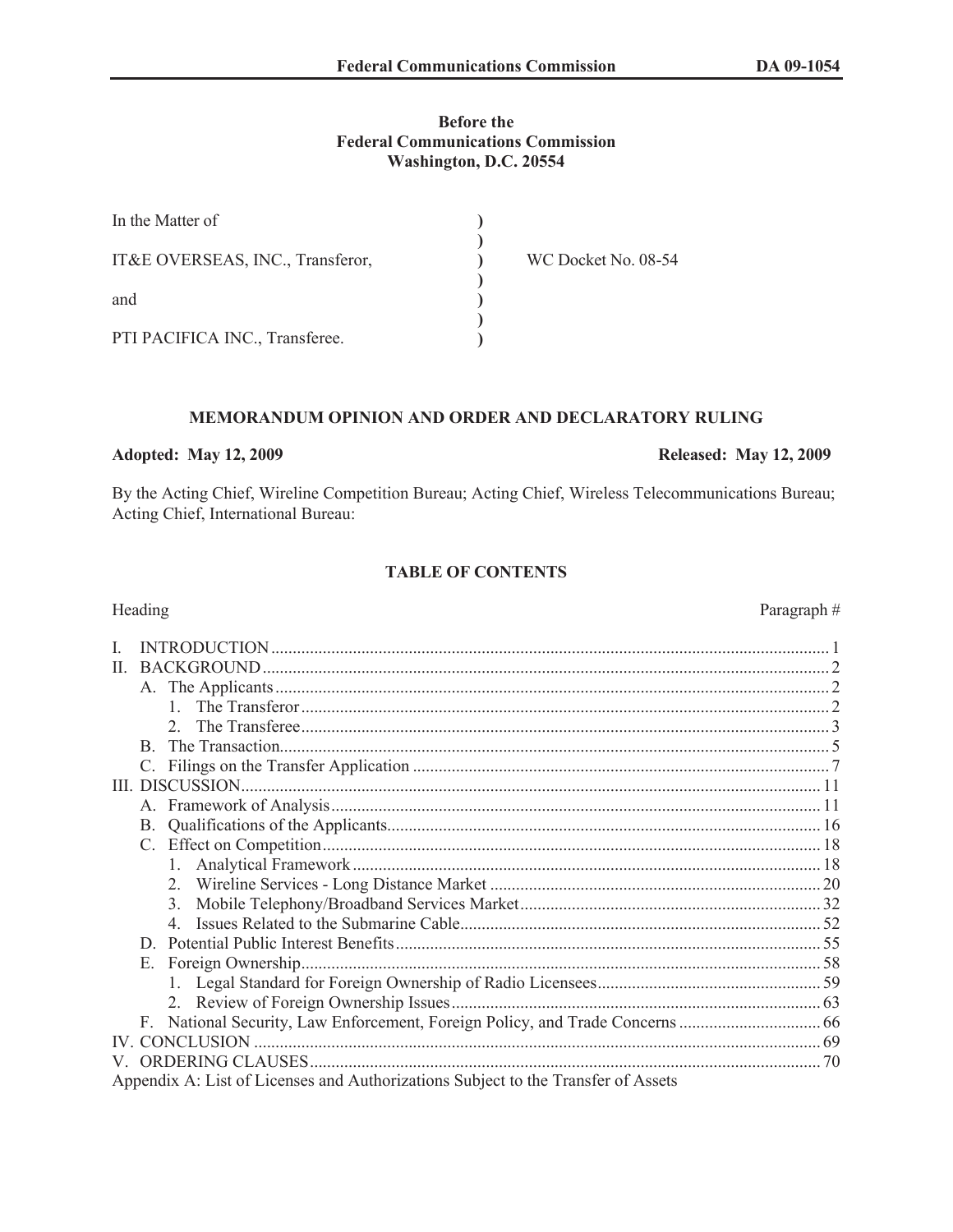# **I. INTRODUCTION**

1. In this Memorandum Opinion and Order and Declaratory Ruling, we consider a series of applications filed by IT&E Overseas, Inc. (IT&E) and PTI Pacifica Inc. (PTI Pacifica, and together with IT&E, the Applicants) pursuant to sections 214 and 310(d) of the Communications Act of 1934, as amended  $(Act)$ <sup>1</sup>. In these applications, the Applicants seek Federal Communications Commission (Commission) approval for the assignment and transfer of domestic and international section 214 assets and authorizations and Title III licenses from IT&E to PTI Pacifica.<sup>2</sup> Pacific Telecom Inc. (PTI), the indirect parent company of PTI Pacifica, also requests a declaratory ruling under section 310(b)(4) of the Communications Act that the proposed acquisition by PTI Pacifica of IT&E's common carrier satellite earth station and Local Multipoint Distribution Service (LMDS) licenses is consistent with the public interest.<sup>3</sup> Based on the record, we find that Applicants have met their burden and that grant of this transfer of assets, licenses, and authorizations, and grant of the petition for declaratory ruling will serve the public interest, convenience, and necessity. We also deny the petition to condition the transaction filed by Guam Cellular and Paging Inc., GTA TeleGuam, LLC (GTA), Pacific Data Systems, and Choice Phone, LLC (collectively, Petitioners),<sup>4</sup> but condition the grant of the application and associated petition for declaratory ruling on compliance by PTI Pacifica with the provisions of the agreement between the Micronesian Telecommunications Corporation (MTC) and PTI, and the Federal Bureau of Investigation (FBI), the United States Department of Justice (DOJ), the United States Department of Defense (DOD), and the United States Department of Homeland Security (DHS), dated October 6, 2003 (2003 Executive Branch Agreement). We further condition the grant of the application on Applicants' voluntary commitment not to raise 1+ presubscribed wireline rates for three years from the date of this Order.

#### **II. BACKGROUND**

#### **A. The Applicants**

- **1. The Transferor**
- 2. IT&E, a Guam corporation, provides presubscribed and prepaid interstate and

 $1$  47 U.S.C. §§ 214, 310(d).

<sup>2</sup> *See* Application of IT&E Overseas, Inc., Transferor, and PTI Pacifica Inc., Transferee, for Joint International and Domestic Section 214 Consent to Assignment/Acquisition of Assets and Title III Wireless Licenses, ULS File No. 0003356838; ITC-ASG-20080404-00164, SES-ASG-20080404-00423, ISP-PDR-20080403-00007, WC Docket No. 08-54 (filed Apr. 7, 2008) (together, the Application). The overall Application consists of three separate applications: an Application for Authority to Transfer Domestic Section 214 Authorizations (Domestic Authorizations Application), an Application for Authority to Assign International Section 214 Authorizations (International Authorizations Application), and an Application for Authority to Assign Title III Wireless Licenses (Wireless Licenses Application). On April 22 and 25, 2008, attorneys for Applicants filed letters submitting supplemental information on the Domestic Authorizations Application. *See* Letter from Kenneth D. Patrich and Timothy J. Cooney, Counsel for PTI Pacifica, and Mary J. Sisak, Counsel for IT&E, to Marlene H. Dortch, Secretary, Federal Communications Commission, dated April 22, 2008 (PTI Pacifica April 22, 2008 *Ex Parte*  Letter); Letter from Kenneth D. Patrich and Timothy J. Cooney, Counsel for PTI Pacifica, to Marlene H. Dortch, Secretary, Federal Communications Commission, dated April 25, 2008 (PTI Pacifica April 25, 2008 *Ex Parte* Letter). Appendix A to this Memorandum Opinion and Order and Declaratory Ruling lists the authorizations and licenses associated with the Application.

<sup>3</sup> 47 U.S.C. § 310(b)(4). *See* Petition of Pacific Telecom Inc. for Declaratory Ruling under Section 310(b)(4) of the Communications Act of 1934, As Amended, File No. ISP-PDR-20080403-00007 (filed Apr. 3, 2008). PTI filed an updated Petition for Declaratory Ruling on May 2, 2008 (Updated PTI Petition for Declaratory Ruling). All citations herein are to the Updated PTI Petition for Declaratory Ruling.

<sup>&</sup>lt;sup>4</sup> Petition to Condition, WC Docket No. 08-54 (filed May 12, 2008) (Joint Petition).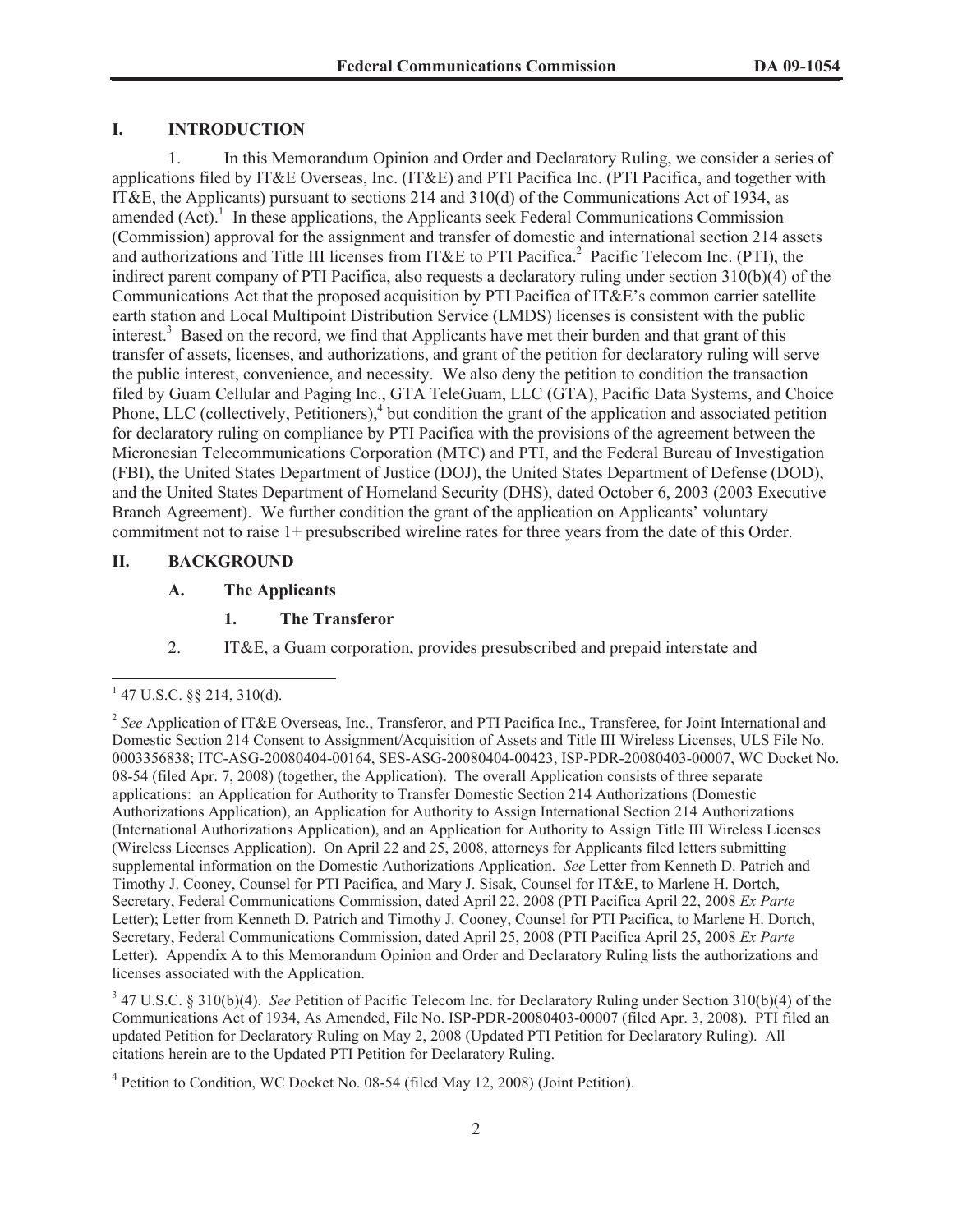international service in Guam and the Commonwealth of the Northern Mariana Islands (CNMI) and is a competitive local exchange carrier (LEC) in Guam.<sup>5</sup> IT&E holds PCS and LMDS licenses on Guam and the CNMI, private microwave licenses and an earth station license in Guam, and an international and domestic section214 authorization in both the CNMI and Guam.<sup>6</sup> IT&E, by virtue of holding PCS licenses, holds 40 megahertz of Commercial Mobile Radio Service (CMRS) spectrum in both the Guam Basic Trading Area (BTA) (BTA490) and the CNMI BTA (BTA493).<sup>7</sup> IT&E provides wireless services to its customers in Guam using both Code Division Multiple Access (CDMA) and Global Systems of Mobile Communications (GSM) network.<sup>8</sup> IT&E's GSM network is equipped with General Packet Radio Services (GPRS) to provide wireless data services to its customers.<sup>9</sup> Two  $\overline{U}$ .S. citizens own directly a 10 percent or greater interest in IT&E: Jose D. Perez (74.7%) and John M. Borlas (23.9%).<sup>10</sup>

## **2. The Transferee**

3. PTI Pacifica, a CNMI corporation,<sup>11</sup> provides presubscribed and prepaid interstate service in Guam and the CNMI<sup>12</sup> and provides wireless services to customers in CNMI.<sup>13</sup> PTI Pacifica holds PCS, 700 MHz,<sup>14</sup> and microwave licenses in both the CNMI and Guam and a cellular license in Guam. PTI Pacifica currently holds 42 megahertz of CMRS spectrum in the Guam BTA (BTA490) and 67 megahertz of CMRS spectrum in the CNMI BTA (BTA493).<sup>15</sup> Using its wireless licenses, PTI Pacifica states that it provides wireless services to customers in the CNMI using both CDMA and GSM technology.<sup>16</sup> Recently, PTI Pacifica announced that it had deployed Evolution Data Optimized (EV-DO)

<sup>7</sup> Wireless Licenses Application, Spectrum Aggregation at 1. IT&E Overseas holds the 30 megahertz C-Block PCS license and 10 megahertz D-Block PCS license in the Guam BTA (BTA490) and CNMI BTA (BTA493). *See* Wireless Licenses Application, Status of CMRS Competition in Transaction Markets at 1.

<sup>8</sup> IT&E, About Digital PCS, http://www.ite.net/help/wireless/about.php#pcs (last visited May 12, 2009); IT&E, About GSM, http://www.ite.net/help/wireless/about\_gsm.php#1 (last visited May 12, 2009) (IT&E About GSM).

<sup>9</sup> IT&E About GSM at 2.

<sup>14</sup> PTI Pacifica was also the high bidder for the 12 MHz A-Block 700 MHz license covering the Guam-Northern Mariana Islands Basic Economic Area (BEA) in Auction 73. Wireless Licenses Application, Description of Transaction and Public Interest Statement at 3. *See also* Application, File No. 0003381416. This license was granted on February 20, 2009. *See Wireless Telecommunications Bureau Grants 700 MHz Band Licenses*, Public Notice, DA 09-420 (rel. Feb. 20, 2009)

<sup>15</sup> Wireless Licenses Application, Description of Transaction and Public Interest Statement at 3. PTI Pacifica holds the 30 megahertz A-Block PCS license in the Guam BTA (BTA490) and the 25 megahertz B-Block Cellular license and 30 megahertz A-Block PCS license in CNMI BTA (BTA493). *See* Wireless Licenses Application, Status of CMRS Competition in Transaction Markets at 1.

<sup>16</sup> Wireless Licenses Application, Description of Transaction and Public Interest Statement at 1. *See also* PTI, About PTI, http://www.pticom.com/global/about\_pti.cfm (last visited May 12, 2009); PTI, PTI Signs Purchase Agreement for IT&E Assets and Brand, at 1 (Feb. 27, 2008) (PTI Press Release), *available at* http://www.pticom.com/global/news\_and\_info.cfm?vzid=1 (last visited May 12, 2009).

<sup>5</sup> Domestic Authorizations Application at 3.

<sup>6</sup> *Id*.

<sup>10</sup> PTI April 22, 2008 *Ex Parte* Letter at 1.

<sup>&</sup>lt;sup>11</sup> Domestic Authorizations Application at 2.

<sup>12</sup> PTI April 22, 2008 *Ex Parte* Letter at 1.

<sup>&</sup>lt;sup>13</sup> Wireless Licenses Application at 1.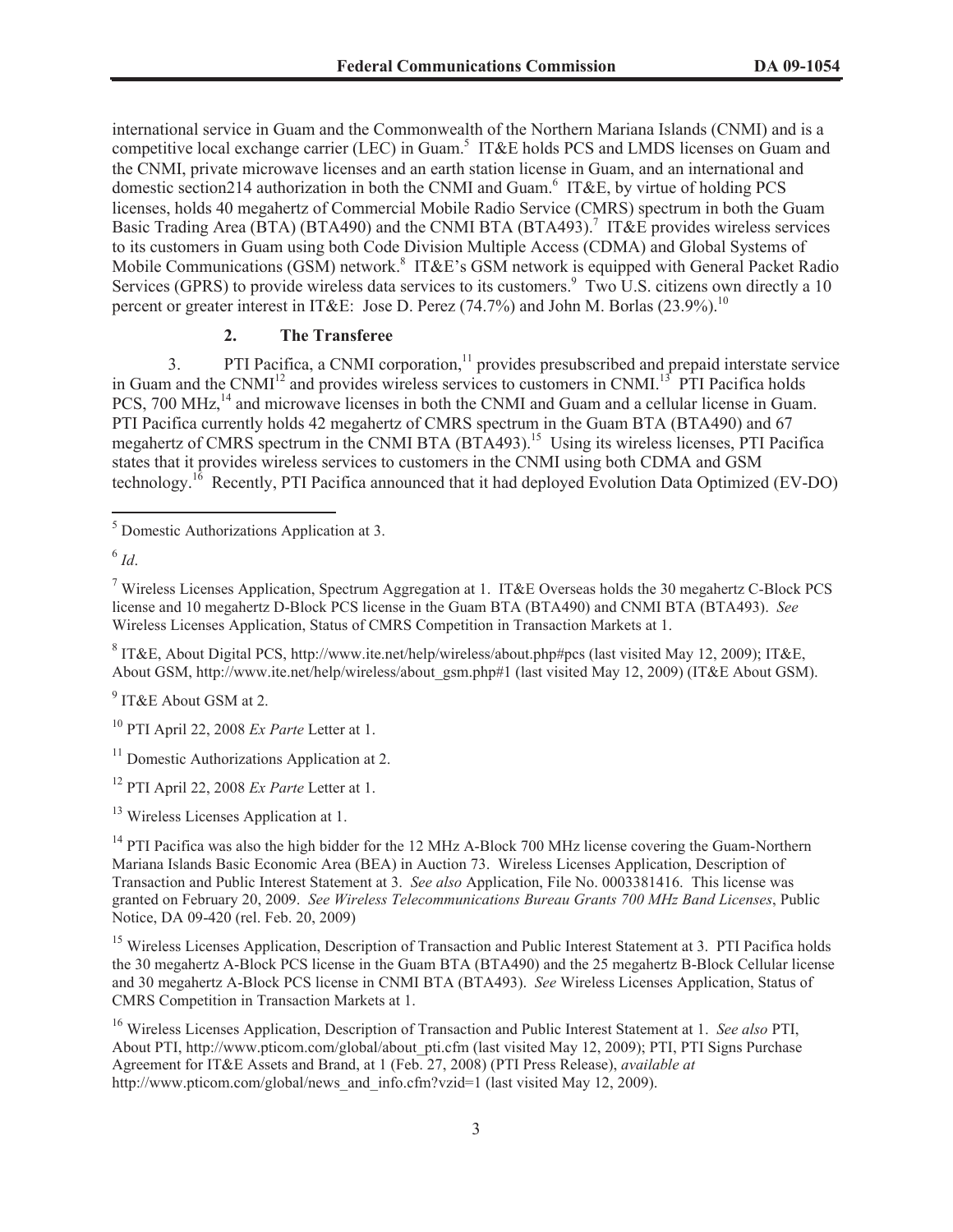technology on the islands of Saipan, Tinian, and Rota in the CNMI.<sup>17</sup>

PTI Pacifica is a wholly owned subsidiary of MTC, a CNMI corporation that provides incumbent LEC service in the CNMI.<sup>18</sup> MTC, in turn, is wholly owned by PTI, a holding company incorporated in the CNMI.<sup>19</sup> The following entities own at least 10 percent of the equity of PTI: Prospector Investments Ltd. (Prospector) (75%) and Sumitomo Corporation (Sumitomo) (25%).<sup>20</sup> Prospector, a Cayman Islands investment entity, is directly owned by two related individuals, both of whom are citizens of the Philippines: Ricardo C. Delgado (60%) and Jose Ricardo Delgado (40%).<sup>21</sup> Applicants state that Sumitomo, a Japanese holding company, is publicly traded in Japan, and no entity owns 10 percent or more of the equity of this company.<sup>22</sup> Applicants further state that Prospector and Sumitomo do not hold a greater than 10 percent direct or indirect interest in any other U.S. telecommunications provider.<sup>23</sup>

## **B. The Transaction**

5. On February 26, 2008, Applicants reached an agreement by which IT&E would sell to PTI Pacifica all of its telecommunications assets, including its FCC licenses and authorizations, on CNMI and Guam. On April 4, 2008, Applicants filed an application to assign wireless<sup>24</sup> and international assets from IT&E to PTI Pacifica.<sup>25</sup> Three days later, on April 7, 2008, Applicants filed a joint international and domestic section 214 application for consent to assign certain authorizations, infrastructure, and subscriber bases pursuant to sections  $63.03$ ,  $63.04$ ,  $63.12$ , and  $63.24$ (e) of the Commission's rules.<sup>26</sup> IT&E also notified the Commission that it intends to relinquish its designation as an Eligible Telecommunications Carrier (ETC) for all of its service areas, pursuant to section 214(e)(4) of the Act.<sup>27</sup> PTI Pacifica has stated that it intends to honor IT&E's existing customer contracts<sup>28</sup> and will not raise

<sup>19</sup> *Id.*

<sup>20</sup> *Id.* Sumitomo Corporation owns 20 percent of PTI, and Sumitomo Corporation's wholly owned subsidiary, Sumitomo Corporation of America, owns 5 percent of PTI. *See infra* para. 65 and note 207.

<sup>21</sup> *Id.*

<sup>22</sup> PTI April 25, 2008 *Ex Parte* Letter.

<sup>23</sup> PTI April 25, 2008 *Ex Parte* Letter; PTI April 22, 2008 *Ex Parte* Letter at 2.

 $24$  Applicants filed an amendment to their Wireless Licenses Application on May 2, 2008.

<sup>25</sup> *See supra* note 2.

<sup>26</sup> 47 C.F.R. §§ 63.03, 63.04, 63.12, 63.24(e); *see* 47 U.S.C. § 214.

<sup>17</sup> *See* PTI, PTI Launches EV-DO in CNMI (Aug. 12, 2008), *available at*

http://www.pticom.com/global/news\_and\_info.cfm?vzid=10 (last visited May 12, 2009).

<sup>18</sup> Domestic Authorizations Application at 2.

<sup>&</sup>lt;sup>27</sup> It states that such relinquishment will take place upon the completion of IT&E's license transfers to PTI Pacifica. Letter from Benjamin H. Dickens, Jr. and Mary J. Sisak, Counsel for IT&E, to Marlene H. Dortch, Secretary, FCC (filed Aug. 4, 2008) (IT&E August 4, 2008 *Ex Parte* Letter). Pursuant to section 214(e)(4) of the Act, IT&E provided notice of its intent to relinquish its designation as an eligible telecommunications carrier (ETC) in Guam upon completion of IT&E's license transfers to PTI Pacifica. 47 U.S.C. § 214(e)(4). IT&E demonstrated that four other carriers, including PTI Pacifica, are designated as ETCs for the entirety of IT&E's designated area in Guam, and that PTI Pacifica will continue providing service without interruption to all of IT&E's customers. IT&E August 4, 2008 *Ex Parte* Letter. Therefore, IT&E is permitted to relinquish its ETC designation in Guam.

<sup>28</sup> Domestic Authorizations Application at 3 n.4.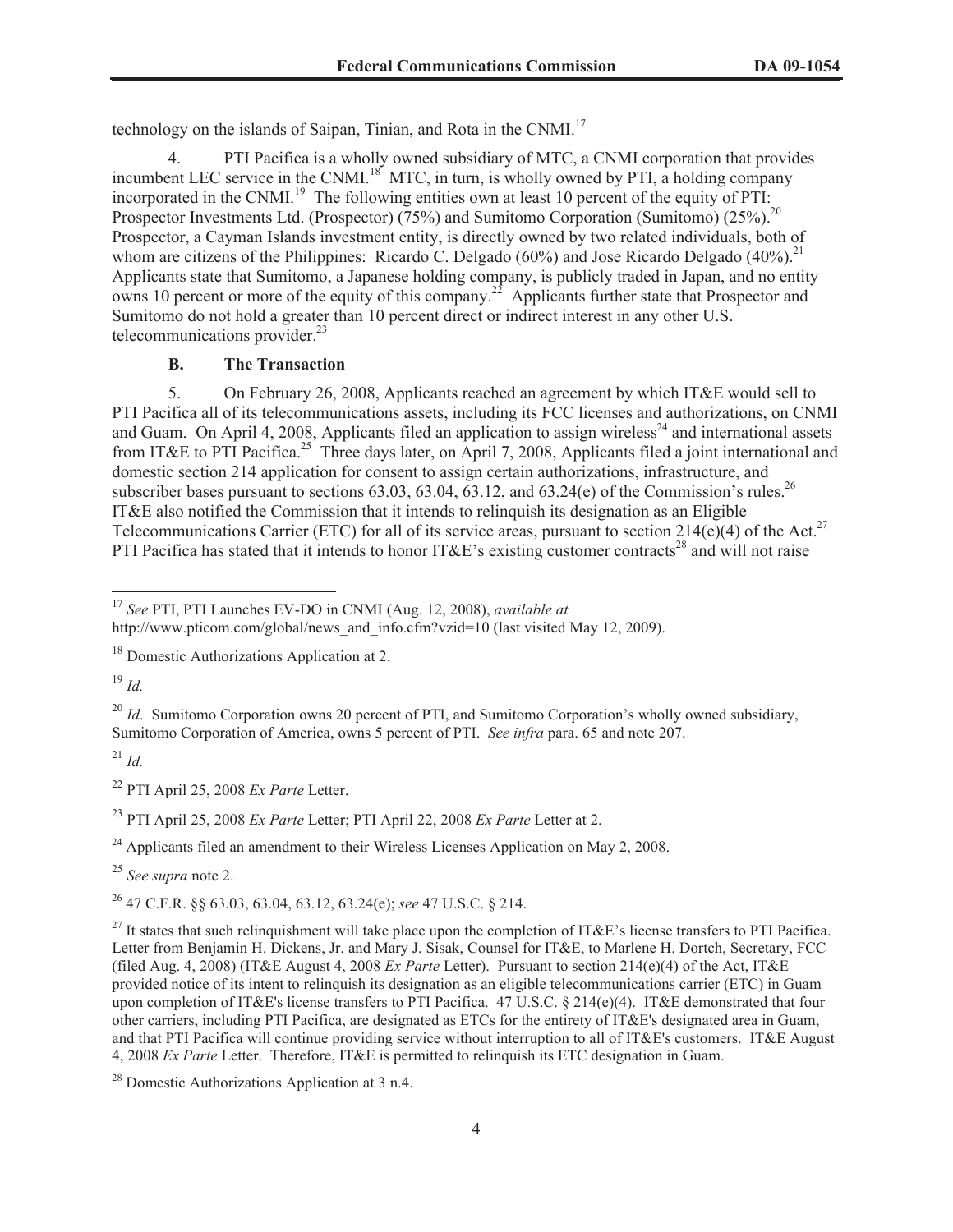long distance rates for presubscribed customers as part of the transaction.<sup>29</sup>

6. On April 9, 2008, the Wireless Telecommunications Bureau announced that the application seeking consent to the assignment of wireless licenses from IT&E Overseas to PTI Pacifica was accepted for filing and set the pleading cycle.<sup>30</sup> On April 28, 2008, the Wireline Competition Bureau issued a public notice establishing a non-streamlined pleading cycle for this transaction.<sup>31</sup> The International Bureau issued a public notice of the petition for declaratory ruling, applications to assign the earth station license, and international section 214 authorization on April 29, 2008, May 2, 2008, and May 14, 2008, respectively.<sup>32</sup> On April 16, 2009, the Wireless Telecommunications Bureau released a public notice announcing that the relevant Numbering Resource Utilization and Forecast (NRUF) reports and local number portability (LNP) data for all wireless telecommunications providers as of June 30, 2008 would be placed into the record and adopted a protective order pursuant to which Applicants and third parties would be allowed to review the specific NRUF reports and LNP data placed into the record.<sup>33</sup>

## **C. Filings on the Transfer Application**

7. *Executive Branch Agencies.* In response to the public notices described above, several filers have made various requests in regards to this transaction. As described below, the DOJ, FBI, and DHS (collectively, Executive Branch Agencies) made several filings addressing potential national security, law enforcement, and public safety issues and stated that they have no objection to grant of the applications and petition for declaratory ruling.<sup>34</sup> The Executive Branch Agencies, however, based their

<sup>31</sup> *Domestic Section 214 Application Filed for the Transfer of Assets of IT&E Overseas, Inc. to PTI Pacifica Inc.*, WC Docket No. 08-54, Public Notice, 23 FCC Rcd 6942 (WCB 2008).

<sup>32</sup> See Non Streamlined International Applications/Petitions Accepted for Filing, Public Notice, Report No. TEL-01262NS, File No. ISP-PDR-20080403-00007 (rel. Apr. 29, 2008) (petition for declaratory ruling); *Satellite Communications Services Re: Satellite Radio Applications Accepted for Filing*, Public Notice, Report No. SES-01032, File Nos. SES-ASG-20080404-00424, SES-AMD-20080502-00527 (rel. May 14, 2008) (Satellite Earth Station Application); *Streamlined International Applications Accepted for Filing*, Public Notice, Report No. TEL-01270S, File No. ITC-ASG-20080404-00164 (rel. May 16, 2008) (International Authorizations Application).

<sup>33</sup> *Applications of PTI Pacifica Inc. and IT&E Overseas, Inc. for Consent to Assign Licenses; Numbering Resource Utilization and Forecast (NRUF) Reports and Local Number Portability Reports Placed into the Record, Subject to Protective Order*, ULS File No. 0003356838, CC Docket No. 99-200, Public Notice, DA 09-844 (rel. Apr. 16, 2009).

<sup>34</sup> Letter from John Connors, U.S. Department of Justice, to Marlene H. Dortch, Secretary, FCC, WC Docket No. 08-54, ITC-ASG-20080403-00164, SES-ASG-20080404-00423, ISP-PDR-20080403-00007, ULS 003356838 (filed May 12, 2008) (Executive Branch May 12, 2008 *Ex Parte* Letter) (requesting that the Commission defer action on the applications and petition for declaratory ruling regarding the assignment of international and domestic section 214 authorizations so that DOJ, FBI, and DHS could complete their review for any national security, law enforcement, and public safety issues); Letter from John Connors, U.S. Department of Justice, to Marlene H. Dortch, Secretary, FCC, WC Docket No. 08-54, ITC-ASG-20080403-00164, SES-ASG-20080404-00423, ISP-PDR-20080403-00007, ULS 003356838 (filed June 5, 2008) (Executive Branch June 5, 2008 *Ex Parte* Letter) (withdrawing the request of DOJ, including the FBI, with the concurrence of DHS, to defer action on the applications and petition for declaratory ruling regarding the assignment of international and domestic section 214 authorizations).

<sup>29</sup> PTI Pacifica April 22, 2008 *Ex Parte* Letter at 2.

<sup>30</sup> *See Wireless Telecommunications Bureau Assignment of License Authorization Applications, Transfer of Control of Licensee Applications, and De Facto Transfer Lease Applications, and Designated Entity Reportable Eligibility Event Applications Accepted for Filing*, Public Notice, Report No. 3974, at 2 (rel. April 9, 2008). Petitions to deny were due on April 23, 2008. *See id*.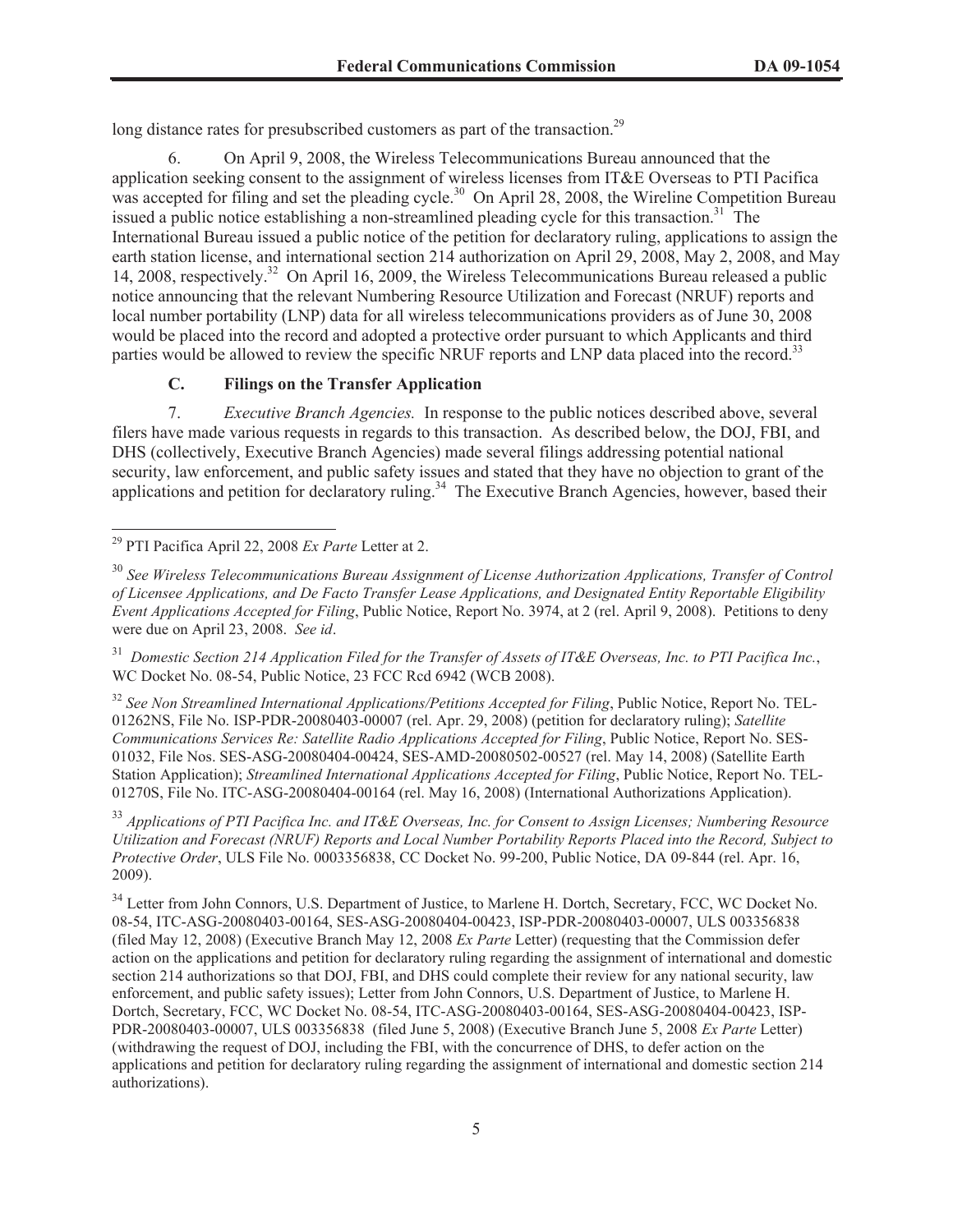approval on Applicants' request that the Commission condition its grant subject to compliance with the terms set forth in the 2003 Executive Branch Agreement.<sup>35</sup>

8. *Joint Petition.* On May 12, 2008, Guam Cellular and Paging Inc., GTA TeleGuam, LLC (GTA), Pacific Data Systems, and Choice Phone, LLC (collectively, Petitioners) filed jointly a Petition to Condition the Transaction (Joint Petition).<sup>36</sup> Applicants filed a Reply on May 19, 2008.<sup>37</sup> GTA filed a supplement to the Joint Petition on June  $19, 2008$ <sup>38</sup>

9. The Joint Petition requested that the Commission expressly grant the transaction subject to safeguards to ensure fair and competitive rates and to prevent competitive harms.<sup>39</sup> The Petitioners argue that the transaction will reduce competition by consolidating market power in the interstate wireline and wireless telecommunications markets and increase existing barriers to entry.<sup>40</sup> They also assert that "the proposed transaction will increase . . . spectrum concentration for PTI."<sup>41</sup> They also emphasize that PTI controls the only fiber-optic submarine cable between the CNMI and Guam and argue that the transaction "raises the potential for competitive harm through further vertical integration."<sup>42</sup> As evidence of the likely anticompetitive conduct, the Joint Petition states that rates charged for use of PTI's submarine cable are exceedingly high.<sup>43</sup> To protect against the harms from this new vertical integration, the Petitioners state that PTI should have to "partially divest a portion of its cable capacity to a competing provider or providers . . . .<sup>44</sup> Alternatively, they request that the Commission take measures to ensure access to PTI's submarine cable at fair and competitive rates.<sup>45</sup>

10. On May 19, 2008, the Applicants replied to the Joint Petition. The Applicants argue that the submarine cable is not a part of the current transaction,<sup>46</sup> that the interstate long distance market is competitive,<sup>47</sup> and that the vague contention that the transaction would lessen wireless competition is not supported by evidence.<sup>48</sup> The Applicants further argue that the Commission should not impose conditions or special rates on the submarine cable because the cable at issue in the Joint Petition is not a part of the current transaction,<sup>49</sup> and because the Commission has previously denied what was essentially the same

 $39$  Joint Petition at 4–11

<sup>41</sup> *Id*. at 7.

<sup>42</sup> *Id*. at 8, 10.

<sup>43</sup> *Id*. at iii, 9.

<sup>44</sup> *Id*. at 11.

<sup>45</sup> *Id*.

<sup>49</sup> *See id*. 1–2, 6–9.

<sup>35</sup> Executive Branch June 5, 2008 *Ex Parte* Letter at 1-2.

<sup>&</sup>lt;sup>36</sup> Petition to Condition, WC Docket No. 08-54 (filed May 12, 2008).

<sup>&</sup>lt;sup>37</sup> Joint Opposition to Petition to Condition Grant of Domestic Section 214 Application, WC Docket No. 08-54 (filed May 19, 2008) (Applicant Reply).

<sup>&</sup>lt;sup>38</sup> Letter from Andrew D. Lipman and Paul O. Gagnier, Counsel for GTA Telecom, LLC, to Marlene H. Dortch, Secretary, FCC, WC Docket No. 08-54 (filed June 19, 2008) (GTA June 19, 2008 *Ex Parte* Letter).

<sup>40</sup> *Id*. at iii.

<sup>&</sup>lt;sup>46</sup> Applicant Reply at 1.

<sup>47</sup> *See id*. at 3.

<sup>48</sup> *Id*. at 5.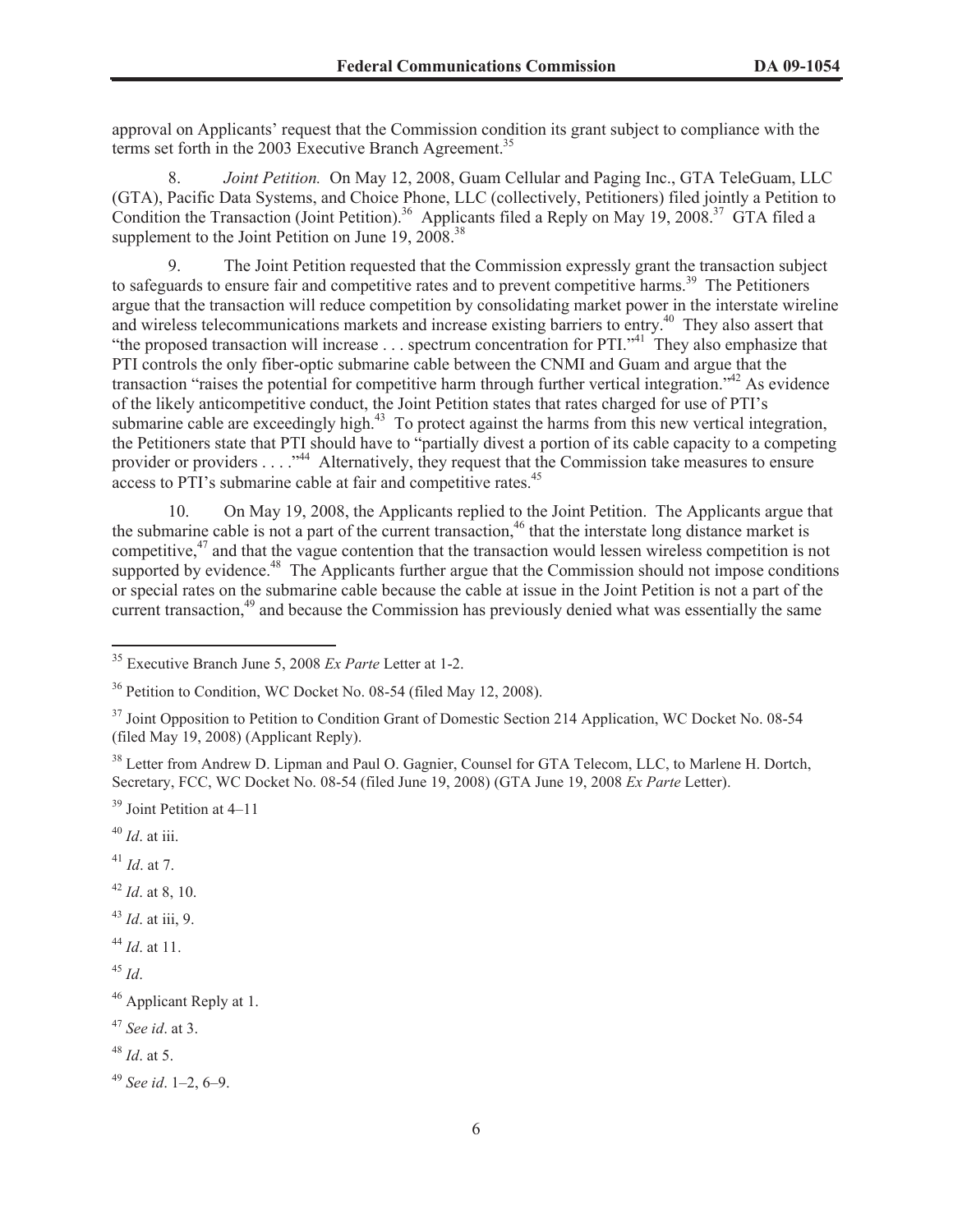request for this cable in a prior transaction.<sup>50</sup> Finally, the Applicants replied to the assertion that the transaction would lead to a combined 107 megahertz of spectrum, triggering the FCC's 95 megahertz spectrum aggregation screen. The Applicants argue that the Commission has previously approved spectrum aggregation of 107 MHz in other markets where there is significant competition, as there is in the CNMI. The Applicants further claim that the Petitioners do not argue that there is a lack of spectrum in the CNMI, especially given that the Commission recently had a spectrum auction in this market.<sup>51</sup>

# **III. DISCUSSION**

#### **A. Framework of Analysis**

11. Pursuant to sections 214(a) and 310(d) of the Act,<sup>52</sup> the Commission must determine whether the proposed assignment and transfer of assets, licenses, and authorizations held and controlled by IT&E to PTI Pacifica will serve the public interest, convenience, and necessity.<sup>53</sup> In making this determination, we first assess whether the proposed transaction complies with the specific provisions of the Act, other applicable statutes, and the Commission's rules. If the proposed transaction would not violate a statute or rule, the Commission considers whether it could result in public interest harms by substantially frustrating or impairing the objectives or implementation of the Act or related statutes. The Commission then employs a balancing test weighing any potential public interest harms of the proposed transaction against the potential public interest benefits.<sup>54</sup> The Applicants bear the burden of proving, by a preponderance of the evidence, that the proposed transaction, on balance, serves the public interest.<sup>55</sup> If we are unable to find that the proposed transaction serves the public interest for any reason, or if the record presents a substantial and material question of fact, we must designate the application for hearing.<sup>56</sup>

<sup>50</sup> *See id*.

 $53$  47 U.S.C. § 310(d) requires that we consider applications for transfer of Title III licenses under the same standard as if the proposed transferee were applying for the licenses directly under section 308 of the Act, 47 U.S.C. § 308. *See, e.g*., *Applications of Cellco Partnership d/b/a Verizon Wireless and Atlantis Holdings LLC For Consent to Transfer Control of Licenses, Authorizations and Spectrum Manager and De Facto Transfer Leasing Arrangements and Petition for Declaratory Ruling that the Transaction is Consistent with Section 310(b)(4) of the Communications Act*, WT Docket No. 08-95, Memorandum Opinion and Order & Declaratory Ruling, 23 FCC Rcd 17444, 17460-61, para. 26 (2008) (*Verizon/ALLTEL Order*); *Applications of Guam Cellular and Paging, Inc. and DoCoMo Guam Holdings, Inc.*, WT Docket No. 06-96, Memorandum Opinion and Order and Declaratory Ruling, 21 FCC Rcd 13580, 13588, para. 13 (2006) (*DoCoMo/Guam Cellular Order*); *SBC Communications, Inc. and AT&T Corp. Applications forApproval of Transfer of Control*, WC Docket No. 05-65, Memorandum Opinion and Order, 20 FCC Rcd 18290, 18300, n.60 (2005) (*SBC/AT&T Order*).

<sup>54</sup> *See, e.g.*, *Verizon/ALLTEL Order*, 23 FCC Rcd at 17460-61, para. 26; *DoCoMo/Guam Cellular Order,* 21 FCC Rcd at 13589, para. 13; *SBC/AT&T Order*, 20 FCC Rcd at 18300, para. 16.

<sup>55</sup> *See, e.g.*, *Verizon/ALLTEL Order*, 23 FCC Rcd at 17460-61, para. 26; *DoCoMo/Guam Cellular Order,* 21 FCC Rcd at 13589, para. 13; *SBC/AT&T Order*, 20 FCC Rcd at 18300, para. 16.

<sup>56</sup> We are not required to designate for hearing applications for the transfer or assignment of Title II authorizations when we are unable to find that the public interest would be served by granting the applications. *See ITT World Communications, Inc. v. FCC*, 595 F.2d 897, 901 (2d Cir. 1979). We may do so if we find that a hearing would be in the public interest. However, with respect to the applications to transfer licenses subject to Title III of the Act, if we are unable to find that the proposed transaction serves the public interest, or if the record presents a substantial and material question of fact, section  $309(e)$  of the Act requires that we designate the application for hearing. 47 (continued….)

<sup>51</sup> *See id*. at 5–6.

 $52$  47 U.S.C.  $\frac{88}{214(a)}$ , 310(d).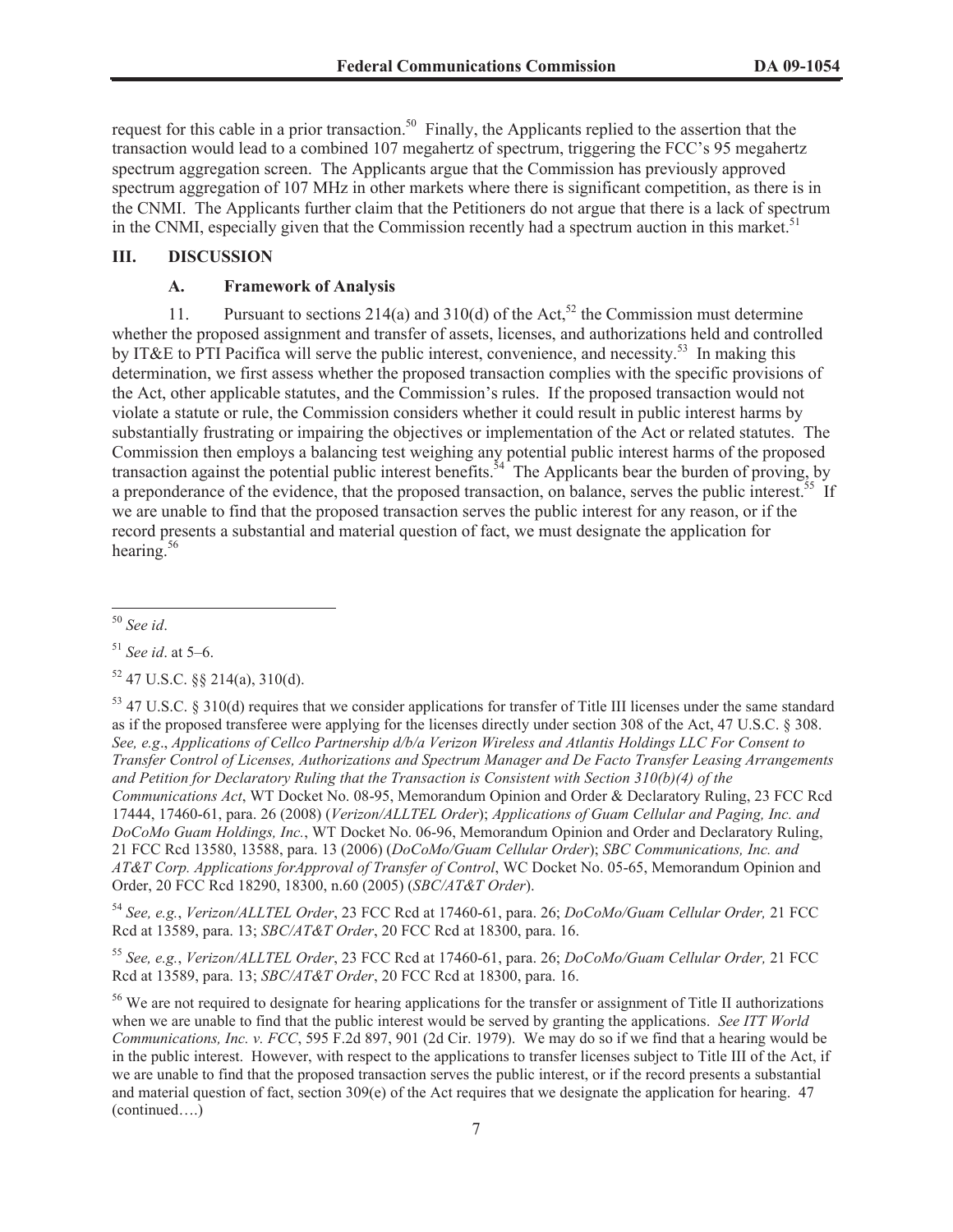12. Our public interest evaluation necessarily encompasses the "broad aims of the Communications Act,<sup>57</sup> which include, among other things, a deeply rooted preference for preserving and enhancing competition in relevant markets, accelerating private sector deployment of advanced services, ensuring a diversity of license holdings, and generally managing the spectrum in the public interest.<sup>58</sup> Our public interest analysis may also entail assessing whether the proposed transaction will affect the quality of communications services or will result in the provision of new or additional services to consumers.<sup>59</sup> In conducting this analysis, the Commission may consider technological and market changes, and the nature, complexity, and speed of change of, as well as trends within, the communications industry.<sup>60</sup>

13. Our competitive analysis, which forms an important part of the public interest evaluation, is informed by, but not limited to, traditional antitrust principles.<sup>61</sup> The Commission and DOJ each have independent authority to examine the competitive impacts of proposed communications mergers and transactions involving transfers of Commission licenses, but the standards governing the Commission's competitive review differ somewhat from those applied by  $DOL^{62}$  Like  $DOL$ , the Commission considers how a transaction will affect competition by defining a relevant market, looking at the market power of incumbent competitors, and analyzing barriers to entry, potential competition, and the efficiencies, if any, that may result from the transaction. DOJ, however, reviews telecommunications mergers pursuant to section 7 of the Clayton Act, and if it wishes to block a merger, it must demonstrate to a court that the merger may substantially lessen competition or tend to create a monopoly.<sup>63</sup> Under the Commission's review, the Applicants must show that the transaction will serve the public interest; otherwise the application is set for hearing. DOJ's review is also limited solely to an examination of the competitive effects of the acquisition, without reference to other public interest considerations.<sup>64</sup> The Commission's

(Continued from previous page)

U.S.C. § 309(e); *Verizon/ALLTEL Order*, 23 FCC Rcd at 17461, para. 26; *see DoCoMo/Guam Cellular Order,* 21 FCC Rcd at 13589, para. 13.

<sup>57</sup> *See Verizon/ALLTEL Order*, 23 FCC Rcd at 17461, para. 27; *DoCoMo/Guam Cellular Order,* 21 FCC Rcd at 13591, para. 15; *SBC/AT&T Order*, 20 FCC Rcd at 18301, para. 17.

<sup>58</sup> *See* 47 U.S.C. §§ 157 nt. (incorporating section 706 of the Telecommunications Act of 1996, Pub. L. No. 104-104, 110 Stat. 56 (1996) (1996 Act)), 254, 332(c)(7); 1996 Act, Preamble; *Verizon/ALLTEL Order*, 23 FCC Rcd at 17461, para. 27; *DoCoMo/Guam Cellular Order*, 21 FCC Rcd at 13591, para. 15; *SBC/AT&T Order*, 20 FCC Rcd at 18301, para. 17; *see also Application of WorldCom, Inc. and MCI Communications Corporation for Transfer of Control of MCI Communications Corporation to WorldCom, Inc.*, CC Docket No. 97-211, Memorandum Opinion and Order, 13 FCC Rcd 18025, 18030-31, para. 9 (1998) (*WorldCom/MCI Order*); *2000 Biennial Regulatory Review Spectrum Aggregation Limits for Commercial Mobile Radio Services*, Report and Order, FCC 01-328, 16 FCC Rcd 22668, 22696, para. 55 (2001) (citing 47 U.S.C. §§ 301, 303, 309(j), 310(d)); cf. 47 U.S.C. §§ 521(4), 532(a)).

<sup>59</sup> *See Verizon/ALLTEL Order*, 23 FCC Rcd at 17461, para. 27; *DoCoMo/Guam Cellular Order*, 21 FCC Rcd at 13591, para. 15; *SBC/AT&T Order*, 20 FCC Rcd at 18301, para. 17.

<sup>60</sup> *See Verizon/ALLTEL Order*, 23 FCC Rcd at 17461, para. 27; *DoCoMo/Guam Cellular Order,* 21 FCC Rcd at 13591, para. 15; *SBC/AT&T Order*, 20 FCC Rcd at 18301–02, para. 17.

<sup>61</sup> *See, e.g., Verizon/ALLTEL Order*, 23 FCC Rcd. at 17462, para. 28; *DoCoMo/Guam Cellular Order,* 21 FCC Rcd at 13591, para. 16; *AT&T Inc. and BellSouth Corporation Application for Transfer of Control*, WC Docket No. 06- 74, Memorandum Opinion and Order, 22 FCC Rcd 5662, 5673, para. 21 (2007) (*AT&T/BellSouth Order*).

<sup>62</sup> *See, e.g*., *Verizon/ALLTEL Order*, 23 FCC Rcd. at 17462, para. 28.

<sup>63</sup> 15 U.S.C. § 18.

<sup>64</sup> *See Verizon/ALLTELL Order*, 23 FCC Rcd. at 17462, para. 28; *Applications for Consent to the Transfer of Control of Licenses XM Satellite Radio Holdings Inc., Transferor, to Sirius Satellite Radio Inc*., Transferee, MB (continued….)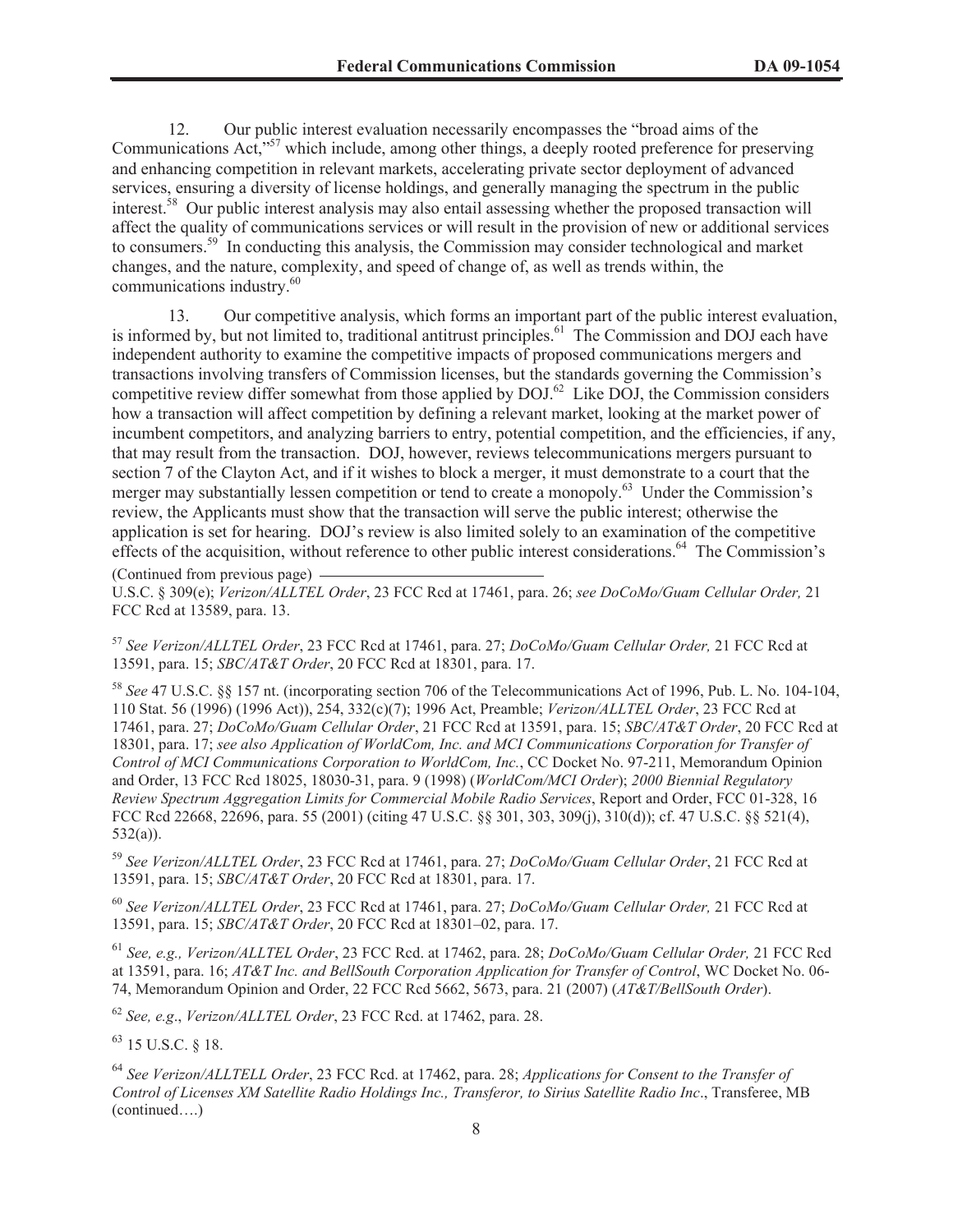competitive analysis under the public interest standard is somewhat broader, for example, considering whether a transaction will enhance, rather than merely preserve, existing competition, and takes a more extensive view of potential and future competition and its impact on the relevant market.<sup>65</sup>

14. Our analysis recognizes that a proposed transaction may lead to both beneficial and harmful consequences.<sup>66</sup> For instance, combining assets may allow a firm to reduce transaction costs and offer new products, but it may also create market power, create or enhance barriers to entry by potential competitors, and create opportunities to disadvantage rivals in anticompetitive ways.<sup>67</sup> Our public interest authority enables us, where appropriate, to impose and enforce narrowly tailored, transaction-specific conditions that ensure that the public interest is served by the transaction.<sup>68</sup> Section 303(r) of the Communications Act authorizes the Commission to prescribe restrictions or conditions not inconsistent with law that may be necessary to carry out the provisions of the Act.<sup>69</sup> Similarly, section 214(c) of the Act authorizes the Commission to attach to the certificate "such terms and conditions as in its judgment the public convenience and necessity may require."<sup>70</sup> Indeed, unlike the role of antitrust enforcement agencies, our public interest authority enables us to rely upon our extensive regulatory and enforcement experience to impose and enforce conditions to ensure that the transaction will yield overall public interest benefits.<sup>71</sup> Despite this broad authority, the Commission has held that it will impose conditions only to remedy harms that arise from the transaction (*i.e.,* transaction-specific harms) and that are related to the Commission's responsibilities under the Communications Act and related statutes.<sup>72</sup> Thus, we generally will not impose conditions to remedy pre-existing harms or harms that are unrelated to the (Continued from previous page)

Docket No. 07-57, Memorandum Opinion and Order and Report and Order, 23 FCC Rcd 12348, 12365-66, para. 32 (2008) (*XM/Sirius Order*).

<sup>65</sup> *See, e.g., Verizon/ALLTEL Order*, 23 FCC Rcd. at 17462, para. 28; *XM/Sirius Order*, 23 FCC Rcd at 12365-66, para. 32.

<sup>66</sup> *See, e.g., Verizon/ALLTEL Order*, 23 FCC Rcd. at 17462, para. 29; *XM/Sirius Order*, 23 FCC Rcd at 12366, para. 33; *AT&T/BellSouth Order*, 22 FCC Rcd at 5674, para. 21; *DoCoMo/Guam Cellular Order,* 21 FCC Rcd at 13592, para. 16.

<sup>67</sup> *See*, *e.g., Verizon/ALLTEL Order*, 23 FCC Rcd. at 17462, para. 29; *XM/Sirius Order*, 23 FCC Rcd at 12366, para. 33; *AT&T/BellSouth Order*, 22 FCC Rcd at 5674, para. 21; *DoCoMo/Guam Cellular Order,* 21 FCC Rcd at 13592, para. 16.

<sup>68</sup> *See*, *e.g., Verizon/ALLTEL Order*, 23 FCC Rcd. at 17463, para. 29; *XM/Sirius Order*, 23 FCC Rcd at 12366, para. 33; *AT&T/BellSouth Order*, 22 FCC Rcd at 5674, para. 22; *DoCoMo/Guam Cellular Order,* 21 FCC Rcd at 13592, para. 16.

<sup>69</sup> 47 U.S.C. § 303(r); *see also Verizon/ALLTEL Order*, 23 FCC Rcd. at 17463, para. 29; *XM/Sirius Order*, 23 FCC Rcd at 12366, para. 33; *AT&T/BellSouth Order*, 22 FCC Rcd at 5674, para. 22; *DoCoMo/Guam Cellular Order,* 21 FCC Rcd at 13592, para. 17.

<sup>70</sup> 47 U.S.C. § 214(c); *see also Verizon/ALLTEL Order*, 23 FCC Rcd. at 17463, para. 29; *XM/Sirius Order*, 23 FCC Rcd at 12366, para. 33; *AT&T/BellSouth Order*, 22 FCC Rcd at 5674, para. 22; *DoCoMo/Guam Cellular Order,* 21 FCC Rcd at 13592, para. 17.

<sup>71</sup> *See, e.g., Verizon/ALLTEL Order*, 23 FCC Rcd. at 17463, para. 29; *XM/Sirius Order*, 23 FCC Rcd at 12366, para. 33; *AT&T/BellSouth Order*, 22 FCC Rcd at 5674, para. 22; *DoCoMo/Guam Cellular Order,* 21 FCC Rcd at 13592, para. 17. *See also Schurz Communications, Inc. v. FCC*, 982 F.2d 1043, 1049 (7<sup>th</sup> Cir. 1992) (discussing Commission's authority to trade off reduction in competition for increase in diversity in enforcing public interest standard).

<sup>72</sup> *See, e.g., Verizon/ALLTEL Order*, 23 FCC Rcd. at 17463, para. 29; *XM/Sirius Order*, 23 FCC Rcd at 12366, para. 33; *AT&T/BellSouth Order*, 22 FCC Rcd at 5674, para. 22; *DoCoMo/Guam Cellular Order,* 21 FCC Rcd at 13592, para. 17.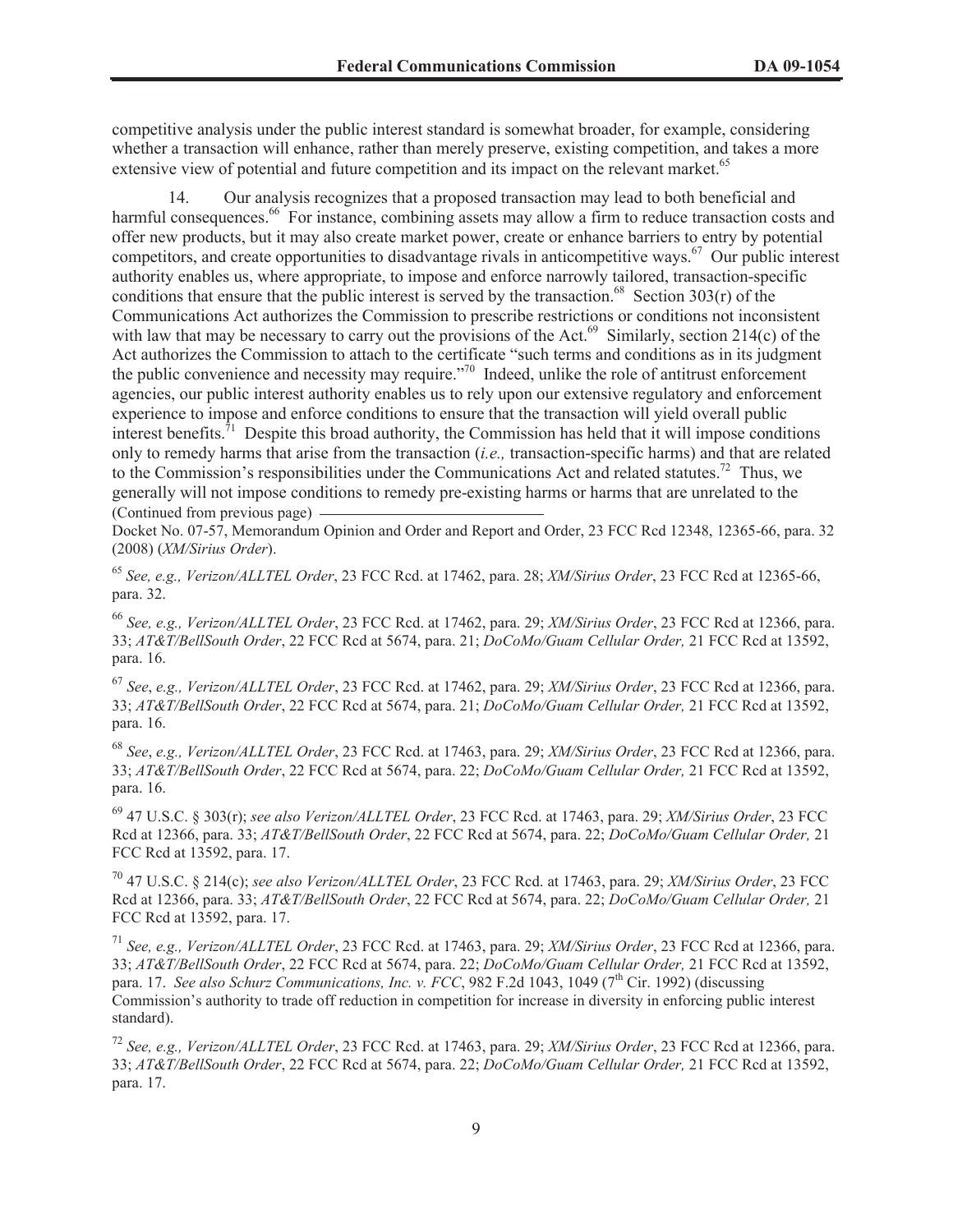transaction.<sup>73</sup>

15. Our analysis starts with an examination of whether the Applicants are qualified to hold and assign licenses.<sup>74</sup> Next, we consider the arguments raised by commenters regarding the potential harms and benefits of the proposed transaction, as well as its effects on competition. We then consider foreign ownership issues. Finally, we consider issues related to national security, law enforcement, foreign policy, and trade policy.

# **B. Qualifications of the Applicants**

16. As a threshold matter, we must determine whether the Applicants meet the requisite qualifications to hold and assign and transfer licenses under section 310(d) of the Act and the Commission's rules. In general, when evaluating assignments under section 310(d), we do not reevaluate the qualifications of the transferor.<sup>75</sup> The exception to this rule occurs where issues related to basic qualifications have been designated for hearing by the Commission or have been sufficiently raised in petitions to warrant the designation of a hearing.<sup>76</sup> This is not the case here, so we need not re-evaluate IT&E's basic qualifications.

17. Section 310(d) also requires that the Commission consider the qualifications of the proposed transferee as if the transferee were applying for the license directly under section 308 of the

<sup>75</sup> *See DoCoMo/Guam Cellular Order*, 21 FCC Rcd at 13590, para. 14; *Applications of Midwest Wireless Holdings, L.L.C. and Alltel Communications, Inc.*, WT Docket No. 05-339, Memorandum Opinion and Order, 21 FCC Rcd 11526, 11536, para. 17 (2006) (*Alltel/Midwest Wireless Order*); *Applications of Nextel Partners, Inc., Transferor, And Nextel Wip Corp. and Sprint Nextel Corporation, Transferees*, Memorandum Opinion and Order, 21 FCC Rcd 7358, 7362, para. 10 (*Sprint Nextel/Nextel Partners Order*); *SBC/AT&T Order*, 20 FCC Rcd at 18379, para. 171; *Verizon Communications Inc. and MCI, Inc. Applications for Approval of Transfer of Control*, WC Docket No. 05- 75, Memorandum Opinion and Order, 20 FCC Rcd 18433, 18526, para. 183 (2005) (*Verizon/MCI Order*); *Applications of Nextel Communications, Inc. and Sprint Corporation for Consent to Transfer Control of Licenses and Authorizations*, WT Docket No. 05-63, Memorandum Opinion and Order, 20 FCC Rcd 13967, 13979, para. 24 (2005) (*Sprint/Nextel Order*); *Applications of Western Wireless Corporation and Alltel Corporation for Consent to Transfer Control of Licenses and Authorizations*, WT Docket No. 05-50, Memorandum Opinion and Order, 20 FCC Rcd 13053, 13063-64, para. 18 (2005) (*Alltel/Western Wireless Order*); *Applications of AT&T Wireless Services, Inc. and Cingular Wireless Corporation*, WT Docket 04-70, Memorandum Opinion and Order, 19 FCC Rcd 21522, 21546, para. 44 (2004) (*Cingular/AT&T Wireless Order*); *Applications of VoiceStream Wireless Corporation and Powertel, Inc., Transferors, and Deutsche Telekom AG, Transferee,* IB Docket No. 00-187, Memorandum Opinion and Order, 16 FCC Rcd 9779, 9790, para. 19 (2001) (*Deutsche Telekom/VoiceStream Order*); *Verizon/ALLTEL Order*, 23 FCC Rcd at 17464, para. 31; *Applications of Sprint Nextel Corporation and Clearwire Corporation For Consent to Transfer Control of Licenses, Leases and Authorizations*, WT Docket No. 08-94, Memorandum Opinion and Order and Declaratory Ruling, 23 FCC Rcd 17570, 17582-82, para. 23 (2008) (*Sprint Nextel/Clearwire Order*).

<sup>76</sup> *See DoCoMo/Guam Cellular Order*, 21 FCC Rcd at 13590, para. 14; *Alltel/Midwest Wireless Order*, 21 FCC Rcd 11536, para. 17; *Sprint Nextel/Nextel Partners Order*, 21 FCC Rcd at 7362, para. 10; *SBC/AT&T Order*, 20 FCC Rcd at 18379, para. 171; *Verizon/MCI Order*, 20 FCC Rcd at 18526, para. 183; *Sprint/Nextel Order*, 20 FCC Rcd at 13979, para. 24; *Alltel/Western Wireless Order*, 20 FCC Rcd at 13063–64, para. 18; *Cingular/AT&T Wireless Order*, 19 FCC Rcd at 21546, para. 44; *Deutsche Telekom/VoiceStream Order*, 16 FCC Rcd at 9790, para. 19; *Verizon/ALLTEL Order*, 23 FCC Rcd at 17464, para. 31; *Sprint Nextel/Clearwire Order*, 23 FCC Rcd 17582-83, para. 23.

<sup>73</sup> *See, e.g., Verizon/ALLTEL Order*, 23 FCC Rcd. at 17463, para. 29; *XM/Sirius Order*, 23 FCC Rcd at 12366, para. 33; *AT&T/BellSouth Order*, 22 FCC Rcd at 5674, para. 22; *DoCoMo/Guam Cellular Order,* 21 FCC Rcd at 13592, para. 17.

<sup>74</sup> *See* 47 U.S.C. §§ 214(a), 310(d).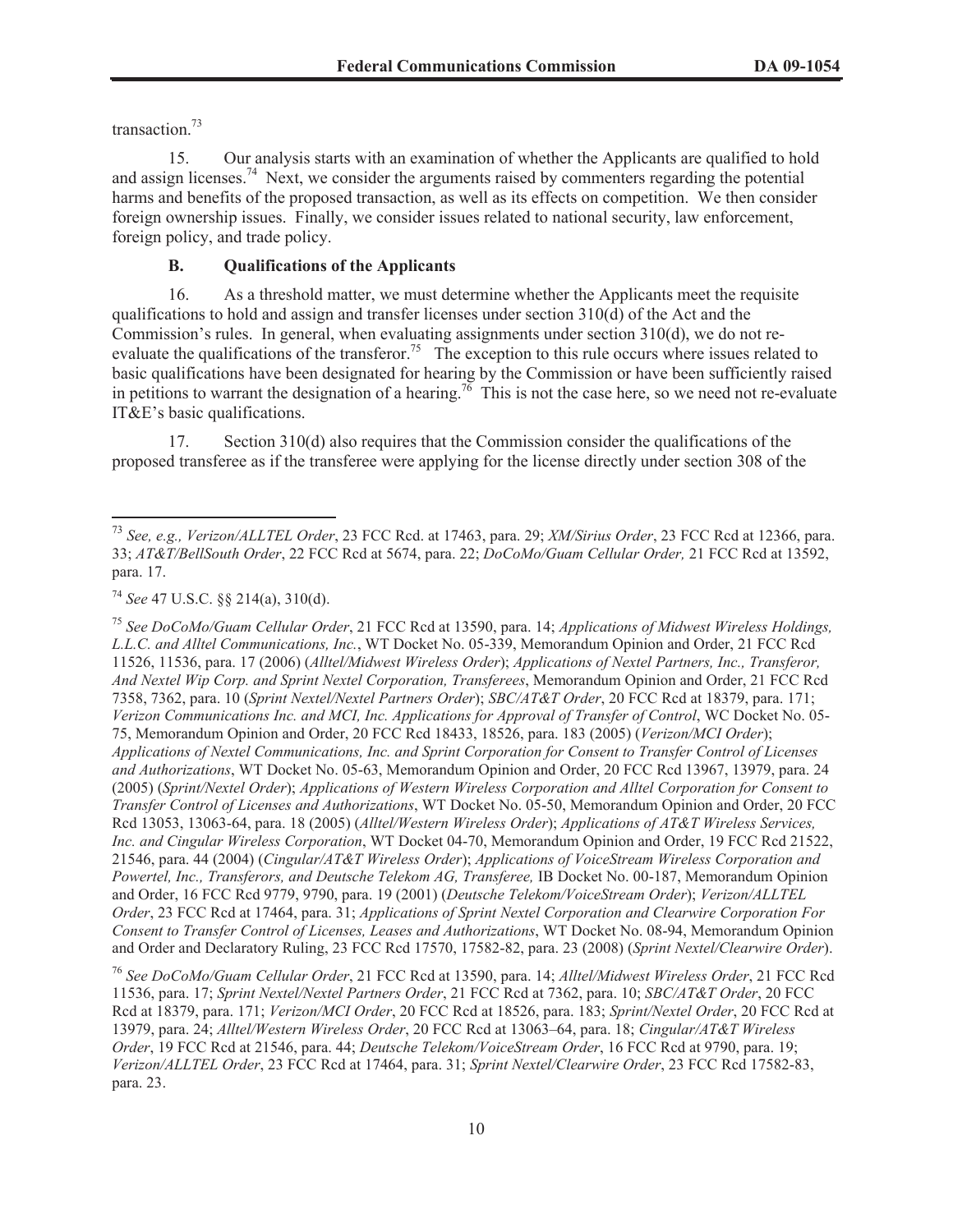Act.<sup>77</sup> In this proceeding, no issues have been raised with respect to the basic qualifications of PTI Pacifica or IT&E, both of which previously have been found qualified to hold FCC licenses and authorizations in the past. Thus, we find that, at this time, there is no reason to re-evaluate the qualifications of these entities.

# **C. Effect on Competition**

### **1. Analytical Framework**

18. In this section, we consider the potential public interest harms, including potential harms to competition, arising from this assignment and transfer of assets. Consistent with Commission precedent, in addition to considering whether the transaction will reduce existing competition, we also focus on its likely effect on future competition.<sup>78</sup> We consider the potential public interest harms, including potential harms to competition, arising from the merger. Because IT&E and PTI Pacifica currently compete in some of the same product markets and for some of the same groups of customers, we must consider the potential horizontal effects of this merger.<sup>79</sup>

19. With respect to the horizontal effects, consistent with Commission precedent, we first perform a structural analysis of the merger to examine whether it is likely to result in anticompetitive effects.<sup>80</sup> We begin by defining the relevant product markets<sup>81</sup> and relevant geographic markets. <sup>82</sup> We next identify market participants and examine market concentration and how concentration will change as a result of the merger. If our structural analysis suggests that the merger may have anticompetitive effects, we must then examine, in more detail, whether and how the merger might affect competitive

 $77$  Section 308 requires that applicants for Commission licenses set forth such facts as the Commission may require as to citizenship, character, and financial, technical, and other qualifications. *See* 47 U.S.C. § 308. Our rules implementing the provisions of section 308 regarding an applicant's qualifications to hold the Commission licenses involved in this transfer are set forth in Parts 5, 25, and 63 of the Commission's rules. *See* 47 C.F.R. Parts 5, 25, 63. *See also DoCoMo/Guam Cellular Order*, 21 FCC Rcd at 13590, para. 14; *Alltel/Midwest Wireless Order*, 21 FCC Rcd at 11536, para. 17; *Sprint Nextel/Nextel Partners Order*, 21 FCC Rcd at 7362, para. 10; *SBC/AT&T Order*, 20 FCC Rcd at 18379, para. 171; *Verizon/MCI Order*, 20 FCC Rcd at 18526, para. 183; *Alltel/Western Wireless Order*, 20 FCC Rcd at 13063–64, para. 18; *Cingular/AT&T Wireless Order*, 19 FCC Rcd at 21546, para. 44.

<sup>78</sup> *See AT&T/BellSouth Order*, 22 FCC Rcd at 5674, para. 21; *SBC/AT&T Order*, 20 FCC Rcd at 18302, para. 18.

 $79$  A transaction is said to be horizontal when the firms in the transaction sell products that are in the same relevant markets and are therefore viewed as reasonable substitutes by purchasers of the products. *AT&T/BellSouth Order*, 22 FCC Rcd at 5675, para. 23 n.82.

 $80$  Structural merger analysis, as the name suggests, considers structural characteristics of the merging firms and the relevant markets, such as market shares and entry conditions, to make predictions about the likely competitive effects of a proposed merger.

 $81$  A relevant product market has been defined as the smallest group of competing products for which a hypothetical monopoly provider of the products would profitably impose at least a "'small but significant and nontransitory' increase in price." Horizontal Merger Guidelines, issued by the U.S. Department of Justice and the Federal Trade Commission, (Apr. 2, 1992, revised Apr. 8, 1997) §§ 1.11, 1.12 (*DOJ/FTC Guidelines*); s*ee also AT&T/BellSouth Order*, 22 FCC Rcd at 5675, para. 24 n.85.

 $82$  A relevant geographic market has been defined "as the region where a hypothetical monopolist that is the only producer of the relevant product in the region would profitably impose at least a 'small but significant and nontransitory' increase in the price of the relevant product, assuming that the prices of all products provided elsewhere do not change." *AT&T/BellSouth Order*, 22 FCC Rcd at 5675, para. 24 n.86 (citing *DOJ/FTC Guidelines*   $§ 1.21$ ).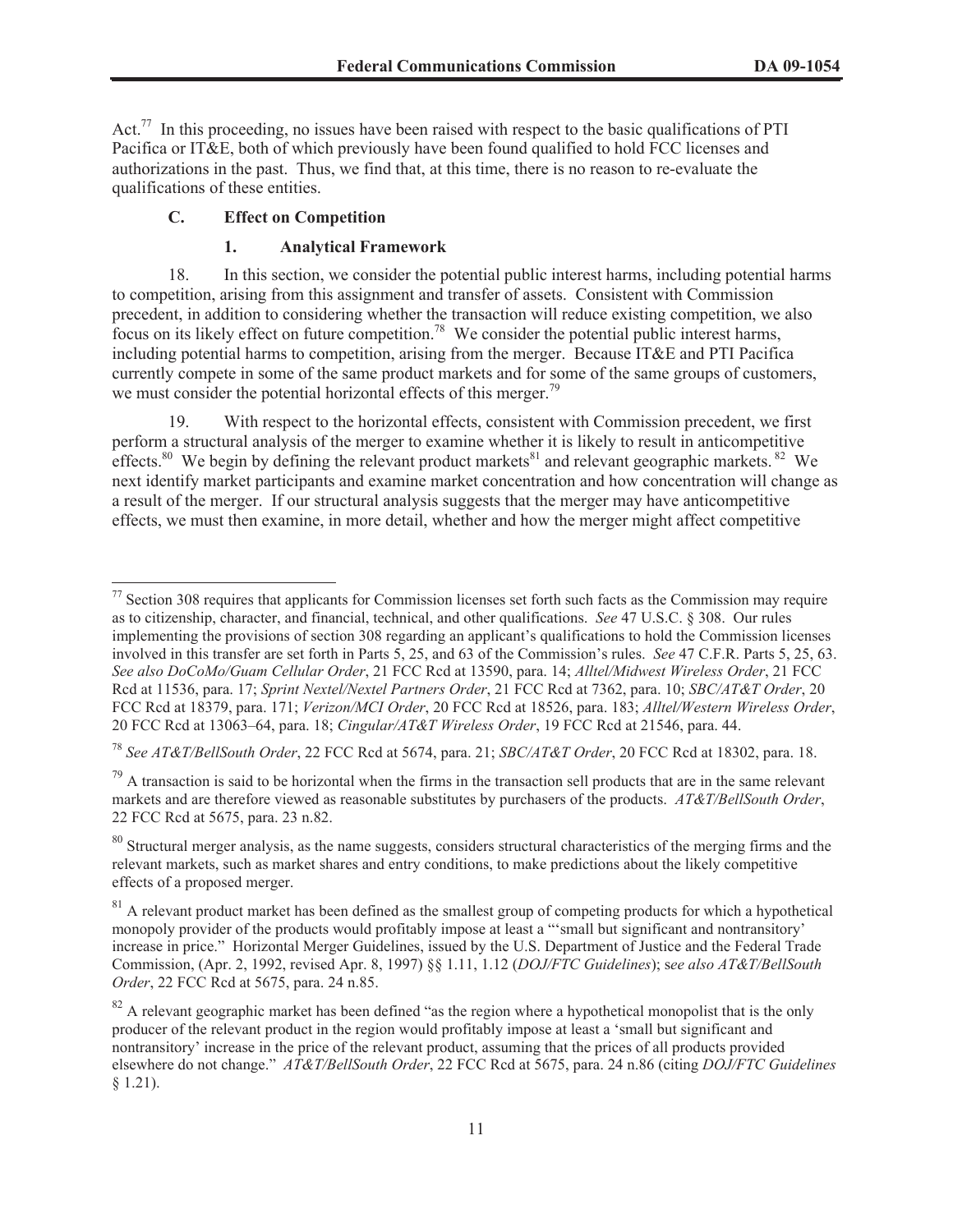behavior.<sup>83</sup>

## **2. Wireline Services - Long Distance Market**

20. *Relevant Product Market*: The relevant wireline product markets involved in this transaction concern long distance service. As the Commission previously explained, in defining the relevant market for long distance service, it is necessary to consider both the demand for access and the demand for usage because both types of demand affect whether consumers view products as reasonable substitutes.<sup>84</sup>

21. The Commission previously has found that long distance service purchased on a standalone basis is becoming a fringe market. $85$  The Commission also has found that focusing on presubscribed long distance by itself is overly narrow and can overstate market position, because it ignores the fact that all presubscribed interexchange customers can also make long distance calls using transaction services (*e.g*., prepaid calling cards, dial around services, calling centers) and mobile voice services.<sup>86</sup> Evidence adduced by the Applicants convinces us that, in the case of Guam and the CNMI, long distance customers rely primarily on transaction services and mobile voice services in making long distance calls, and that they only infrequently use a presubscribed interexchange carrier. $87$  For example, the Applicants point out that calls made using a presubscribed interexchange carrier make up less than 11 percent of overall wireline switched access long distance calls.<sup>88</sup> More generally, the Applicants assert that the unique demographics of the CNMI and Guam play a significant role in customers choosing not to use presubscribed long distance services. They contend that a large segment of consumers, including low income, foreign itinerant workers, and military personnel, use services other than presubscribed interexchange service to make long distance calls and that they will likely continue to do so after the transaction.<sup>89</sup> They explain that non-resident workers and military personnel living in barrack housing often rely on calling cards and calling centers, and that callers whose home countries are accessible only by satellite service and are therefore more expensive to call, prefer to use pre-paid calling cards to monitor their usage.<sup>90</sup> The Applicants also point out that many extended families live in one home with one residential line and that because payment responsibility issues may arise, households choose not to

<sup>84</sup> *Verizon/MCI Order*, 20 FCC Rcd at 18336-37, paras. 83-84.

<sup>85</sup> *See id*. at 18483, para. 92.

<sup>86</sup> *SBC/AT&T Order*, 20 FCC Rcd at 18342-44, paras. 92-99; *Verizon/MCI Order*, 20 FCC Rcd at 18484-85, paras. 93-95; *Petition of Qwest Communications International Inc. for Forbearance from Enforcement of the Commission's Dominant Carrier Rules as They Apply After Section 272 Sunsets*, WC Docket No. 05-333, Memorandum Opinion and Order, 22 FCC Rcd 5207, 5218-19, paras. 17-18 (2007).

<sup>87</sup> PTI Pacifica April 22, 2008 *Ex Parte* Letter at 1-2; Applicant Reply at 4; Letter from Kenneth D. Patrich and Timothy J. Cooney, Counsel for PTI Pacifica, to Marlene H. Dortch, Secretary, FCC, WC Docket No. 08-54, at 2, 4 (filed Apr. 27, 2009) (PTI Pacifica April 27, 2009 *Ex Parte* Letter).

<sup>88</sup> PTI Pacifica April 27, 2009 *Ex Parte* Letter at 3.

<sup>89</sup> Applicant Reply at 4.

 $83$  *Id.* at 5676, para. 25. The Commission has explained that competition may be harmed either through unilateral actions by a merged entity or through coordinated interaction among firms competing in the relevant market. *See Verizon/ALLTEL Order*, 23 FCC Rcd at 17484, para. 82. Unilateral effects "are those that result when a merged firm finds it profitable to alter its behavior by increasing prices or reducing output." *See id*. n.298 (citing *DOJ/FTC Horizontal Merger Guidelines* § 2.2) Coordinated intereaction consists of actions by a group of firms that are profitable for each of the firms involved only because the other firms react by accommodating these actions rather than attempting to undercut them. *See id*. n.299 (citing *DOJ/FTC Horizontal Merger Guidelines* § 2.1).

<sup>90</sup> PTI Pacifica April 27, 2009 *Ex Parte* Letter at 4, n.13.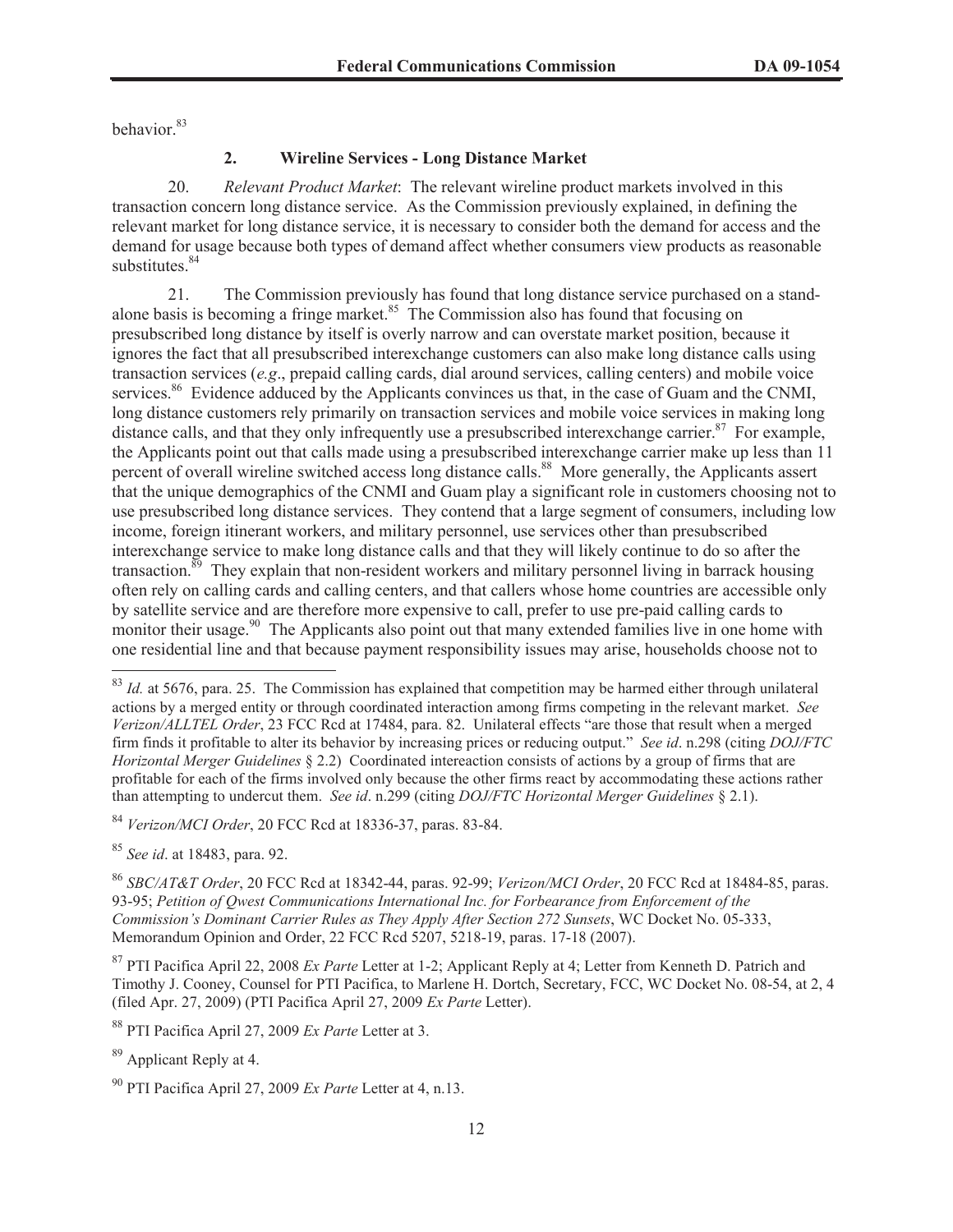use  $1+$  dialing.<sup>91</sup>

22. The Applicants assert that both facilities-based and non-facilities-based carriers provide transaction services, and that non-facilities-based carriers offer their own pre-paid calling cards and operate local calling centers that resell private lines, wireline switched service, mobile voice, and/or Voice over Internet Protocol (VoIP) to provide low cost calling.<sup>92</sup> In addition, the Applicants state that, with the exception of an agreement in Guam, PTI Pacifica has no agreements to resell its long distance service.<sup>93</sup> The Applicants further assert that some prepaid card competitors use local numbers connected to Internet-based long distance services.<sup>94</sup>

23. The Petitioners respond that we should not consider prepaid services or calling centers to be part of a competitive market because it is not clear whether the providers offer actual competitive options.<sup>95</sup> We agree with the Applicants that this argument ignores the specific demographics in these territories, as explained above.<sup>96</sup> In fact, the Commission previously has found that consumers who cannot otherwise afford long distance, wireless, home phone service, or who have targeted calling needs often use prepaid cards instead of subscribing to a long distance service.<sup>97</sup> While we recognize that the Commission previously stated that prepaid services may be less significant in other parts of the United States,<sup>98</sup> we find, based on the record here, that such services are a practical competitive alternative in Guam and the CNMI.<sup>99</sup>

24. We also find it appropriate to include mobile voice services in the relevant market at least to some extent based upon usage substitution between wireless and wireline long distance service. The Commission previously explained that a consumer who subscribes to both a mobile wireless service and a wireline long distance service generally will allocate minutes between these services in an optimal manner, *i.e.*, the consumer will seek the lowest possible charge, consider service quality, and consider the time the call is placed.<sup>100</sup> The Commission also has found that consumers are increasingly using wireless service for long distance calls.<sup>101</sup> The record evidence in this case suggests that consumers in Guam and the CNMI are even more likely to use mobile wireless service to make long distance calls. In particular,

<sup>95</sup> Joint Petition at 6, n.20.

<sup>96</sup> Applicant Reply at 4.

<sup>98</sup> Applicant Reply at 4.

<sup>99</sup> *See* PTI Pacifica April 22, 2008 *Ex Parte* Letter at 3 (stating that it provides a non-exhaustive list of long distance competitors in Guam and CNMI).

<sup>100</sup> *Verizon/MCI Order*, 20 FCC Rcd at 18484-85, para. 94.

<sup>91</sup> *Id*.

<sup>92</sup> Applicant Reply at 4; PTI Pacifica April 27, 2009 *Ex Parte* Letter at 2. Applicants primarily focus on the CNMI in their description of transaction services to refute arguments by the Petitioners that IT&E's and PTI Pacifica's combined market share for presubscribed long distance services would be anti-competitive.

<sup>&</sup>lt;sup>93</sup> Letter from Kenneth D. Patrich and Timothy J. Cooney, Counsel for PTI Pacifica, to Marlene H. Dortch, Secretary, FCC, WC Docket No. 08-54, at 1 (filed May 1, 2009) (PTI Pacifica May 1, 2009 *Ex Parte* Letter).

 $94$  *Id.* at 2-3. Applicants state that calling centers and some prepaid calling cards that used to be based on reselling switched services now use Internet cafes or service centers that use Skype, Magic Jack, or other Internet-based long distance service. There is insufficient information in this record to assess the precise extent to which consumers use VoIP services specifically for long distance calls.

<sup>97</sup> *AT&T/BellSouth Order*, 22 FCC Rcd at 5716–17, para. 100; *SBC/AT&T Order*, 20 FCC Rcd at 18343, para. 94.

<sup>101</sup> *See AT&T/BellSouth Order*, 22 FCC Rcd at 5716, paras. 98–99.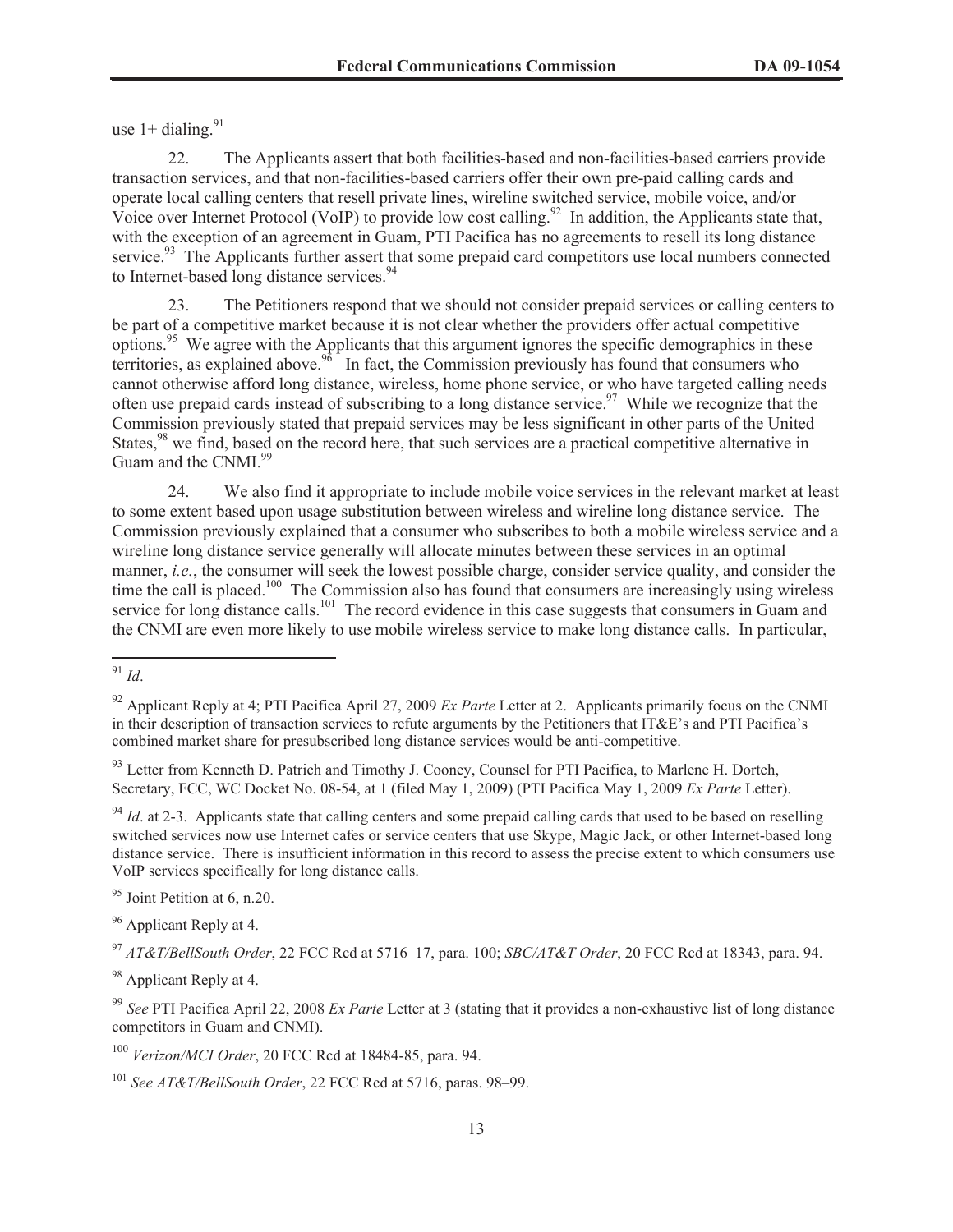the Applicants have submitted evidence indicating that facilities-based wireless carriers offer rate plans with long distance service to the U.S. mainland and other destinations for free.<sup>102</sup> They also maintain that the number of incumbent LEC lines in both Guam and the CNMI have declined between 10 and 15 percent.<sup>103</sup> We agree with the Applicants that this decrease suggests that consumers may be taking advantage of wireless calling alternatives and will continue to have competitive choices after the merger. Indeed, the Petitioners have not disputed the Applicants' assertion that the availability of free calling plans by the wireless carriers may account for the decrease in access lines.<sup>104</sup>

25. *Relevant Geographic Market*: Although the Applicants, citing the *LEC Classification Order*, argue that we should consider the long distance market to be a national market, <sup>105</sup> we note that the Commission previously has stated that it would consider a smaller relevant geographic market if it found evidence that there is, or could be, a lack of competition in a particular market.<sup>106</sup> Because the Applicants here, IT&E and PTI Pacifica, serve island populations that are remote from the U.S. mainland, and the issue before us is whether there will be a lessening of long distance competition, we find it appropriate to consider Guam and the CNMI as a narrower relevant geographic market for purposes of this analysis.

26. *Market Participants*: As the foregoing illustrates, PTI Pacifica faces competition from retail mass market long distance providers. These include facilities-based wireline providers, nonfacilities based providers that offer transaction services, and wireless service providers.

27. *Competitive Analysis*: There is no dispute that, if one performs a structural analysis that considers only 1+ presubscribed long distance services in the CNMI, then the proposed transaction will result in an extremely high level of concentration.<sup>107</sup> Petitioners state that, as of 2003, PTI Pacifica controlled 70 percent of the CNMI 1+ long distance market and IT&E controlled over 20 percent, and that this makes it likely that the combined company will have a 90 percent 1+ market share in the CNMI.<sup>108</sup> The Applicants have submitted updated market share data indicating that the combined companies would have a substantial share of the  $1+$  market in the CNMI.<sup>109</sup> In Guam, the Petitioners have stated that they believe IT&E has at least 54 percent of the 1+ presubscribed market.<sup>110</sup> PTI Pacifica submitted information indicating that the combined companies will have a much less substantial share of the 1+ long distance market in Guam than in CNMI, and that, in any event, adding PTI Pacifica's

<sup>104</sup> PTI Pacifica April 22, 2008 *Ex Parte* Letter at 2; PTI Pacifica April 27, 2009 *Ex Parte* Letter at 2.

<sup>105</sup> PTI Pacifica April 27, 2009 *Ex Parte* Letter at 3 (referring to *Regulatory Treatment of LEC Provision of Interexchange Services Originating in the LEC's Local Exchange Area*, Second Report and Order in CC Docket No. 96-149 and Third Report and Order in CC Docket No. 96-61, 12 FCC Rcd 15756, 15794, para. 66 (1997) (*LEC Classification Order*)). *See WorldCom/MCI Order*, 13 FCC Rcd at 18119-20, para. 166.

<sup>106</sup> *LEC Classification Order*, 12 FCC Rcd at 15794, para. 66.

<sup>107</sup> We discuss the Applicants' market shares before and after the merger instead of the Herfindahl-Hirschman Index (HHI) because we do not have sufficient market share information for all of the competitors.

<sup>108</sup> Joint Petition at 6-7 (*citing Bell Atlantic New Zealand Holdings, Inc. and Pacific Telecom, Inc. Applications for Consent to Transfer Control*, IB Docket No. 03-115, Order and Authorization, 18 FCC Rcd 23140 (IB, WCB, WTB 2003) (*BANZHI/PTI Order*) and Joint Opposition to Petitions to Deny and Comments, IB Docket No. 03-115 (filed June 24, 2003)). *See also* Petition of Pacific Telecom Inc. for Declaratory Ruling Under Section 310(b)(4) of the Communications Act of 1934, As Amended, IB Docket No. 03-115, at 13 and Att. C (filed Apr. 18, 2003).

<sup>109</sup> PTI Pacifica April 27, 2009 *Ex Parte* Letter at 4.

 $110$  Joint Petition at 5, n.17.

<sup>102</sup> PTI Pacifica April 27, 2009 *Ex Parte* Letter at 2, 5.

<sup>&</sup>lt;sup>103</sup> Applicant Reply at 3.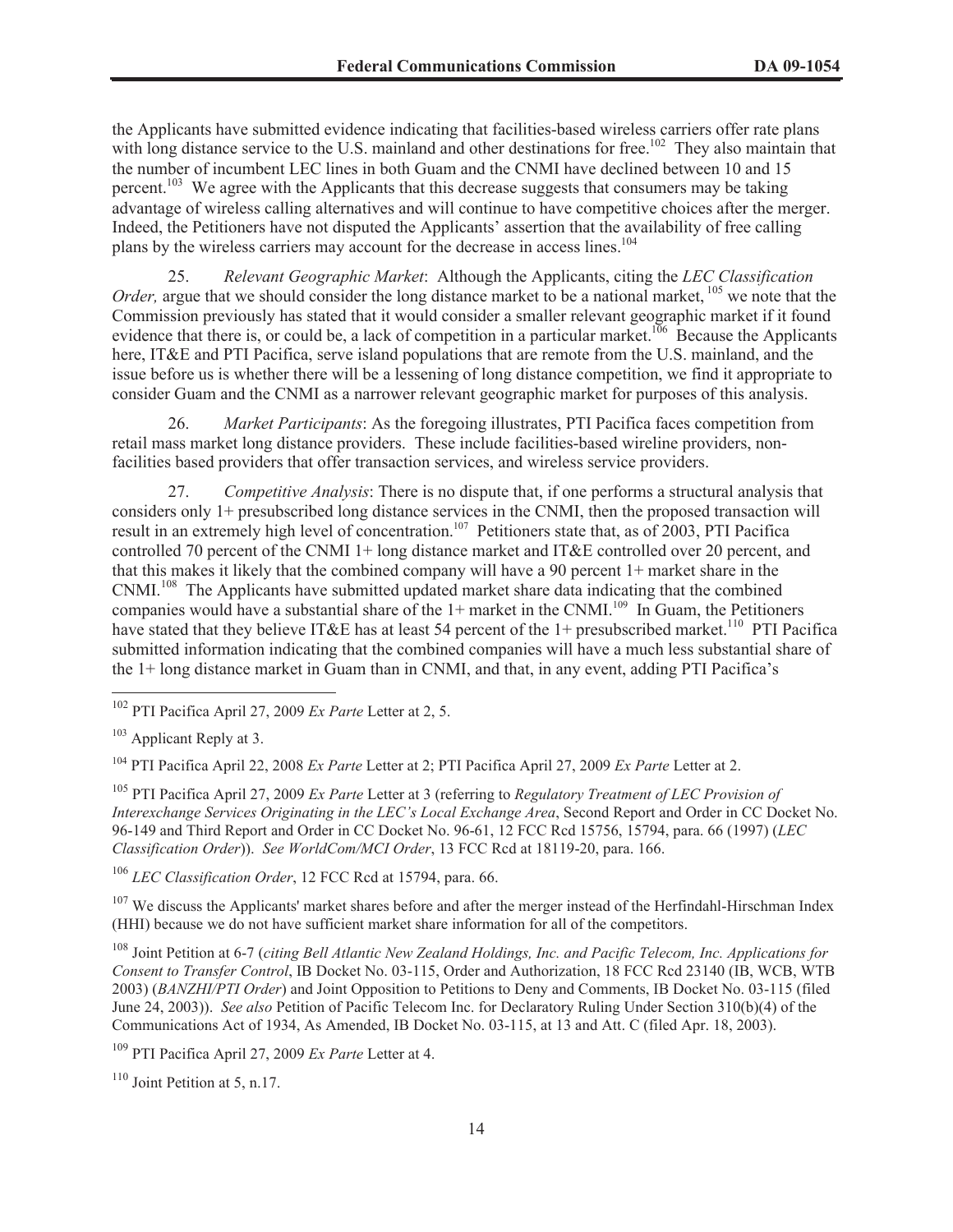customers does not appreciably add to the IT&E market share in Guam.<sup>111</sup>

28. Although we agree with the Petitioners that the Applicants' post merger market share for 1+ presubscribed services is high in the CNMI, we find that this measure greatly overstates the likely competitive impact of the merger. Our analysis is limited to the information in this record. First, as discussed above, 1+ calls represent only 11 percent of overall wireline switched access long distance services in the CNMI. The discussion above also indicates that, because of the unusual demographic conditions in Guam and the CNMI, consumers rely much more on transaction services. According to the Applicants, if one broadens the market analysis to consider all originating wireline long distance minutes, the Applicants' combined companies would have a significantly lower share of the market in the CNMI, and this combined share is primarily due to PTI's pre-merger share of the market.<sup>112</sup>

29. There is other record evidence that presubscribed 1+ service is becoming less and less important. For example, PTI Pacifica's average revenue per minute for wireline long distance calls has dropped significantly since 2003, which the Applicants assert is due to intense price competition, including the free long distance calling plans offered by wireless carriers, and the use of transaction services.<sup>113</sup> In addition, the Applicants maintain that the number of wireless subscribers in the CNMI is approximately double the number of wireline loops.<sup>114</sup> We note that this argument is consistent with the Commission's prior finding that consumers are increasingly using wireless service for long distance calls,<sup>115</sup> and it is reasonable to assume that these subscribers take advantage of long distance wireless calling plans. Although PTI Pacifica also provides wireless services in the CNMI, we find that PTI Pacifica faces significant competition from other facilities-based wireless carriers, Guam Cellular d/b/a Saipancell and Choice Phone d/b/a I-Connect, which both offer free long distance plans to the U.S. mainland and other destinations, in addition to competition from facilities-based wireline carriers, Telepacific Network, Inc. (TNI) (which Applicants state is affiliated with GTA TeleGuam, an affiliate of the incumbent LEC in Guam), and MCI.<sup>116</sup>

30. We recognize that originating long distance calls in the CNMI that competitors carry likely will be routed via leased capacity on PTI Pacifica's undersea cable to the competitors' facilities on Guam. Because the proposed transaction will not result in an increase in concentration on this cable, however, we do not find this to be a merger-specific harm.<sup>117</sup>

31. Thus, given the special characteristics of Guam and the CNMI – in particular, consumers' heavy reliance on transaction and mobile voice services and relatively limited use of  $1+$  services, and the continued presence of competitors providing transaction and mobile voice services – we find that the

<sup>113</sup> PTI Pacifica April 27, 2009 *Ex Parte* Letter at 5-6.

<sup>114</sup> *Id.* at 5.

<sup>115</sup> *AT&T/BellSouth Order*, 22 FCC Rcd at 5716, paras. 98–99.

<sup>116</sup> PTI Pacifica April 27, 2009 *Ex Parte* Letter at Table 1; PTI Pacifica May 1, 2009 *Ex Parte* Letter at 1-2.

<sup>111</sup> PTI Pacifica April 27, 2009 *Ex Parte* Letter at n.11 and Confidential Table 3.

<sup>112</sup> *Id*. at 5 and Confidential Table 1; PTI May 1, 2009 *Ex Parte* Letter at 2-3 (stating that the overall wireline market share does not take into account competitive, Internet-based long distance service like Skype and Magic Jack, which has a significant presence on CNMI).

<sup>117</sup> PTI Pacifica May 1, 2009 *Ex Parte* Letter at 3, n.6. With respect to other facilities, the Applicants state that PTI Pacifica has Commission authority for microwave facilities between Guam and the CNMI that it uses as a back-up to the undersea cable, and that microwave facilities owned by IT&E on Guam provide only backhaul for the wireless network and cannot be used for CNMI-Guam traffic. Applicants also state that competitors can apply for their own CNMI-Guam authorizations, and that the Commission granted a competitive undersea cable application in 1997. *Id*.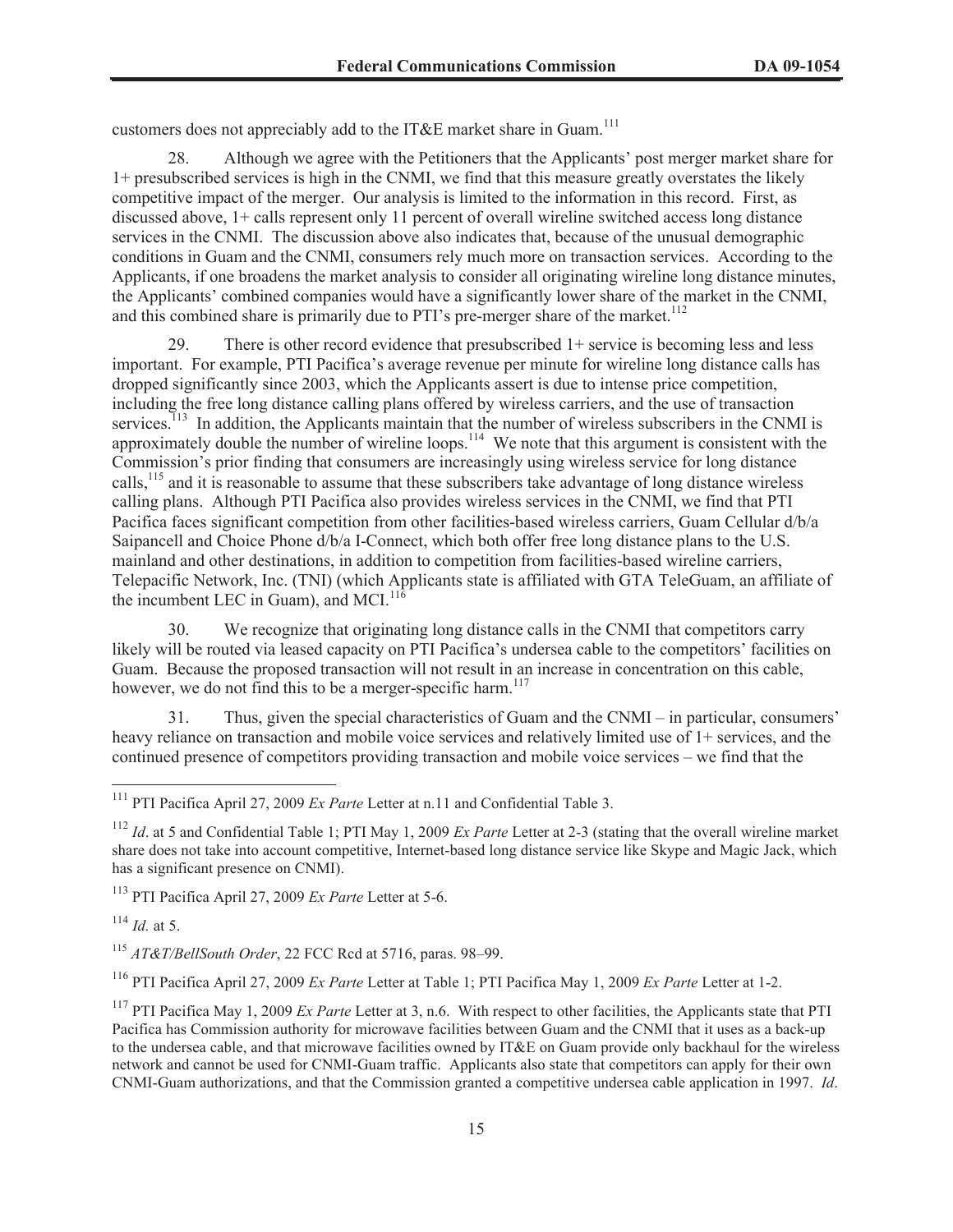proposed transaction is unlikely to have anticompetitive effects on long distance services. We are further assured by the fact that the Applicants have also voluntarily committed not to raise 1+ presubscribed wireline rates for three years from the date of this Order,  $118$  and we adopt this commitment as a binding condition of our approval of this transaction.

### **3. Mobile Telephony/Broadband Services Market**

32. Consistent with the Commission's practice when reviewing proposed wireless transactions affecting the mobile telephony/broadband services market, we consider the potential competitive harms associated with this assignment application.<sup>119</sup> First, we establish the appropriate market definitions for our evaluation of the proposed transaction. We define the relevant product and geographic markets, the input market for spectrum, and identify market participants that would compete with the combined firm in the provision of mobile telephony/broadband services.

33. *Product Market.* In reviewing this proposed spectrum transfer application, we apply the same product market definition for mobile telephony/broadband services as applied by the Commission in recent transactions.<sup>120</sup> Although the Commission has determined that there are separate relevant product markets for interconnected mobile voice services and mobile data services, and also for residential services and enterprise services,<sup>121</sup> it nevertheless analyzes all of these product markets under the combined market for mobile telephony/broadband services.<sup>122</sup> Based on consideration of various factors, including the nature of these services and their relationship with each other, the Commission has determined that this approach provides a reasonable assessment of any potential competitive harm resulting from transactions.<sup>123</sup>

34. *Geographic Market.* The Commission applies the "hypothetical monopolist test" to relevant geographic markets and has found that they are local, larger than counties, may encompass multiple counties, and, depending on the consumer's location, may even include parts of more than one state.<sup>124</sup>

<sup>120</sup> *Verizon/ALLTEL Order*, 23 FCC Rcd at 17469-70, paras. 45-47; *Sprint Nextel/Clearwire Order*, 23 FCC Rcd at 17586-89, paras. 38-45.

<sup>121</sup> *See, e.g., Verizon/ALLTEL Order*, 23 FCC Rcd at 17470, para. 45 n.198; *Sprint Nextel/Clearwire Order*, 23 FCC Rcd at 17586, para. 38 n.106; *Applications of Cellco Partnership d/b/a Verizon Wireless and Rural Cellular Corporation for Consent to Transfer Control of Licenses, Authorizations, and Spectrum Manager Leases and Petitions for Declaratory Ruling that the Transaction is Consistent with Section 310(b)(4) of the Communications Act*, WT Docket No. 07-208, Memorandum Opinion and Order and Declaratory Ruling, 23 FCC Rcd 12463, 12483- 84, para. 37 (*Verizon/RCC Order*); *Applications of AT&T Inc. and Dobson Communications Corporation For Consent to Transfer Control of Licenses and Authorizations*, WT Docket No. 07-153, Memorandum Opinion and Order, 22 FCC Rcd 20295, 20308, para. 21 (2007) (*AT&T/Dobson Order*)*.*

<sup>122</sup> *See, e.g., Verizon/ALLTEL Order*, 23 FCC Rcd at 17469-70, paras. 45-47; *Sprint Nextel/Clearwire Order*, 23 FCC Rcd at 17579, para. 19 n.69; *Verizon/RCC Order*, 23 FCC Rcd at 12483-84, para. 37; *AT&T/Dobson Order*, 22 FCC Rcd at 20308, para. 21.

<sup>123</sup> *See, e.g., Verizon/ALLTEL Order*, 23 FCC Rcd at 17469-70, paras. 45-47; *Sprint Nextel/Clearwire Order*, 23 FCC Rcd at 17579, para.19 n.69; *Verizon/RCC Order*, 23 FCC Rcd at 12483-84, para. 37; *AT&T/Dobson Order*, 22 FCC Rcd at 20308, para. 21.

<sup>124</sup> *See, e.g., Verizon/ALLTEL Order*, 23 FCC Rcd at 17470-71, para. 49; *Sprint Nextel/Clearwire Order*, 23 FCC Rcd at 17579, para. 19 n.69; *Verizon/RCC Order*, 23 FCC Rcd at 12484, para. 38; *AT&T/Dobson Order*, 22 FCC Rcd at 20309, para. 23.

<sup>118</sup> PTI Pacifica April 27, 2009 *Ex Parte* Letter at 6; PTI Pacifica April 22, 2008 *Ex Parte* Letter at 2.

<sup>119</sup> *See, e.g*., *Verizon/ALLTEL Order*, 23 FCC Rcd at 17468-94, paras. 40-113; *Sprint Nextel/Clearwire Order*, 23 FCC Rcd at 17583-604, paras. 24-84.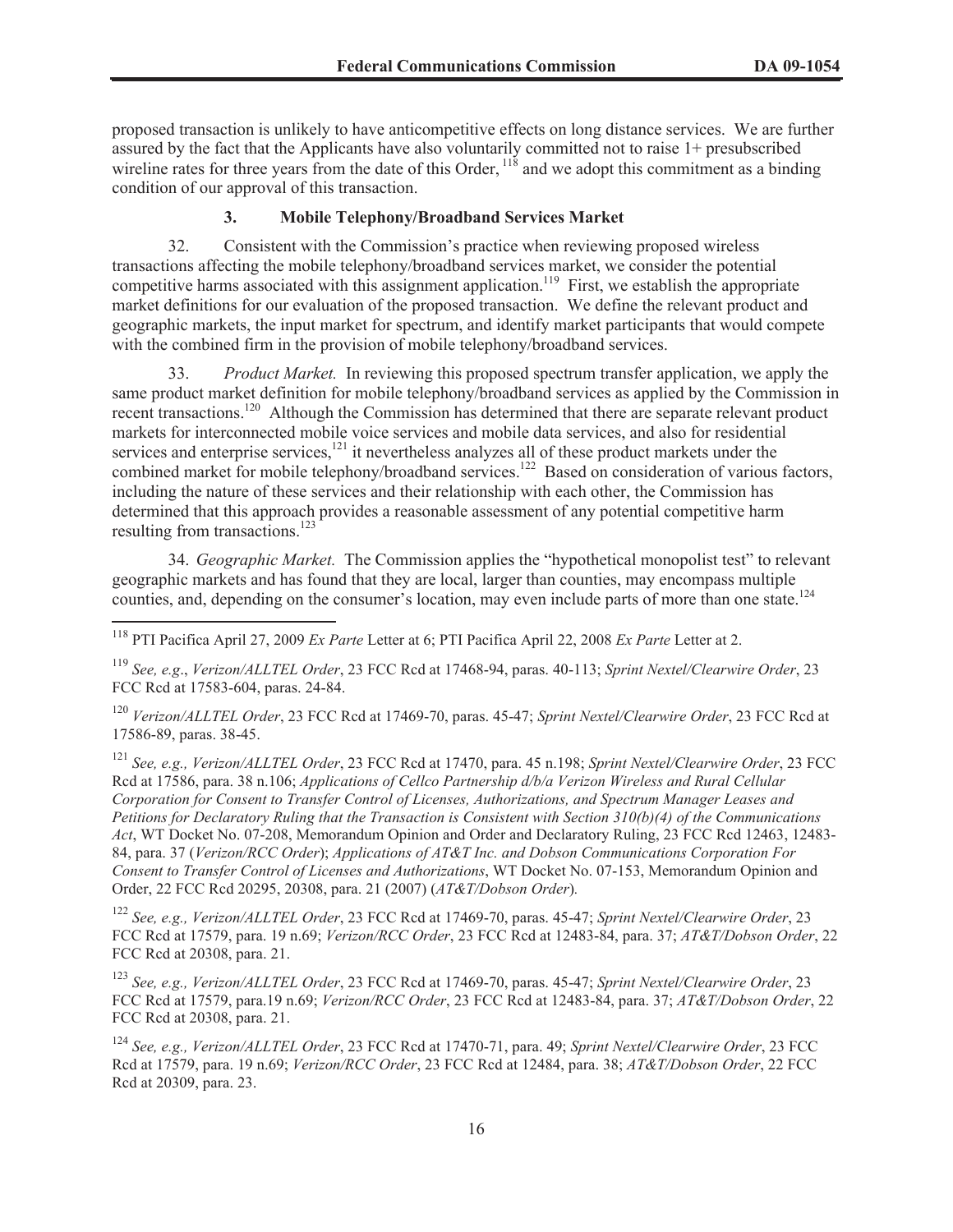The Commission uses two sets of geographic areas that effectively may be used to define local markets – Component Economic Areas (CEAs) and Cellular Market Areas (CMAs).<sup>125</sup> Because these two sets of geographic areas come separately from the demand and supply sides – demand in the case of CEAs, supply in the case of CMAs – the Commission finds them to be useful cross-checks on each other and, together, they help ensure that the Commission's analysis does not overlook local areas that require more detailed analysis.<sup>126</sup>

35. *Input Market for Spectrum.* Consistent with the Commission's recent wireless transaction orders, we also examine this transaction in light of the input market for spectrum associated with the provision of mobile telephony/broadband services in the affected markets. In the *Verizon/ALLTEL Order* and the *Sprint Nextel/Clearwire Order* adopted in November 2008, the Commission determined that the input market would vary depending on the "suitable" spectrum available in the particular market affected by the transaction. Specifically, the Commission found that spectrum suitable for the provision of mobile telephony/broadband services includes approximately 280 megahertz of cellular, broadband PCS, Specialized Mobile Radio (SMR), and 700 MHz band spectrum that is available for the provision of mobile telephony/broadband services on a nationwide basis,<sup>127</sup> as well as the 90 megahertz of Advanced Wireless Service spectrum in the 1.7/2.1 GHz band (AWS-1) and the 55.5 megahertz of contiguous Broadband Radio Service (BRS) spectrum in the 2.5 GHz band to the extent such spectrum also is available for the provision of mobile telephony/broadband services.<sup>128</sup>

36. *Market Participants*. Consistent with recent wireless transaction orders, when computing initial measures of market concentration, we limit our analysis of transactions involving mobile telephony/broadband services to cellular, PCS, and SMR facilities-based service providers, and exclude satellite service providers, nomadic wireless VoIP providers, mobile virtual network operators (MVNOs), and resellers from consideration.<sup>129</sup> We find that mobile telephony/broadband services offered by

<sup>127</sup> *Verizon/ALLTEL Order*, 23 FCC Rcd at 17473, para. 53; *Sprint Nextel/Clearwire Order*, 23 FCC Rcd at 17591- 92, para.53.

<sup>128</sup> *Verizon/ALLTEL Order*, 23 FCC Rcd at 17473-74, paras. 53-55; *Sprint Nextel/Clearwire Order*, 23 FCC Rcd at 17591-92, paras. 53-55.

<sup>125</sup> *See, e.g., Verizon/ALLTEL Order*, 23 FCC Rcd at 17471 n.200; *Sprint Nextel/Clearwire Order,* 23 FCC Rcd at 17591 n.136; *Verizon/RCC Order*, 23 FCC Rcd at 12484 n.151; *AT&T/Dobson Order*, 22 FCC Rcd at 20309, para. 23.

<sup>126</sup> *See, e.g., Verizon/ALLTEL Order*, 23 FCC Rcd at 17470-7, para. 49; *Sprint Nextel/Clearwire Order*, 23 FCC Rcd at 17579, para. 19 n.69; *Verizon/RCC Order*, 23 FCC Rcd at 12484-85, para. 39; *AT&T/Dobson Order*, 22 FCC Rcd at 20309, para. 23.

<sup>129</sup> *See , e.g.,Verizon/ALLTEL Order,* 23 FCC Rcd at 17480-81, para. 71; *Sprint/Clearwire Order,* 22 FCC Rcd at 17600, para. 75; *AT&T/Dobson Order*, 22 FCC Rcd at 20316, para. 36. Although satellite providers offer facilitiesbased mobile voice and data services, the price of these services is, at present, significantly higher than for services offered by cellular, PCS, or SMR providers. Therefore, most consumers would not view satellite phones as substitutes for mobile communications services. *See* Global Com, Iridium Satellite Phone Service Plans, at http://www.globalcomsatphone.com/satellite/services/iridium\_service\_plans.html (last visited My 12, 2009); GlobalStar, Airtime Pricing, Voice Pricing, at http://www.globalcomsatphone.com/satellite/services/globalstar.html (last visited May 12, 2009). *See also Verizon/ALLTEL Order,* 23 FCC Rcd at 17480 n.274; *Sprint/Clearwire Order,*  22 FCC Rcd at 17600 n.204; *AT&T/Dobson Order*, 22 FCC Rcd at 20316 n.130. We also do not consider wireless VoIP providers as providing the same functionality as mobile communications services providers because the service they provide now is nomadic rather than mobile. *See, e.g., Verizon/ALLTEL Order,* 23 FCC Rcd at 17480 n.274; *Sprint/Clearwire Order,* 22 FCC Rcd at 17600 n.204; *AT&T/Dobson Order*, 22 FCC Rcd at 20316 n.130. Wireless VoIP services are nomadic in the sense that one can use them from a number of different locations (for example, by using a laptop at different Internet cafes all over a town). *See, e.g., Verizon/ALLTEL Order,* 23 FCC (continued….)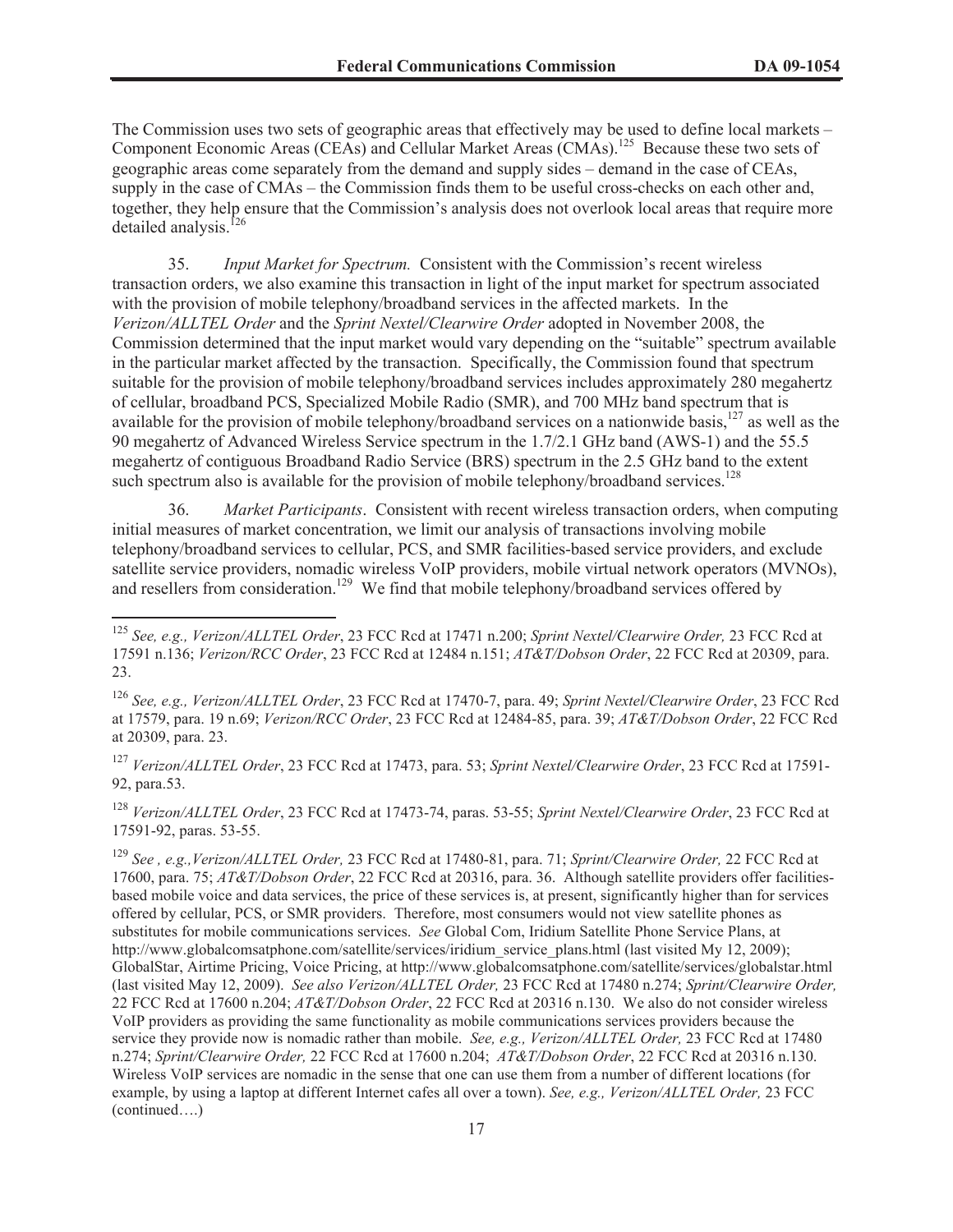facilities-based providers using cellular, PCS, and SMR spectrum and employing various technologies offer similar voice and data functionalities and are indistinguishable to the consumer.<sup>130</sup> In addition, to the extent that entities provide facilities-based mobile telephony/broadband services using 700 MHz, AWS-1, and BRS spectrum, we also consider them to be market participants.<sup>131</sup>

37. The Applicants propose that providers of WiMAX services at 2.5 GHz, resellers, wireless VoIP providers, and satellite carriers should be considered market participants because of the evolving competitive mobile services market in Guam and the CNMI.<sup>132</sup>

38. Under Commission precedent, we generally limit our analysis to facilities-based service providers, either nationwide or regional, excluding MVNOs and resellers from consideration when computing initial concentration measures. While the Commission has acknowledged that non-facilities based service options have an impact in the marketplace and in some instances may provide additional constraints against anticompetitive behavior, to date, in evaluating proposed transactions involving mergers of wireless service providers, the Commission has not included resellers or MVNOs in its initial screen.<sup>133</sup> Accordingly, we will consider facilities-based entities providing mobile telephony/broadband services using cellular, PCS, SMR, 700 MHz, AWS-1, and BRS spectrum to be market participants.

Initial Screen. When examining the effect of proposed transactions, the Commission applies a two-part initial "screen," followed by a further case-by-case review of the markets identified by that screen. As discussed in previous wireless transaction orders, the purpose of this initial screen is to eliminate from further review those markets in which there is clearly no competitive harm in today's generally competitive marketplace.<sup>134</sup> For those markets that are not eliminated by the initial screen, we then conduct, on a market-by-market basis, an analysis of other market factors that pertain to competitive effects, including the incentive and ability of other existing firms to react and of new firms to enter the market, in response to attempted exercises of market power by the merged entity. Ultimately, we must assess whether the combined firm could likely exercise market power in any particular market.<sup>135</sup>

40. The first part of this screen examines changes in the measures of the HHI of market concentration in each affected market, which is calculated based on providers' subscriber market

(Continued from previous page)

<sup>130</sup> *See, e.g., Verizon/ALLTEL Order,* 23 FCC Rcd at 17480-81, para. 71; *Sprint/Clearwire Order,* 22 FCC Rcd at 17600, para. 75; *AT&T/Dobson Order*, 22 FCC Rcd at 20316, para. 36.

<sup>131</sup> *See Verizon/ALLTEL Order,* 23 FCC Rcd at 17480-81, para. 71; *Sprint/Clearwire Order,* 22 FCC Rcd at 17600- 0, para. 75; *AT&T/Dobson Order*, 22 FCC Rcd at 20316, para. 36.

<sup>132</sup> Wireless Licenses Application, Description of Transaction and Public Interest Statement at 4.

<sup>133</sup> *See, e.g., Verizon/ALLTEL Order,* 23 FCC Rcd at 17481, para. 74; *Verizon Wireless/RCC Order*, 22 FC Rcd at 12488-89, para. 50; *AT&T/Dobson Order*, 22 FCC Rcd at 20317, para. 38.

<sup>134</sup> *See, e.g., Verizon/ALLTEL Order,* 23 FCC Rcd at 17481-82, para. 75*; Sprint Nextel/Clearwire Order*, 23 FCC Rcd at 17601, para. 76; *Verizon Wireless/RCC Order*, 22 FCC Rcd at 12489, para. 51; *AT&T/Dobson Order*, 22 FCC Rcd at 20317, para. 39.

<sup>135</sup> *See, e.g., Verizon/ALLTEL Order*, 23 FCC Rcd at 17468-69, para. 41; *Sprint Nextel/Clearwire Order*, 23 FCC Rcd at 17583, para. 24; *Verizon Wireless/RCC Order*, 23 FCC Rcd at 12482, para. 32; *AT&T/Dobson Order*, 22 FCC Rcd at 20307, para. 16.

Rcd at 17480 n.274; *Sprint/Clearwire Order,* 22 FCC Rcd at 17600 n.204; *AT&T/Dobson Order*, 22 FCC Rcd at 20316 n.130.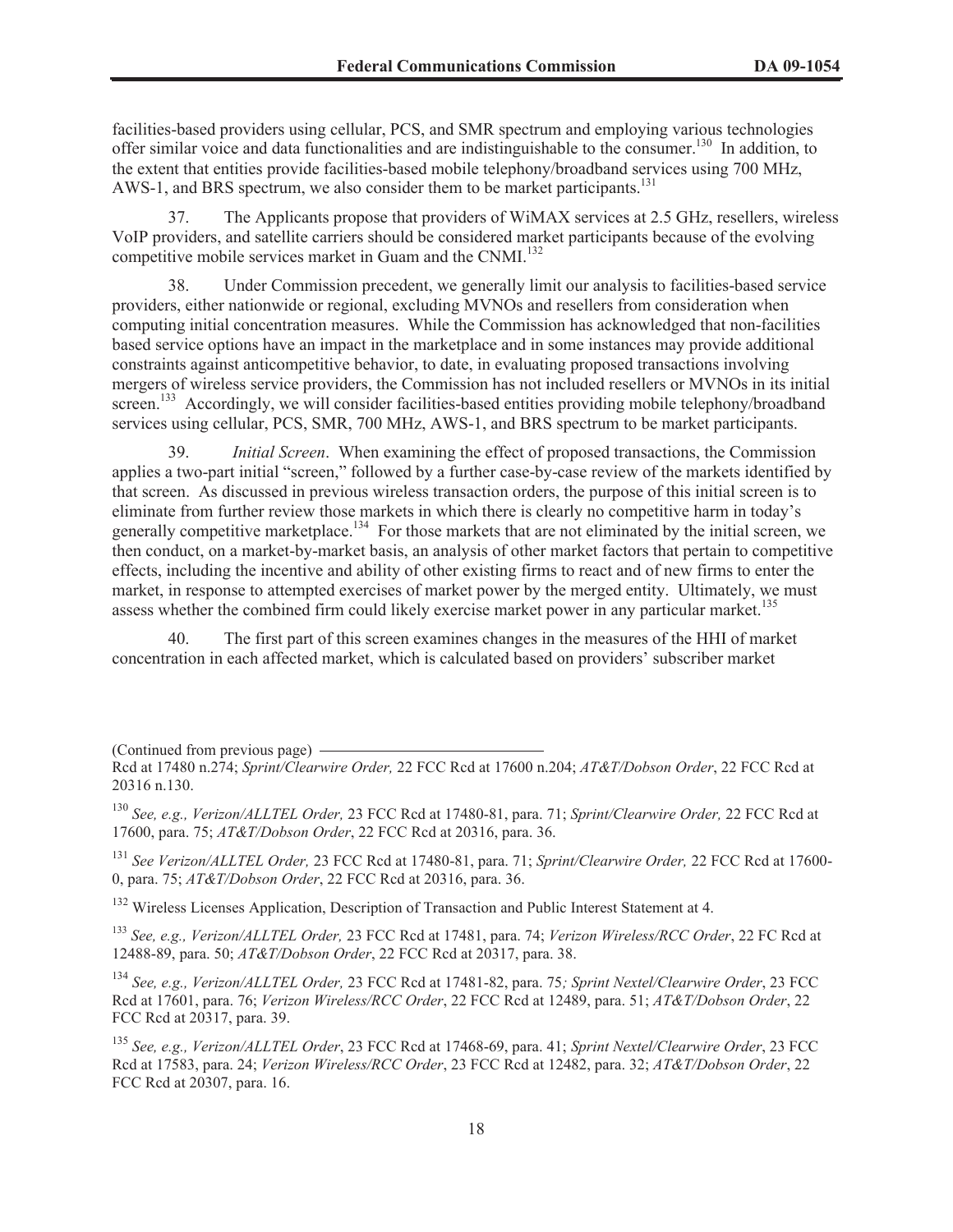shares.<sup>136</sup> Our initial HHI screen identifies, for further case-by-case analysis, those markets in which, post-transaction: (1) the HHI would be greater than 2800 and the change in HHI would be 100 or greater or (2) the change in HHI would be 250 or greater, regardless of the level of the HHI.<sup>137</sup>

41. The Petitioners claim that both PTI Pacifica and IT&E provide mobile telephony/broadband services in Guam and the CNMI, and therefore market concentration would increase and competition would be reduced because IT&E would no longer be competing against PTI Pacifica.<sup>138</sup> The Petitioners conclude that the proposed assignment of wireless licenses will create "significant anticompetitive effects for the wireless markets in the CNMI and Guam."<sup>139</sup> However, the Applicants argue that the HHI screen is not triggered in either Guam or the CNMI.<sup>140</sup> Specifically, the Applicants claim that PTI Pacifica does not provide facilities-based mobile telephony service in Guam, and that the HHI screen is not implicated in the CNMI based on IT&E's subscriber data submitted on a confidential basis in the DoCoMo/Guam Cellular proceeding in September and October of 2006.<sup>141</sup> According to the Applicants, the subscriber data IT&E submitted in that proceeding has not changed in the CNMI CMA.<sup>142</sup>

42. In evaluating market concentration in the Guam CMA, we note that only IT&E, and not PTI Pacifica, is providing facilities-based mobile telephony/broadband services in Guam. Thus, the proposed transaction will not result in a change in market concentration. In the CNMI CMA, both PTI Pacifica and IT&E are facilities-based providers of mobile telephony/broadband services; therefore we apply the initial HHI screen. In applying the initial HHI screen, we use NRUF data for June 2008 supplied by wireless service providers in the CNMI CMA (CMA734).<sup>143</sup> Based on this data, we find that the HHI screen does not indicate that this proposed transaction is likely to result in competitive harm. Although the NRUF data have been a reliable indicator of the number of subscribers in a given relevant geographic market in past transactions, we have concerns regarding the accuracy of the HHIs in the CNMI CMA. In evaluating the NRUF data in the CNMI, we are concerned that some of the wireless service providers in the CNMI may not have reported their numbering information consistently. Thus, out of an abundance of caution, we will analyze the CNMI CMA as if the initial HHI screen was triggered and perform an in-depth analysis to evaluate whether competitive harm could occur as a result of the proposed transaction.

43. The second part of the two-part initial screen examines the input market for spectrum available for the provision of mobile telephony/broadband services in each of the affected markets.<sup>144</sup>

<sup>138</sup> Joint Petition at 7.

<sup>139</sup> *Id*. at 7.

<sup>140</sup> Wireless Licenses Application, Description of the Transaction and Public Interest Statement at 3.

<sup>141</sup> *DoCoMo/Guam Cellular Order*, 21 FCC Rcd at 13599, paras. 12, 30, n.58.

<sup>142</sup> Wireless Licenses Application, Description of Transaction and Public Interest Statement at 3, n.9.

 $143$  We decline to use the data submitted in the DoCoMo/Guam Cellular proceeding, because it is over two years old. Although the applicants state that the IT&E subscriber data has not changed, we do not know whether the subscriber data is accurate for the other wireless service providers in the Guam and CNMI CMAs.

<sup>136</sup> *See, e.g., Verizon/ALLTEL Order*, 23 FCC Rcd at 17468-69, para. 41; *Sprint Nextel/Clearwire Order*, 23 FCC Rcd at 17601, para. 76; *Verizon/RCC Order*, 23 FCC Rcd at 12482, para. 32; *AT&T/Dobson Order*, 22 FCC Rcd at 20306, para. 15.

<sup>137</sup> *See, e.g., Verizon/ALLTEL Order*, 23 FCC Rcd at 17482-83, para. 78; *Sprint Nextel/Clearwire Order*, 23 FCC Rcd at 17601, para. 76; *Verizon/RCC Order*, 23 FCC Rcd at 12489-90, para. 52; *AT&T/Dobson Order*, 22 FCC Rcd at 20317-18, para. 40.

<sup>144</sup> *See, e.g., Verizon/ALLTEL Order*, 23 FCC Rcd at 17468-69, para. 41; *Sprint Nextel/Clearwire Order*, 23 FCC (continued….)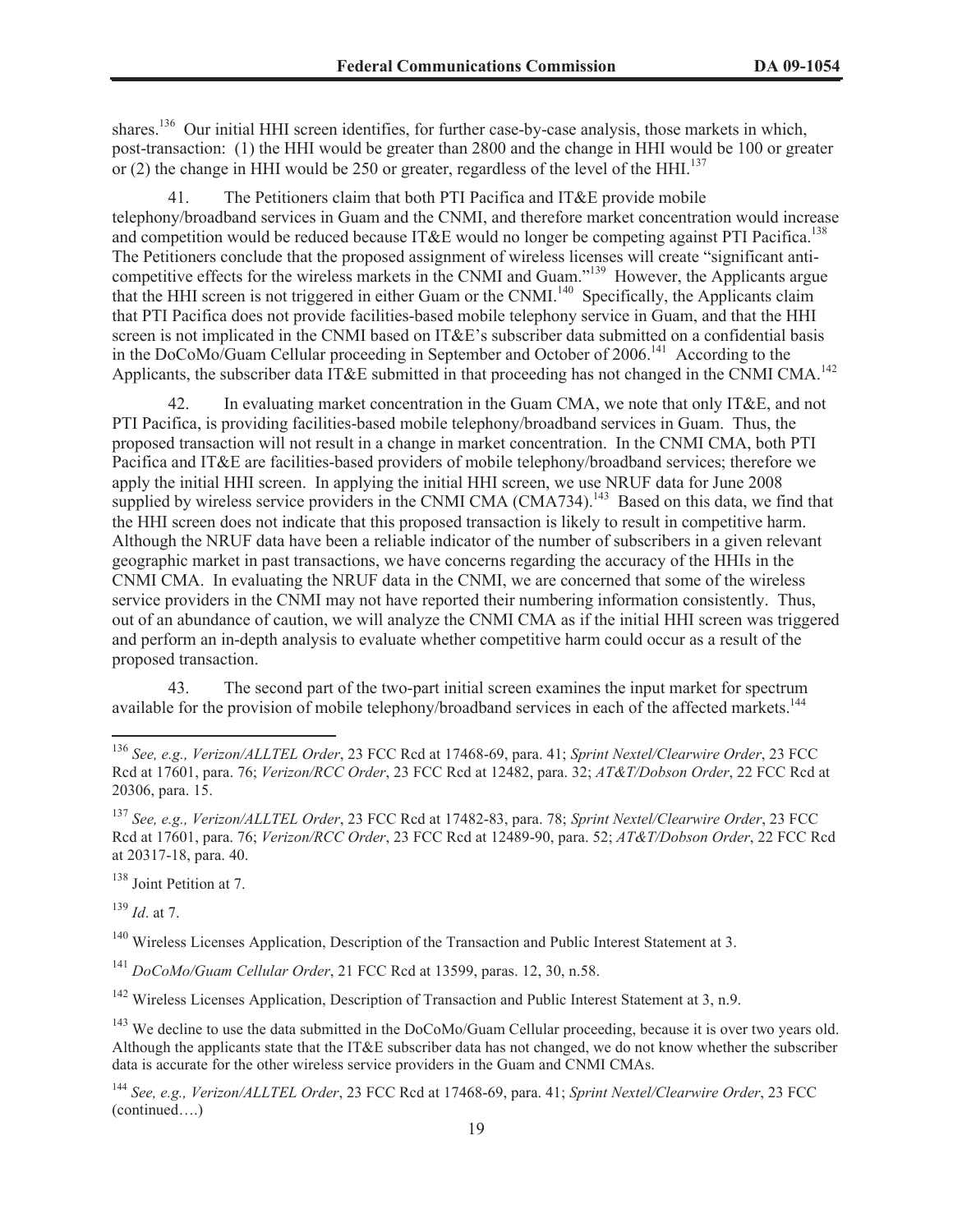This spectrum aggregation screen varies depending on whether, in addition to the 280 megahertz of cellular, broadband PCS, SMR, and 700 MHz spectrum, there also is AWS-1 and/or BRS spectrum available *locally* in the affected market.<sup>145</sup> In markets in which neither AWS-1 nor BRS spectrum is available, the spectrum screen identifies for further competitive review each market in which the proposed spectrum aggregation would amount to 95 megahertz or more of spectrum.<sup>146</sup> In other markets where AWS-1 and/or BRS spectrum is in fact available, the Commission applies a higher spectrum screen.<sup>147</sup>

44. With regard to AWS-1 spectrum, it appears that there is no required relocation of transmitters or receivers by government users in the Guam or CNMI CMAs.<sup>148</sup> As a result, AWS-1 spectrum in these CMAs is available for deployment by commercial licensees and is included in the analysis of the competitive effects of this transaction.<sup>149</sup> With regard to BRS spectrum, no BRS licenses have been issued in the Guam or CNMI BTAs that coincide with these CMAs;<sup>150</sup> therefore, BRS spectrum is not included in the analysis of the competitive effects for the Guam and CNMI CMAs. In the Guam and CNMI CMAs, the total amount of spectrum suitable for the provision of mobile telephony/broadband service is 370 megahertz, which includes approximately 200 megahertz of cellular, PCS, and SMR spectrum, 80 megahertz of 700 MHz spectrum, and 90 megahertz of AWS-1 spectrum. This translates to a spectrum aggregation screen of  $12\overline{5}$  megahertz.<sup>151</sup>

(Continued from previous page) Rcd at 17591-92, 17607, paras. 53-55, 77.

<sup>145</sup> *See Verizon/ALLTEL Order*, 23 FCC Rcd at 17468-69, para. 41; *Sprint Nextel/Clearwire Order*, 23 FCC Rcd at 17591-92, para. 53. For markets in which only cellular, PCS, SMR, and 700 MHz spectrum is available, and neither AWS-1 nor BRS spectrum is available, the Commission applies a 95 megahertz spectrum screen. For markets in which AWS-1 and BRS spectrum is available, the applicable screen is 145 megahertz. For markets in which AWS-1 is available but BRS is not available, the Commission applies a spectrum screen of 125 megahertz. Finally, for markets in which BRS is available but AWS-1 is not available, the Commission applies a spectrum screen of 115 megahertz. *Verizon/ALLTEL Order*, 23 FCC Rcd at 17477-78, para. 64; *Sprint Nextel/Clearwire Order*, 23 FCC Rcd at 17600, para. 74.

<sup>146</sup> *Verizon/ALLTEL Order*, 23 FCC Rcd at 17477-78, para. 64; *Sprint Nextel/Clearwire Order*, 23 FCC Rcd at 17600, para. 74.

<sup>147</sup> *See supra* note 145.

<sup>148</sup> *See* http://www.ntia.doc.gov/osmhome/reports/specrelo/index.htm (providing information on AWS-1 relocation, including a relocation schedule and cost summary for AWS-1 relocation) (last visited May 12, 2009). *See also* Wireless Licenses Application, Description of the Transaction and Public Interest Benefits at 4 n.15.

 $149$  AWS-1 spectrum is considered available if the relocation schedule provided by the National Telecommunications and Information Administration is 24 months or less. *See Verizon/ALLTEL Order,* 23 FCC Rcd at 17478-79, para. 66; *Sprint Nextel/Clearwire Order,* 23 FCC Rcd at 17599, para. 72; *Verizon/RCC Order*, 23 FCC Rcd at 12486-87, para. 44; *AT&T/Dobson Order*, 22 FCC Rcd at 20314-15, para. 33. We note the DOJ/FTC Merger Guidelines state that a significant market impact from entry must result within two years for the entry to be considered "timely," and thus potentially a factor ameliorating the enhancement of market power or hindering its exercise. *DOJ/FTC Guidelines* § 3.2.

<sup>150</sup> The Guam BTA (BTA490) and the Guam CMA (CMA732) are coterminous, and the CNMI BTA (BTA493) and the CNMI CMA (CMA734) are also coterminous.

<sup>151</sup> Both the Applicants and the Petitioners make arguments regarding the application of an initial spectrum screen. *See* Joint Petition at 8 (citing *BANZHI/PTI Order*, 21 FCC Rcd at 12087, para. 23 (stating that, post transaction, PTI Pacifica's spectrum holdings would exceed the 70 megahertz spectrum aggregation threshold used by the Commission in the *BANZHI-PTI Order* that permitted PTI Pacifica to offer mobile telephone service in both Guam and the CNMI.); Applicant Reply at 5, n.21 (acknowledging that they will exceed the 95 megahertz spectrum (continued….)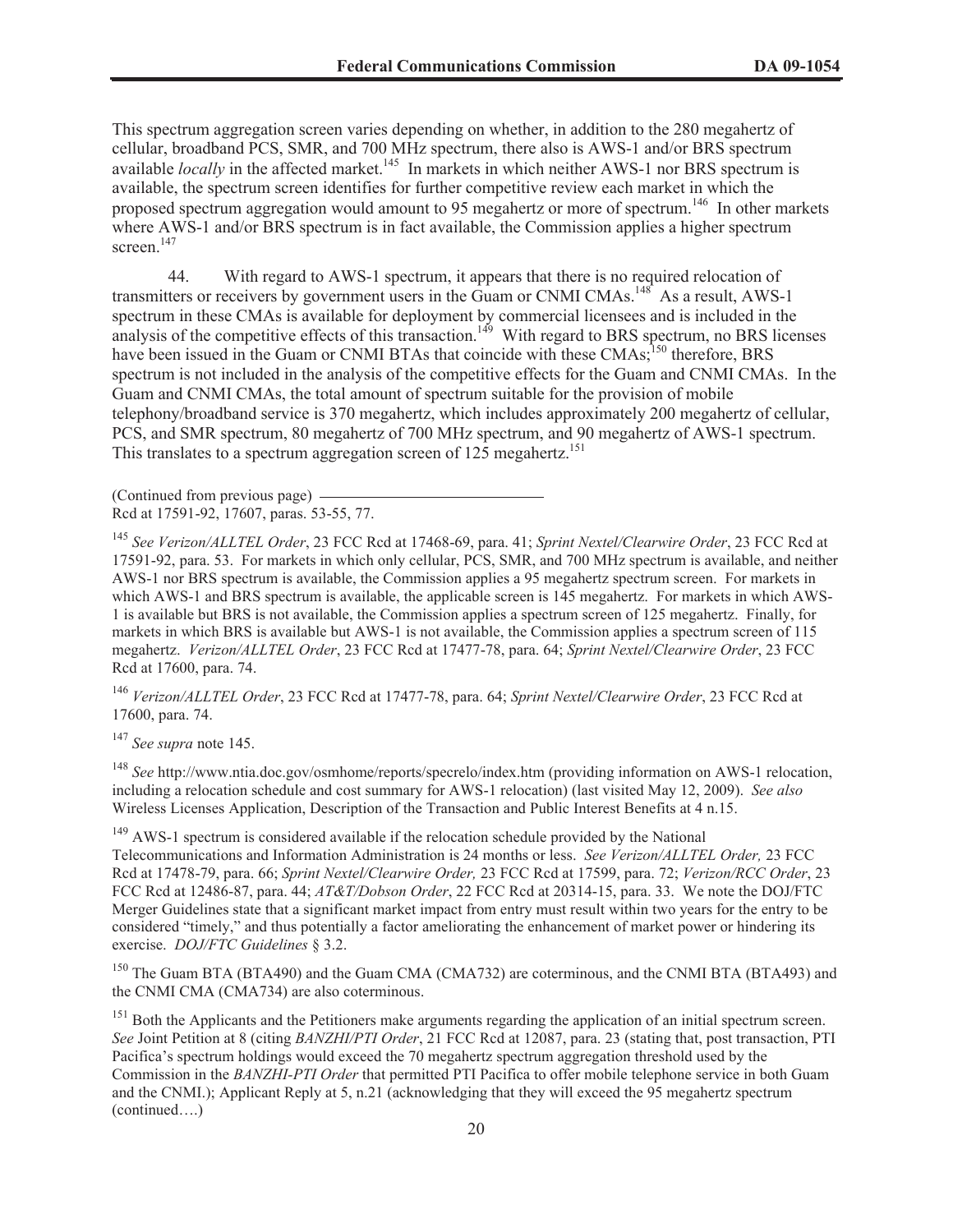45. After applying the initial spectrum screen, we find it indicates that neither the Guam nor the CNMI CMAs warrant further competitive analysis because of spectrum aggregation. Upon consummation of the proposed transaction, PTI Pacifica would hold attributable interests in 82 megahertz of spectrum in Guam and 107 megahertz in the CNMI.<sup>152</sup> Thus, PTI Pacifica will not hold or exceed 125 megahertz of spectrum in either market.

46. With respect to the Guam CMA, since neither the HHI nor the initial spectrum aggregation screen indicate that this transaction is likely to result in significant competitive harm to the mobile telephony/broadband services market, we conclude that further analysis is not necessary for this market. We will, however, conduct a further analysis of the CNMI market, for the reasons discussed above, to evaluate whether competitive harm could occur as a result of the proposed transaction.

47. *In-Depth Analysis*. We determine that a detailed competitive analysis of the CNMI CMA is appropriate based on the unique circumstances, as discussed above, and characteristics of the market. Our determination of whether there is competitive harm in a market is not based on our initial market concentration measures. Instead, we apply a multi-factor, market-specific analysis, which draws competitive conclusions based on the totality of the circumstances present in a given market, including market shares, carrier launch and coverage information, spectrum holdings, and any unique characteristics of the market of concern.

48. The Petitioners assert that the proposed transaction would reduce competition because of the increase in the amount of spectrum to be controlled by PTI Pacifica post transaction.<sup>153</sup> The Applicants argue that the Petitioners make no specific showing to indicate how the proposed transaction would lessen wireless competition, nor do they claim that, post-transaction, insufficient spectrum would be available for other competitors to serve this market.<sup>154</sup> The Applicants contend that there is significant competition in the CNMI and that the Commission has approved spectrum aggregation of 107 megahertz in larger markets where, as in the CNMI, there is significant competition.<sup>155</sup> Further, the Applicants argue that there is 114 megahertz of unclaimed spectrum in the CNMI<sup>156</sup> and that the recently concluded auction of PCS and AWS-1 spectrum (Auction 78) would make 90 of the 114 megahertz of spectrum available to current and potential wireless competitors.<sup>157</sup> Therefore, the Applicants argue that, post transaction, there

 $152$  In the Guam CMA, PTI Pacifica holds the PCS A-block (30 megahertz) and 700 MHz A-block (12 megahertz) licenses, and IT&E holds the PCS C-block (30 megahertz) and the PCS D-block (10 megahertz) licenses. In the CNMI CMA, PTI Pacifica holds the Cellular B-block (25 megahertz), PCS A-block (30 megahertz), and 700 MHz A-block (12 megahertz) licenses, while IT&E holds the PCS C-block (30 megahertz) and PCS D-block (10 megahertz) licenses.

<sup>153</sup> Joint Petition at 7.

<sup>154</sup> Applicant Reply at 5-6.

<sup>155</sup> Wireless Licenses Application, Description of Transaction and Public Interest Benefit at 3; Applicant Reply at 5.

<sup>156</sup> The 114 megahertz of spectrum includes 10 megahertz of PCS, 24 megahertz of 700 MHz, and 80 megahertz of AWS-1 spectrum. Wireless Licenses Application, Description of Transaction and Public Interest Benefit at 4.

<sup>(</sup>Continued from previous page)

aggregation limit in the CNMI and arguing that the 95 megahertz screen as established in the *AT&T/Dobson Order* is too strict because it does not take into account the 80 megahertz of AWS-1 spectrum that the Commission is auctioning.). We note that these pleadings were filed prior to the revisions to the spectrum screen in the *Verizon/ALLTEL Order* and the *Sprint Nextel/Clearwire Order*.

<sup>&</sup>lt;sup>157</sup> See Applicant Reply at 6. On August 20, 2008, the Commission completed its auction of Broadband PCS and AWS-1 licenses (Auction 78) including the 10 MHz of PCS spectrum and 80 MHz of AWS-1 spectrum that cover the CNMI. Winning bids were placed for all of the licenses covering the CNMI by wireless service providers other than PTI, including Club 42 CM Limited Partnership (Club 42), Pulse Mobile LLC (Pulse Mobile), and Choice (continued….)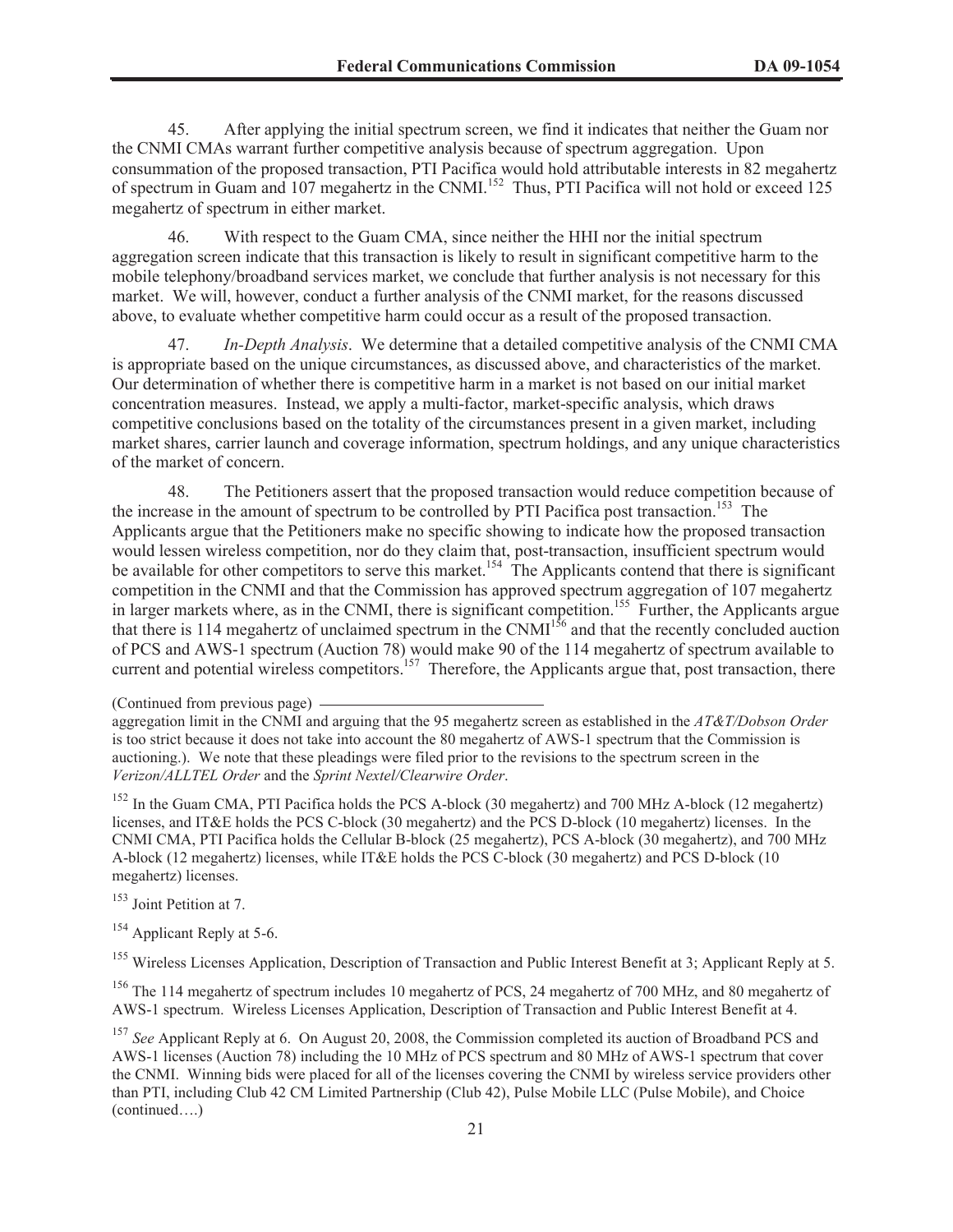would be sufficient spectrum available to new entrants or to a service provider that may be capacity constrained.<sup>158</sup> The Applicants assert that the CNMI market is small, and therefore capacity demands are less than for more populated markets making it less likely that mobile telephony/broadband service providers would be capacity constrained.<sup>159</sup>

49. The relevant area of the CNMI consists of limited geography, with three major inhabited islands (Saipan, Tinian, and Rota) and eleven other islands.<sup>160</sup> The fourteen islands of the CNMI have a total geographic area of 176.5 square miles.<sup>161</sup> Saipan, Tinian, and Rota alone have a combined total geographic area of 118.5 square miles,<sup>162</sup> while the other eleven islands have a total geographic area of 58 square miles and are either uninhabited or have extremely small populations.<sup>163</sup> The  $2000$  Census reported that the CNMI had a population of 69,221 and estimates that the population in 2008 would be approximately 86,616 people.<sup>164</sup> IT&E and PTI Pacifica provide service only on the island of Saipan, and therefore the service overlap in this market is limited to Saipan. Additionally, upon consummation of the transaction, there will remain three facilities-based competitors<sup>165</sup> – Guamcell/Saipancell (a DoCoMo subsidiary), Wave Runner/Choice Phone, and PTI Pacifica – operating on the island of Saipan in the CNMI CMA.

50. We find that, in the CNMI market, there is sufficient spectrum and comparable coverage from other competitive providers in the market. The total combined spectrum available in the market is 370 MHz<sup>166</sup>; therefore, the amount of spectrum held by the merged company would constitute 28.9 percent of the spectrum available in the market.<sup>167</sup> With the recently completed auction of PCS and AWS-1 spectrum, an additional 90 megahertz of "new spectrum" became available in the market for (Continued from previous page)

Phone LLC (Choice Phone). *See* Auction of AWS-1 and Broadband PCS Licenses Closes, Winning Bidders Announced for Auction 78, *Public Notice*, 23 FCC Rcd 12749 ( 2008).

<sup>158</sup> Wireless Licenses Application, Description of Transaction and Public Interest Benefit at 4. We note that Club 42 was also the high bidder for the C-block license in the 700 MHz Band Auction 73. *See* Wireless Licenses Application, Description of Transaction and Public Interest Benefit at 4; *Auction of 700 MHz Band Closes, Winning Bidders Announced for Auction 73*, Public Notice, 23 FCC Rcd 2574 (2008) (*Auction 73 Winning Bidders PN*). Choice Phone also won the B-block license and Thomas K. Kurian won the E-block license in Auction 73. *Auction 73 Winning Bidders PN*, 23 FCC Rcd at 2574.

<sup>159</sup> Wireless Licenses Application, Description of Transaction and Public Interest Benefit at 4; Applicant Reply at 5-6.

<sup>160</sup> The CNMI Guide, Islands Information, http://www.cnmi-guide.com/info/ (last visited May 12, 2009) (CNMI Guide); *CIA World Factbook*, available at https://www.cia.gov/library/publications/the-world-factbook/ (last visited May 12, 2009).

<sup>161</sup> *See* CNMI Guide; *see also CIA World Factbook* (stating it has a total land area of 477 square kilometers).

<sup>162</sup> Saipan, Rota, and Tinian have total land areas of 46.5, 32.8, and 39.2 square miles, respectively. *See* CNMI Guide.

<sup>163</sup> *See* CNMI Guide.

<sup>164</sup> U.S. Census Bureau, 2000.

<sup>165</sup> As noted above, Club 42 purchased the Upper 700 MHz C-Block license for the Guam-Northern Mariana Islands REAG making it a potential fourth competitor in the market. *See also* discussion *supra* notes 157-58 (discussing Club 42 and other spectrum winners in Auctions 73 and 78).

<sup>166</sup> *See supra* para. 44.

<sup>167</sup> *See supra* para. 45 (stating that, upon consummation of the transaction, PTI Pacifica would hold 107 megahertz of spectrum).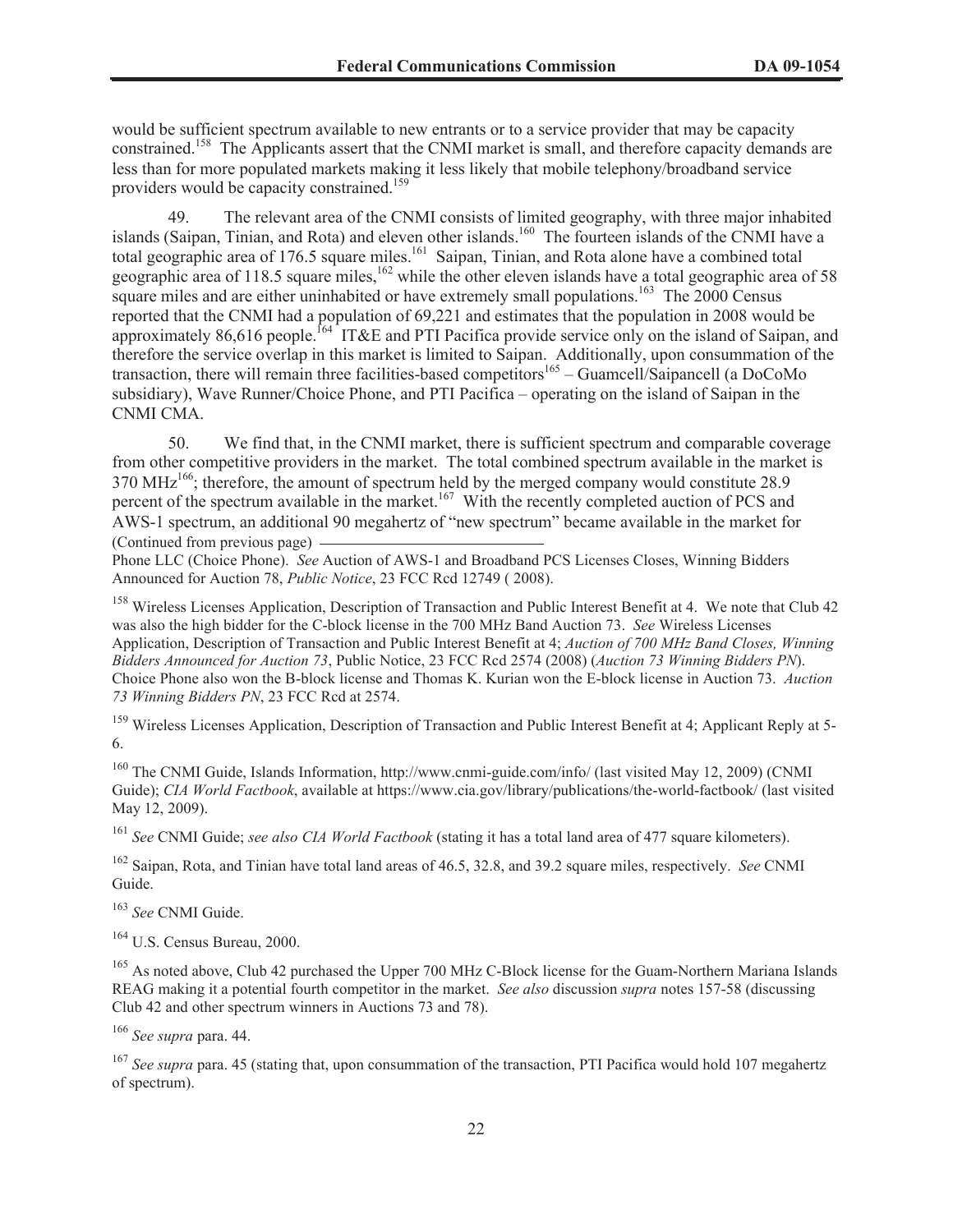either new entrants or for current facilities-based providers in order to increase their capacity or augment their current spectrum holdings for next generation networks.<sup>168</sup> Therefore in the CNMI CMA, there is approximately 156 to 214 megahertz of spectrum currently available that is not being utilized for the provision of mobile telephony/ broadband services.<sup>169</sup>

51. We find that this transaction is unlikely to result in significant competitive harm in the CNMI CMA. The geographic overlap is limited to only a portion of the CNMI CMA—the island of Saipan— and post-transaction there would be three mobile telephony/broadband service providers PTI Pacifica, Guamcell/Saipancell, and Wave Runner/Choice Phone, with spectrum holdings and network coverage that would likely be sufficient to limit the ability and incentive of the combined entity to raise prices unilaterally, reduce service quality, or restrict output. Also, there is at least 150 megahertz of spectrum available in the market either for current service providers to expand capacity or for new entry into the market, further reducing the likelihood of unilateral effects as a result of the transaction. Also, we conclude from our analysis of the various factors we have considered in recent mobile telephony transactions that this transaction is unlikely to alter conditions in the CNMI in such a way as to make coordinated interaction more likely, more successful, or more complete. Post-transaction, three mobile telephony/broadband providers will remain in the CNMI CMA, and each carrier has spectrum holdings and network coverage sufficient to continue to compete vigorously in the provision of mobile telephony services.

### **4. Issues Related to the Submarine Cable**

52. Petitioners argue that PTI's ownership of the submarine cable system connecting Guam and  $\text{CNMI}^{170}$  magnifies the anticompetitive concerns raised by the transaction.<sup>171</sup> They request that the Commission condition grant of the transaction either to require PTI to partially divest its interest in the submarine cable system or, alternatively, to impose safeguards ensuring access to the submarine cable system at fair and competitive rates.<sup>172</sup> IT&E has no ownership interest in the MTC Interisland Cable System, so the proposed transaction will not change PTI's ownership in the cable system. Accordingly, the transaction raises no competitive issues in this regard. Further, as discussed above, we find that the proposed transaction is unlikely to result in anticompetitive effects in any other telecommunications market. Consequently, we do not find any need to impose the conditions requested by the Petitioners.

53. Petitioners also argue that the rates charged by PTI for service over the submarine cable system are significantly higher than the rates posted by the National Exchange Carrier Association (NECA).<sup>173</sup> The Applicants reply that the NECA pool rates cited by the Petitioners are for terrestrial services on the mainland and do not reflect the specific costs of providing submarine cable services in

<sup>168</sup> *See* discussion *supra* note 157 and accompanying text (discussing recently auctioned spectrum and the winning bidders in Auction 78).

<sup>&</sup>lt;sup>169</sup> Available spectrum for the provision of mobile telephony/broadband services is as follows on the three major islands: (1) Saipan, 214 megahertz; (2) Rota, 164 megahertz; and (3) Tinian, 164 megahertz .

<sup>&</sup>lt;sup>170</sup> The MTC Interisland Cable System connects Guam to the CNMI's three primary islands, Saipan, Tinian, and Rota. *See Micronesian Telecommunications Corporation Application For a License To Land and Operate a High Capacity Digital Submarine Cable System Extending Between the Commonwealth of the Northern Mariana Islands and Guam*, File No. S-C-L-92-003, Cable Landing License, 8 FCC Rcd 748 (CCB 1993) (*MTC Interisland Cable Landing License Order*).

<sup>&</sup>lt;sup>171</sup> Joint Petition at 8-10.

<sup>172</sup> *Id.* at 10-11.

<sup>173</sup> *Id.* at 9.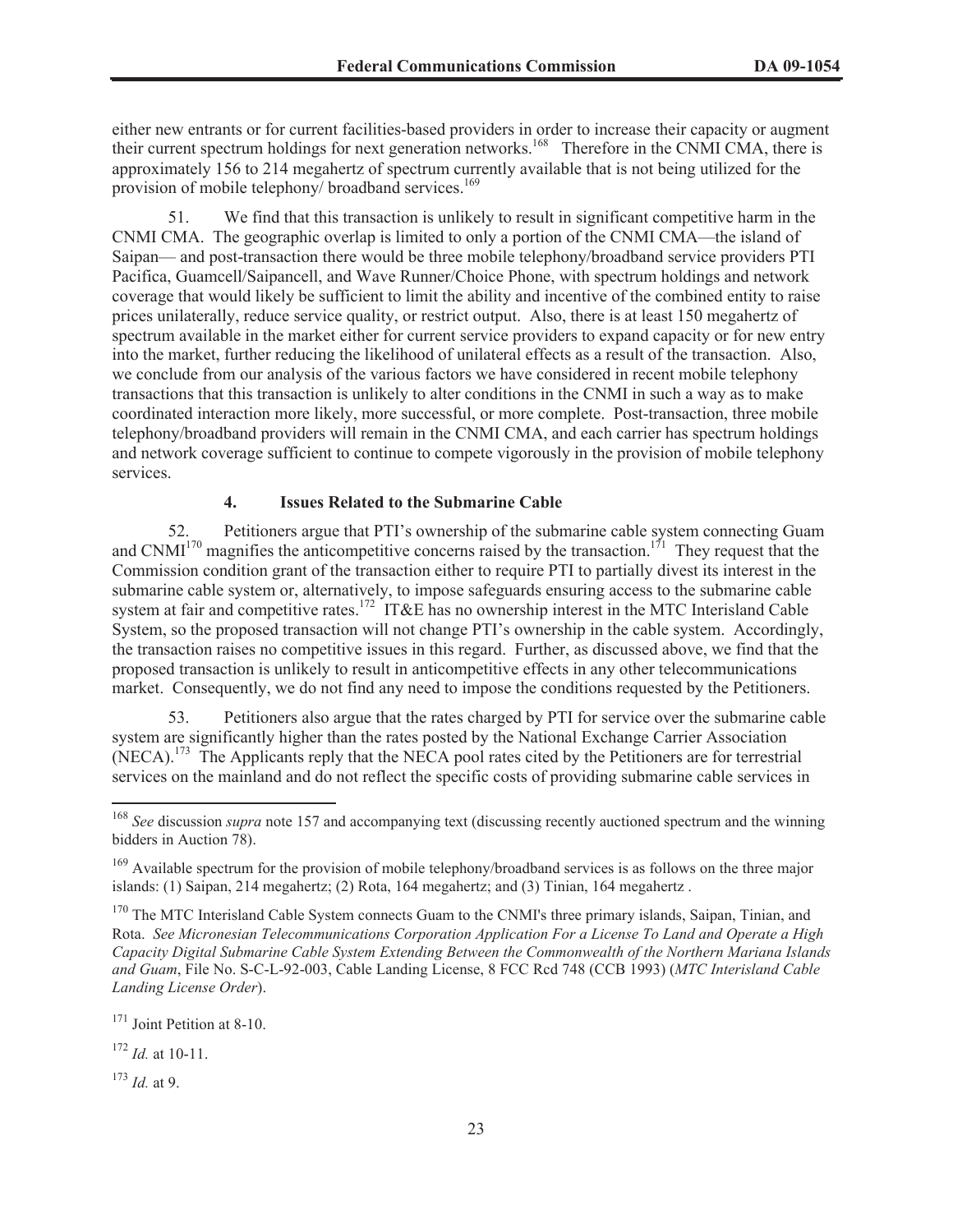areas like Guam and the CNMI.<sup>174</sup> We agree that the Petitioners have not shown that the costs of providing terrestrial service are comparable to those for providing service over a submarine cable nor is there any evidence of the costs associated with the building and maintenance of a submarine cable system in an area like Guam and the CNMI. Consequently, there is no evidence in this proceeding that the rates are unjust or unreasonable. In any event, this is not the proper forum for contesting the reasonableness of the rates for the MTC Interisland Cable System.

54. Because the MTC Interisland Cable System is a common carrier facility,<sup>175</sup> Petitioners can raise a claim that the rates for DS3 capacity are unjust and unreasonable through a section 208 complaint alleging a violation of section  $201(b)$  of the Act.<sup>176</sup> Such a remedy will adequately protect the public interest from any anti-competitive concerns without denying the public the benefits of this transaction.

# **D. Potential Public Interest Benefits**

55. In addition to assessing the competitive harms of the proposed transaction, we also consider whether the merger between the Applicants is likely to generate verifiable, transaction-specific public interest benefits.<sup>177</sup> In doing so, we ask whether the combined entity will be able to, and is likely to, pursue business strategies resulting in demonstrable and verifiable benefits that they could not pursue but for the combination.<sup>178</sup> In examining benefits, the FCC applies a "sliding scale approach" to evaluating benefit claims. Where potential harms appear "both substantial and likely, a demonstration of claimed benefits also must reveal a higher degree of magnitude and likelihood than we would otherwise demand." On the other hand, where potential harms appear less likely and less substantial, the FCC will accept a lesser showing.<sup>179</sup> As shown below, we find that the proposed transaction is likely to generate transaction-specific public interest benefits, although it is difficult to precisely quantify them.

56. Applicants assert that PTI Pacifica's acquisition of IT&E's wireless assets will yield significant public interest benefits.<sup>180</sup> Specifically, the Applicants state that PTI Pacifica will deploy seamless voice and data roaming amongst Guam and the three main CNMI islands.<sup>181</sup> They also state that the combined infrastructure and assets will allow PTI Pacifica to offer the latest technology as well as a wider range of products and services to its customers both in Gaum and the CNMI.<sup>182</sup> Further, the Applicants state that PTI Pacifica plans to invest several million dollars into IT&E's wireless network in

<sup>176</sup> *See* 47 U.S.C. §§ 201(b), 208.

<sup>177</sup> *See, e.g.*, *SBC/AT&T Order*, 20 FCC Rcd at 18384, para. 182; *Application of GTE Corporation and Bell Atlantic Corporation*, CC Docket No. 98-184, Memorandum Opinion and Order, 15 FCC Rcd 14032, 14130, para. 209 (2000) (*Bell Atlantic/GTE Order*).

<sup>178</sup> *See Bell Atlantic/GTE Order*, 15 FCC Rcd at 14130, para. 209.

<sup>180</sup> Wireless Licenses Application, Description of Transaction and Public Interest Statement at 2.

<sup>181</sup> *Id*.

<sup>182</sup> PTI Press Release at 1-2.

<sup>&</sup>lt;sup>174</sup> Applicant Reply at 7.

<sup>175</sup> *See MTC Interisland Cable Landing License Order,* 8 FCC Rcd 748; *Micronesian Telecommunications Corporation Application For Authority Under Section 214 of the Communications Act of 1934, As Amended, To Construct And Operate the MTC Interisland Cable Between the Commonwealth of the Northern Mariana Islands and Guam,* File No. I-T-C-92-140, Memorandum Opinion, Order and Authorization, 8 FCC Rcd 750 (CCB 1993).

<sup>179</sup> *See, e.g., Verizon-Alltel Order,* 23 FCC Rcd. at 17497 para. 118; *AT&T/BellSouth Order*, 22 FCC Rcd at 5761– 62, para. 203.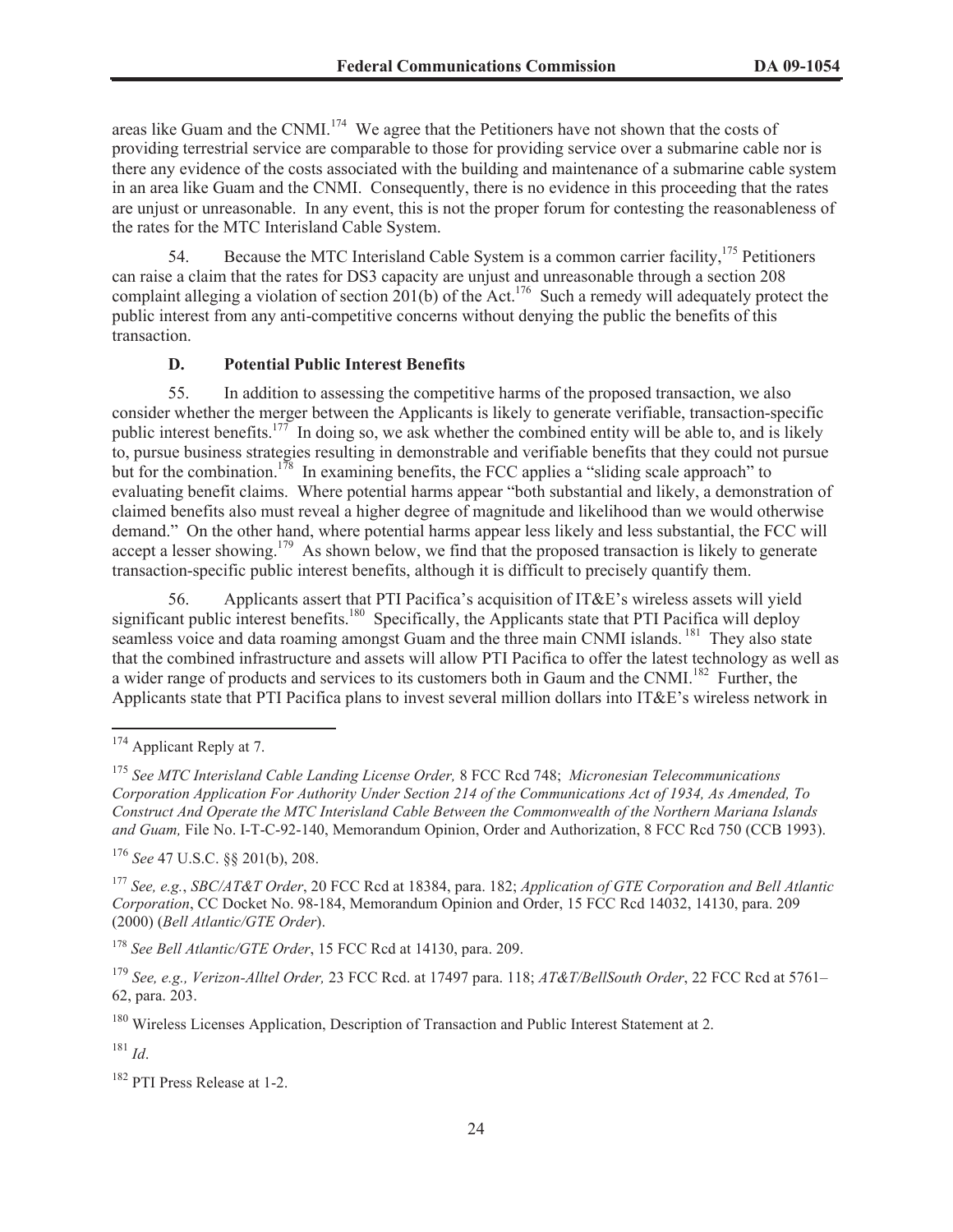the next year to supplement IT&E's CDMA and GSM networks with EVDO Rev A on the CDMA network and expanded GPRS coverage on the GSM network.<sup>183</sup> The Applicants argue that this upgrade will "constitute Guam's most advanced wireless network, with the fastest wireless broadband speeds."<sup>184</sup> The Applicants also assert that PTI Pacifica's acquisition of IT&E's spectrum will strengthen PTI Pacifica's ability to roll-out spectrum intensive advanced wireless services and allow it to compete more vigorously in the Guam and CNMI markets.<sup>185</sup> Finally, they argue that the proposed transaction would result in PTI Pacifica realizing significant economies of scale allowing it greater flexibility to respond quickly to changing market conditions in order to better service its customer base.<sup>186</sup>

57. The Applicants further assert that approval of the proposed transfer will further the public interest in the domestic and international wireline markets in Guam and CNMI by allowing them to respond quickly to competitive offers and by ensuring a seamless transition for customers.<sup>187</sup> We agree with the Applicants that PTI Pacifica, an established and qualified carrier that is accustomed to providing service in the unique markets of Guam and the CNMI, will be able to make substantial investments in IT&E's telecommunications business and infrastructure, as well as realize economies of scale from the transaction so that consumers in both territories will have access to a strong, viable competitor in all the markets in which it provides service.<sup>188</sup>

# **E. Foreign Ownership**

58. PTI requests a declaratory ruling under section 310(b)(4) of the Communications Act that PTI Pacifica's acquisition of IT&E's common carrier earth station for Guam and LMDS licenses for Guam and the CNMI is consistent with the public interest.<sup>189</sup> In support of its request, PTI notes that the International Bureau, under delegated authority, previously approved the indirect foreign ownership of PTI Pacifica in two decisions issued in 2003 and 2006.<sup>190</sup> According to PTI, PTI Pacifica's ultimate ownership is substantively the same as it was in 2006, and the proposed transaction raises no new foreign ownership issues. PTI therefore requests that the Commission extend the previous section 310(b)(4) findings to permit PTI's proposed acquisition of  $ITAE$ E's common carrier earth station license for Guam

<sup>185</sup> *Id*.

<sup>186</sup> *Id*.

<sup>183</sup> Wireless Licenses Application, Description of Transaction and Public Interest Statement at 2. *See also* PTI Press Release at 1, 2 (stating that PTI Pacifica plans to invest over \$10 million in Guam in the next two years).

<sup>&</sup>lt;sup>184</sup> Wireless Licenses Application, Description of Transaction and Public Interest Statement at 2.

<sup>187</sup> Domestic Authorizations Application at 3-4; PTI Pacifica April 22, 2008 *Ex Parte* Letter at 1-2.

<sup>&</sup>lt;sup>188</sup> Domestic Authorizations Application at 3–4.

<sup>189</sup> *See* Updated PTI Petition for Declaratory Ruling at 1. PTI Pacifica will also acquire IT&E's common carrier PCS licenses for Guam and the CNMI. PTI Pacifica states that, because it has already received approval under section 310(b)(4) to hold PCS licenses for Guam and the CNMI in the *2006 Assignment Order* (*Application of Bell Atlantic New Zealand Holdings, Inc., Assignor, and GTE Pacifica, Inc., Assignee, for the Assignment of Personal Communications Service (PCS) License WQCV808 (MTA 050)*, Order, DA 06-2197, 21 FCC Rcd 12079 (WTB/IB 2006) (*2006 Assignment Order*)), it has not requested a specific section 310(b)(4) ruling with respect to the PCS licenses it will acquire from IT&E. *See* Updated Pacific Telecom Petition for Declaratory Ruling at 4 n.5.

<sup>190</sup> *See* Updated PTI Petition for Declaratory Ruling at 3 (citing *BANZHI-PTI Order*, 18 FCC Rcd at 23140 and *2006 Assignment Order*, 21 FCC Rcd at 12079). PTI Pacifica was named GTE Pacifica, Inc. at the time of the *BANZHI-PTI Order*. It notified the Commission of the name change during the course of the *2006 Assignment* proceeding. *See BANZHI-PTI Order*, 18 FCC Rcd at 12079, para. 1 n.1.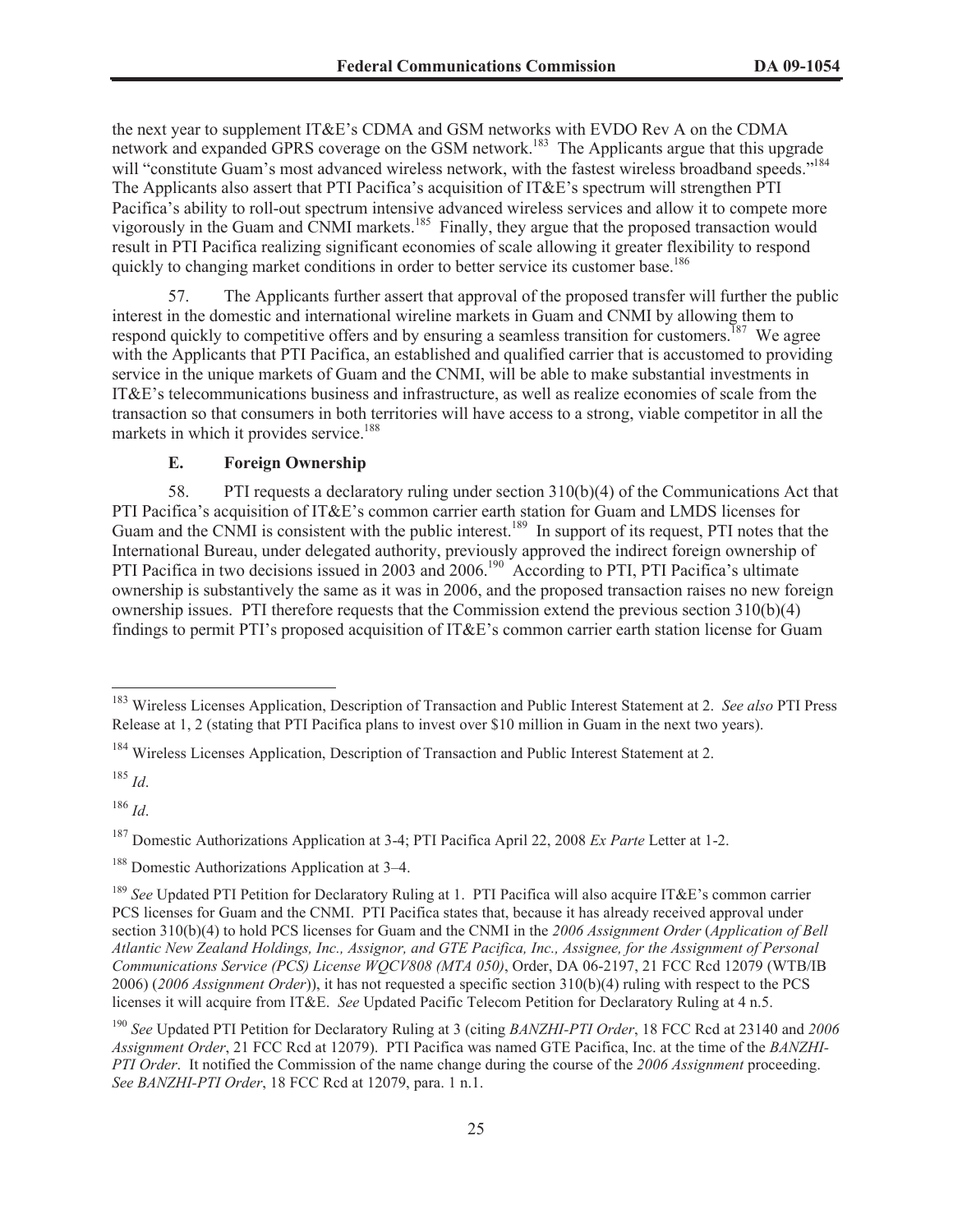and LMDS licenses for Guam and the CNMI.<sup>191</sup>

## **1. Legal Standard for Foreign Ownership of Radio Licensees**

59. We review the foreign ownership of PTI Pacifica under sections 310(b)(4) of the Act and the Commission's foreign ownership policies established in the *Foreign Participation Order*. <sup>192</sup> As part of that analysis, we consider any national security, law enforcement, foreign policy, or trade policy concerns raised by the proposed assignment of licenses.<sup>193</sup> Relying on Commission precedent, we find that the proposed assignments do not raise any issues under section  $310(a)$  or  $310(b)(1)$ –(b)(3) of the Act.<sup>194</sup> Our analysis focuses on issues raised under section 310(b)(4) of the Act. Based on the record before us, we conclude for the reasons stated below that it would not serve the public interest to deny consent to the proposed transaction because of the foreign equity and voting interests that are held indirectly in PTI Pacifica as a result of foreign investment in its U.S.-organized parent, PTI.

60. Section  $310(b)(4)$  of the Act establishes a 25 percent benchmark for investment by foreign individuals, corporations, and governments in U.S.-organized entities that control U.S. common carrier radio licensees. This section also grants the Commission discretion to allow higher levels of foreign ownership if it determines that such ownership is not inconsistent with the public interest.<sup>195</sup> The presence of aggregated alien equity or voting interests in a common carrier licensee's parent in excess of

 $194$  Section 310(a) of the Communications Act prohibits any radio license from being "granted to or held by" a foreign government or its representative. 47 U.S.C. § 310(a). In this case, no foreign government or its representative will hold any of the radio licenses. Section  $310(b)(1)$ –(2) of the Communications Act prohibits common carrier, broadcast, and aeronautical fixed or aeronautical en route radio licenses from being "granted to or held by" aliens, or their representatives, or foreign corporations. 47 U.S.C. § 310(b)(1)–(2). We find that no alien, representative, or foreign corporation will hold any of the common carrier licenses in this case. Accordingly, we find that the proposed assignments are not inconsistent with the foreign ownership provisions of section 310(a) or 310(b)(1)–(2) of the Communications Act. *See Applications of VoiceStream Wireless Corp., Powertel, Inc., Transferors, and Deutsche Telekom AG, Transferee*, IB Docket No. 00-187, Memorandum Opinion and Order, 16 FCC Rcd 9779, 9804–9809 paras. 38–48 (2001). Additionally, because the foreign investment in PTI Pacifica is held through a controlling U.S. parent company, PTI, the proposed assignments do not trigger section 310(b)(3) of the Communications Act, which places a 20% limit on alien, foreign corporate, or foreign government ownership of entities that themselves hold common carrier, broadcast, and aeronautical fixed or aeronautical en route Title III licenses. *Compare* 47 U.S.C. § 310(b)(3) *with* § 310(b)(4). *See Request for Declaratory Ruling Concerning the Citizenship Requirements of Sections 310(b)(3) and (4) of the Communications Act of 1934, as amended*, Declaratory Ruling, 103 F.C.C. 2d 511 (1985) (*Wilner & Scheiner I*), *recon. in part*, 1 FCC Rcd 12 (1986).

<sup>195</sup> *See* 47 U.S.C. § 310(b)(4) ("No broadcast or common carrier or aeronautical en route or aeronautical fixed radio station license shall be granted to or held by … any corporation directly or indirectly controlled by any other corporation of which more than one-fourth of the capital stock is owned of record or voted by aliens, their representatives, or by a foreign government, or representative thereof, or by any corporation organized under the laws of a foreign country, if the Commission finds that the public interest would be served by the refusal or revocation of such license.").

<sup>191</sup> *See* Updated PTI Petition for Declaratory Ruling at 4.

<sup>192</sup> *See Rules and Policies on Foreign Participation in the U.S. Telecommunications Market*, IB Docket Nos. 97-142 and 95-22, Report and Order and Order on Reconsideration, 12 FCC Rcd 23891 (1997) (*Foreign Participation Order*), Order on Reconsideration, 15 FCC Rcd 18158 (2000).

<sup>&</sup>lt;sup>193</sup> The Commission considers national security, law enforcement, foreign policy, and trade policy concerns when analyzing foreign investment pursuant to sections 310(b)(4) and 310(d). *Foreign Participation Order*, 12 FCC Rcd at 23918–21 paras. 59–66. *See also infra* Section III.F**.** (National Security, Law Enforcement, Foreign Policy, and Trade Concerns).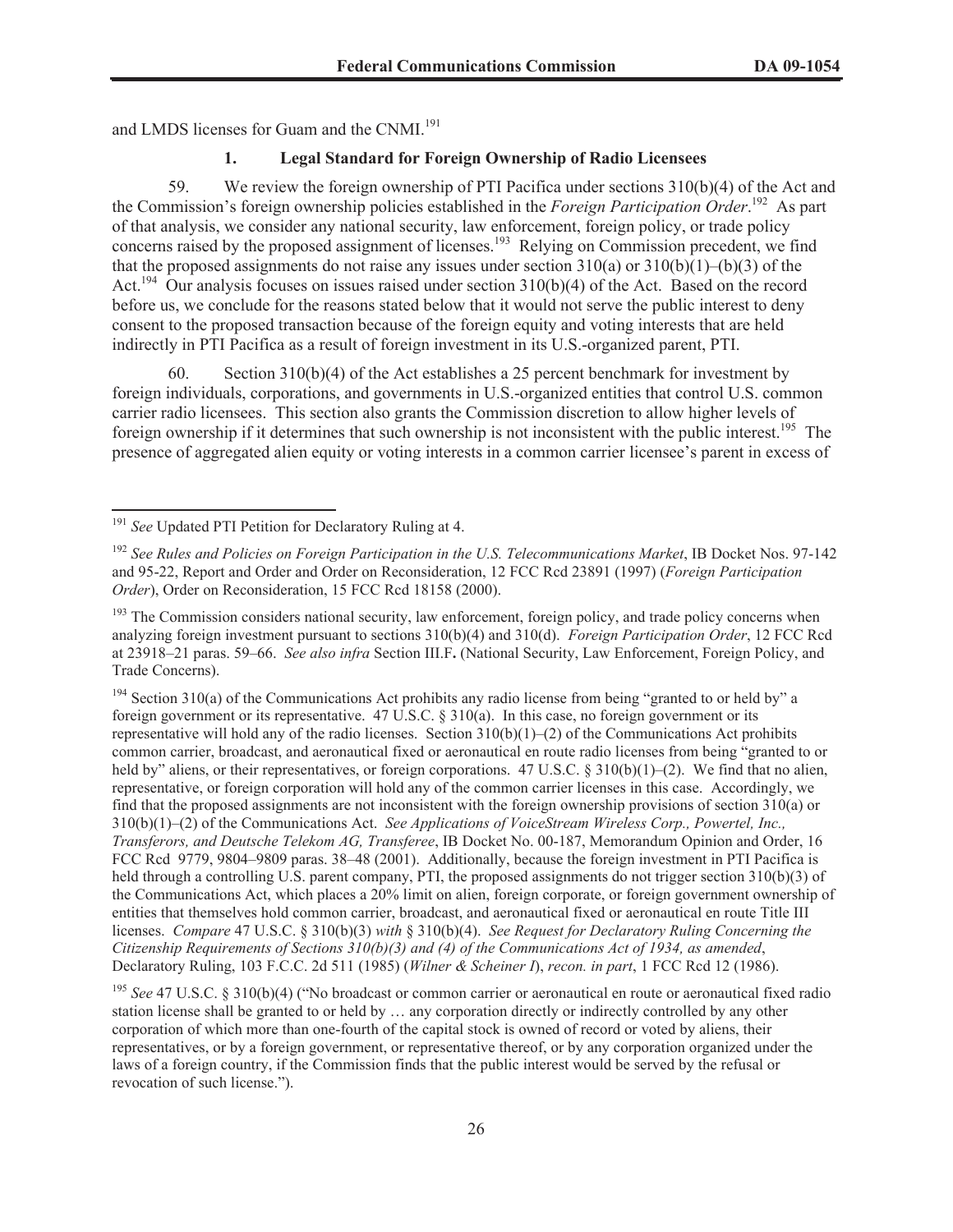25 percent triggers the applicability of section  $310(b)(4)$ 's statutory benchmark.<sup>196</sup> Once the benchmark is triggered, section 310(b)(4) directs the Commission to determine whether the "public interest will be served by the refusal or revocation of such license."<sup>197</sup>

61. In the *Foreign Participation Order*, the Commission concluded that the public interest would be served by permitting greater investment by individuals or entities from World Trade Organization (WTO) Member countries in U.S. common carrier and aeronautical fixed and aeronautical en route radio licensees.<sup>198</sup> Therefore, with respect to indirect foreign investment from WTO Members, the Commission adopted a rebuttable presumption that such investment generally raises no competitive concerns.<sup>199</sup>

62. Because PTI requests that we extend our previous section 310(b)(4) findings to permit PTI Pacifica's proposed acquisition of IT&E's common carrier licenses, we consider in this proceeding whether it remains in compliance with the foreign ownership ruling issued in the 2003 *BANZHI-PTI Order* and, if so, whether it is appropriate to extend that ruling to encompass the common carrier wireless licenses that will be assigned to PTI Pacifica.<sup>200</sup> We examine these issues below.

# **2. Review of Foreign Ownership Issues**

63. As discussed in Section II.A.2., PTI Pacifica is wholly owned by MTC, which is, in turn, wholly owned by PTI. Each of these companies is organized under the laws of the CNMI.<sup>201</sup> PTI is majority-owned (75%) by Prospector, a company organized under the laws of the Cayman Islands, British

 $197$  47 U.S.C. § 310(b)(4).

<sup>198</sup> *Foreign Participation Order*, 12 FCC Rcd at 23896, para. 9, 23913, para. 50, 23940, paras. 111–112. In evaluating an applicant's request for approval of foreign ownership interests under section 310(b)(4), the Commission uses a "principal place of business" test to determine the nationality or "home market" of foreign investors. *See Foreign Participation Order*, 12 FCC Rcd at 23941, para. 116 (citing *Market Entry and Regulation of Foreign-Affiliated Entities*, Report and Order, 11 FCC Rcd 3873, 3951 para. 207 (1995)).

<sup>199</sup> *Foreign Participation Order*, 12 FCC Rcd at 23913, para. 50, 23940, paras. 111–112. The Commission stated, in the *Foreign Participation Order*, that it will deny an application if it finds that more than 25 percent of the ownership of an entity that controls a common carrier radio licensee is attributable to parties whose principal place(s) of business are in non-WTO Member countries that do not offer effective competitive opportunities to U.S. investors in the particular service sector in which the applicant seeks to compete in the U.S. market, unless other public interest considerations outweigh that finding. *See id.* at 23946 para. 131.

<sup>200</sup> The Applicants have also applied for the assignment to PTI Pacifica of IT&E's private microwave licenses. *See*  Updated PTI Petition for Declaratory Ruling at 4 n.5. We note that section 310(b)(4) governs only common carrier, broadcast, aeronautical en route, and aeronautical fixed radio licenses. Therefore, we do not consider under section 310(b)(4) the foreign ownership of PTI Pacifica as it relates to the private microwave licenses. Our findings in this Memorandum Opinion and Order and Declaratory Ruling with respect to competitive effects, our public interest determination for the common carrier licenses, and the Executive Branch's resolution of any national security and law enforcement concerns, collectively suffice to resolve any other public interest implications, outside of our review under section 310(b)(4), to the extent there are any, for the non-common carrier licenses.

<sup>&</sup>lt;sup>196</sup> The calculation of foreign ownership interests under section  $310(b)(4)$  is a two-pronged analysis in which the Commission examines separately the equity interests and the voting interests in the licensee's direct or indirect parent. *See BBC License Subsidiary L.P.*, Memorandum Opinion and Order, 10 FCC Rcd 10968, 10973 para. 22 (1995) (*BBC License Subsidiary*). The Commission calculates the equity interest of each foreign investor in the parent and then aggregates these interests to determine whether the sum of the foreign equity interests exceeds the statutory benchmark. Similarly, the Commission calculates the voting interest of each foreign investor in the parent and aggregates these voting interests. *Id.* at 10972 para. 20, 10973–74 paras. 22–25.

<sup>201</sup> *See* Updated PTI Petition for Declaratory Ruling at 2.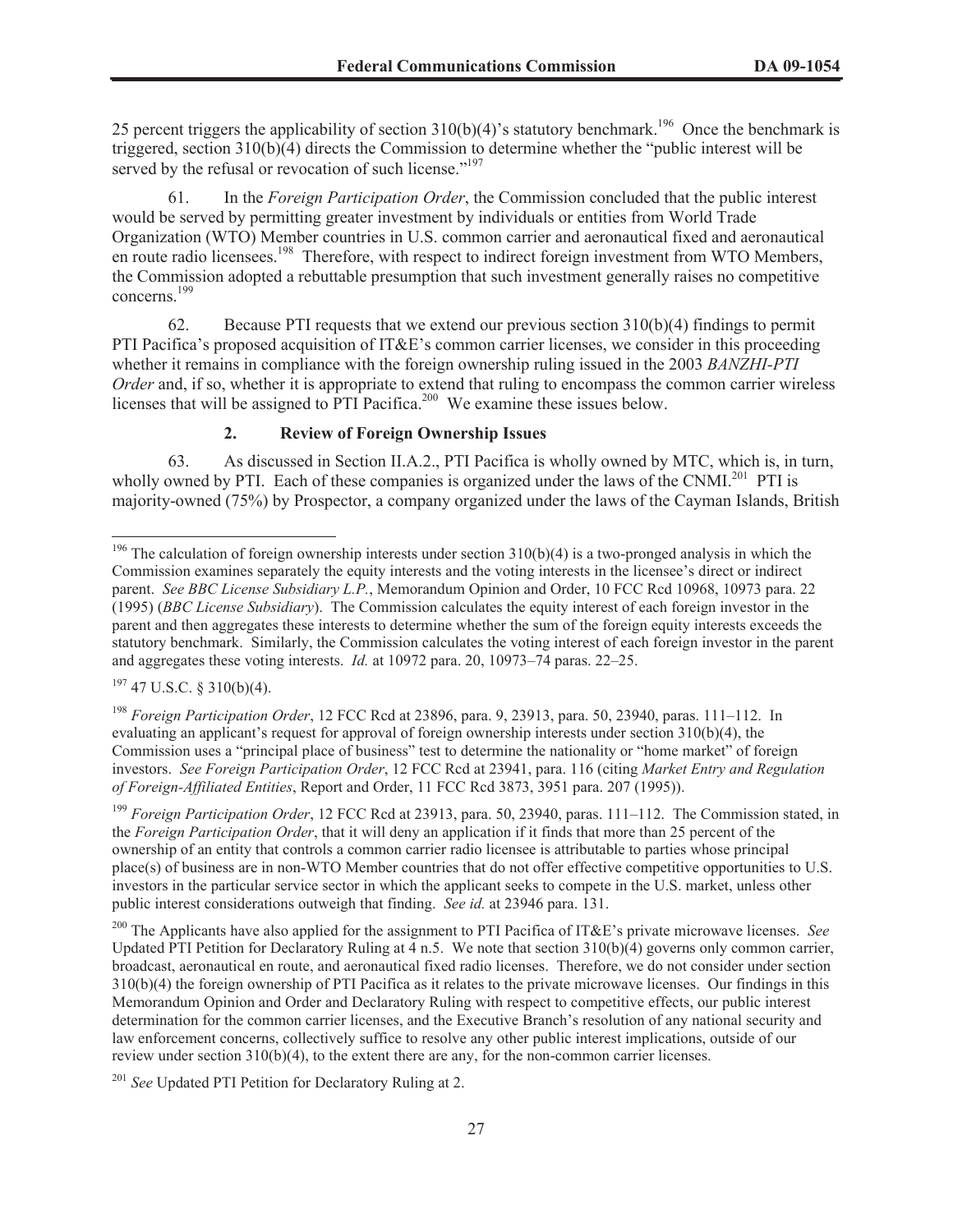West Indies. Prospector is owned by two related individuals: (1) Ricardo C. Delgado, a citizen of the Philippines, holds a 60 percent equity and voting interest in Prospector; and (2) Jose Ricardo Delgado, also a citizen of the Philippines, holds a 40 percent equity and voting interest in Prospector.<sup>202</sup> The remaining ownership interest in PTI is held by Sumitomo Corporation, a company organized under the laws of Japan (20%) and its wholly-owned, U.S.-incorporated subsidiary, Sumitomo Corporation of America  $(5%)$ .<sup>203</sup>

64. At the time of the *BANZHI-PTI Order*, Prospector owned 100 percent of the equity and voting interests in PTI.<sup>204</sup> We found in the *BANZHI-PTI Order* that Prospector is entitled to a rebuttable presumption that its ownership of PTI Pacifica does not pose competition concerns because Prospector's principal place of business is in the Philippines, a WTO Member country.<sup>205</sup> The foreign ownership ruling issued in that proceeding permits PTI Pacifica to be owned indirectly by "Prospector (up to and including 100 percent of the equity and voting interests) and by Prospector's shareholders Ricardo C. Delgado (up to and including 60 percent of the equity and voting interests) and Jose R. Delgado (up to and including 40 percent of the equity and voting interests)."<sup>206</sup> Thus, Prospector's current 75 percent equity and voting interests in PTI, and the respective equity and voting interests held in Prospector by the Delgado's, which remain unchanged, fall within the parameters of PTI Pacifica's existing foreign ownership ruling.

65. The 25 percent equity and voting interests acquired directly and indirectly in Pacific Telecom by Sumitomo Corporation also complies with the terms of PTI Pacifica's foreign ownership ruling.<sup>207</sup> In accordance with our usual policy, the ruling permits PTI Pacifica "to accept up to and including an aggregate 25 percent indirect equity and/or voting interest from other foreign investors without obtaining prior Commission approval under section  $310(b)(4)$  of the Act."<sup>208</sup> Because Sumitomo Corporation's aggregate direct (20%) and indirect (5%) equity and voting interests in PTI do not exceed 25 percent, and no other foreign individual or entity holds a direct or indirect equity or voting interest in PTI, we find that PTI Pacifica's current foreign ownership complies with its existing foreign ownership ruling. Accordingly, we find that PTI Pacifica continues to be entitled to a rebuttable presumption that its indirect foreign ownership does not pose a risk to competition in the U.S. market. We find no evidence in the record of this proceeding that rebuts this presumption and, as we explain above, we find no basis to conclude that the assignment of IT&E's common carrier earth station license and LMDS licenses to PTI Pacifica is likely to harm competition.<sup>209</sup> In addition, the Executive Branch has reviewed the transaction. As we discuss below, the Executive Branch Agencies advise that they do not object to grant of the petition for declaratory ruling and applications, provided, as Applicants request, that we condition our

<sup>205</sup> *Id*. at 23152–53 para. 25.

<sup>206</sup> *Id*. at 23153 para. 28.

<sup>207</sup> Sumitomo Corporation acquired a direct 25 percent equity and voting interest in PTI effective July 31, 2006. *See 2006 Assignment Order*, 21 FCC Rcd 12084, para. 15, 12085–86, para. 19; *see also id*. at 12085–86, para. 19 (finding Sumitomo Corporation's direct investment in Pacific Telecom to be in compliance with the terms of the foreign ownership ruling issued to PTI Pacifica in the *BANZHI-PTI Order*). Sumitomo Corporation subsequently assigned to its wholly-owned U.S.-incorporated subsidiary, Sumitomo Corporation of America, a 5 percent equity and voting interest in PTI. *See* Updated PTI Petition for Declaratory Ruling at 4.

<sup>208</sup> *See BANZHI-PTI Order*, 18 FCC Rcd at 23153, para. 28.

<sup>209</sup> *See infra* paras. 32-51.

<sup>202</sup> *See id.* at 2–3.

<sup>203</sup> *See id*. at 1–2.

<sup>204</sup> *See BANZHI-PTI Order*, 18 FCC Rcd at 23143 para. 4.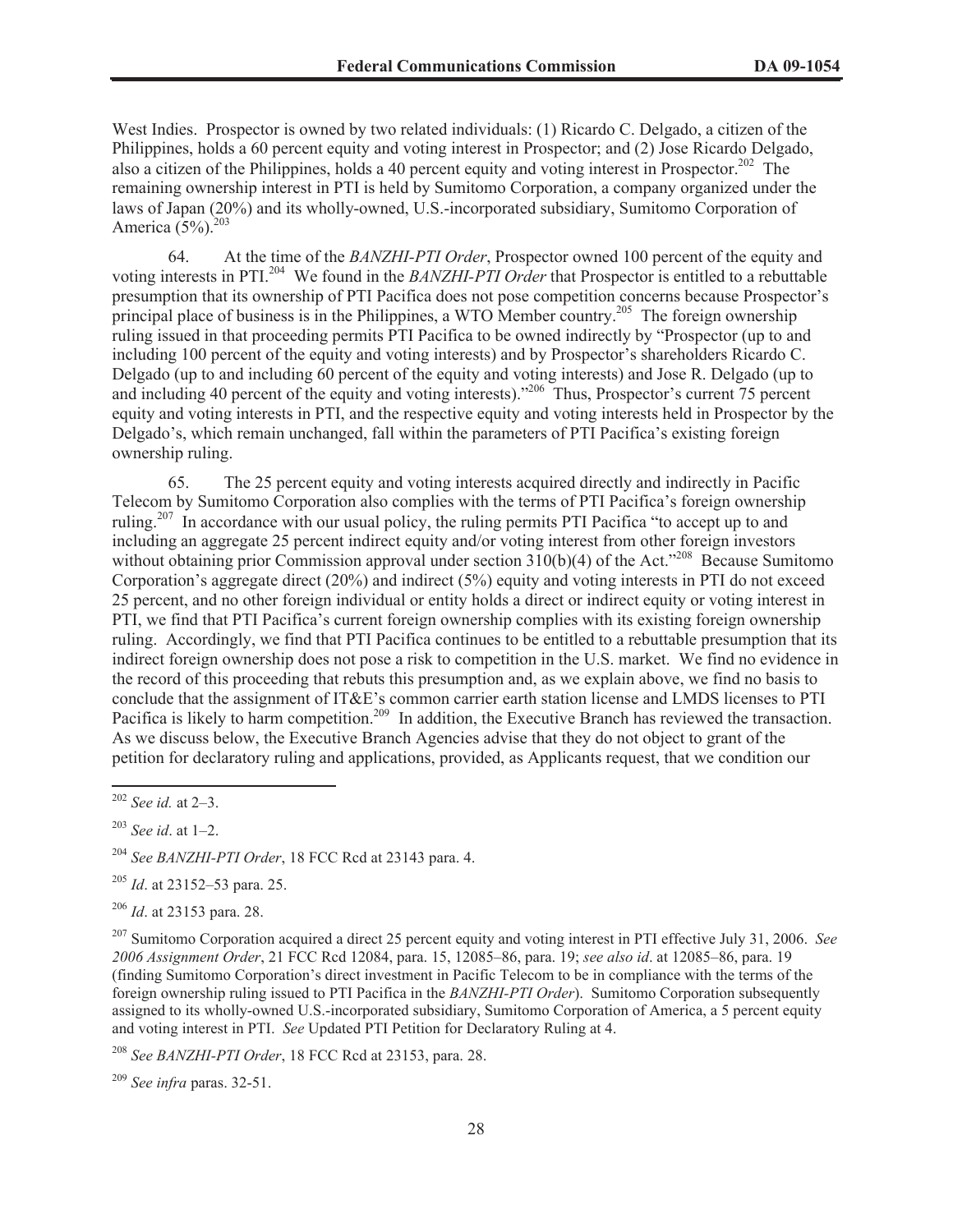grant subject to PTI Pacifica's compliance with the 2003 Executive Branch Agreement.<sup>210</sup> We therefore find it is in the public interest to extend PTI Pacifica's section 310(b)(4) ruling to cover its acquisition of IT&E's common carrier earth station and LMDS licenses. We emphasize that, as a Commission licensee, PTI Pacifica has an affirmative duty to monitor its foreign equity and voting interests and to calculate these interests consistent with the attribution principles enunciated by the Commission.<sup>211</sup>

# **F. National Security, Law Enforcement, Foreign Policy, and Trade Concerns**

66. When analyzing a transfer of control or assignment application in which foreign ownership is involved, we also consider any national security, law enforcement, foreign policy, or trade policy concerns raised by the Executive Branch.<sup>212</sup> On May 12, 2008, the Executive Branch Agencies requested that the Commission defer action in this proceeding to allow them an opportunity to complete their review for any national security, law enforcement, and public safety issues.<sup>213</sup> On June 5, 2008, the Executive Branch Agencies withdrew their request to defer action.<sup>214</sup> They advise that, based on information provided to the Executive Branch Agencies by the Applicants and analysis by the Executive Branch Agencies of potential national security, law enforcement and public safety issues, they have no objection to the applications and petition for declaratory ruling based on Applicants' request that the Commission condition grant subject to PTI Pacifica's compliance with the terms of the 2003 Executive Branch Agreement, which is designed to address national security, law enforcement, and public safety issues. $215$ 

67. In addition, GTA TeleGuam, LLC filed an *ex parte* letter raising national security concerns.<sup>216</sup> GTA, which provides local, long distance, broadband, and wireless services in Guam, questions whether it is appropriate for IT&E to be foreign-owned given the significance of U.S. military operations in Guam.<sup>217</sup> It urges the Commission to work closely with the Executive Branch to take steps

<sup>212</sup> *See Foreign Participation Order*, 12 FCC Rcd at 23918, para. 59, 23919–21, paras**.** 61–66; *Amendment of the Commission's Regulatory Policies to Allow Non-U.S. Licensed Space Stations to Provide Domestic and International Satellite Service in the United States*, Report and Order*,* 12 FCC Rcd 24094, 24170, para. 178 (1997).

<sup>213</sup> Executive Branch May 12, 2008 *Ex Parte* Letter.

<sup>214</sup> Executive Branch June 5, 2008 *Ex Parte* Letter.

<sup>215</sup> *See* Executive Branch June 5, 2008 *Ex Parte* Letter. The October 6, 2003 Agreement is appended to the *BANZHI-PTI Order* as Appendix B, 18 FCC Rcd at 23166–23200. It is also publicly available on the FCC Web site and may be viewed through the International Bureau Filing System (IBFS) by searching for ISP-PDR-20080403- 00007 and accessing the Attachment Menu from the Document Viewing Area.

<sup>216</sup> *See* GTA June 19, 2008 *Ex Parte* Letter.

<sup>210</sup> *See infra* paras. 66-68. We also address in Section III.F the *ex parte* filing by GTA TeleGuam, LLC, which raises national security concerns with the proposed transaction.

*<sup>211</sup> Mobile Satellite Ventures Subsidiary LLC and SkyTerra Communications, Inc. Petition for Declaratory Ruling Under Section 310(b) of the Communications Act of 1934, as Amended; Harbinger Capital Partners Master Fund I, Ltd. and Harbinger Capital Partners Special Situations Fund, L.P. Petition for Expedited Action for Declaratory Ruling Under Section 310(b) of the Communications Act of 1934, as Amended*, File No. ISP-PDR-20070314-00004 and File No. ISP-PDR-200801111-00001, Order and Declaratory Ruling, 23 FCC Rcd 4436, 4443, para. 16 (2008); *Verizon Communications, Inc., Transferor and América Móvil, S.A. de C.V., Transferee, Application for Authority to Transfer Control of Telecomunicaciones de Puerto Rico, Inc. (TELPRI)*, WT Docket No. 06-113, Memorandum Opinion and Order and Declaratory Ruling, 22 FCC Rcd 6195, 6225, para. 68 (2007).

<sup>&</sup>lt;sup>217</sup> *Id.* at 1. GTA argues that Guam is of critical and strategic importance to the national security of the United States. It states that, while Guam has long had a large military presence, the island is in the process of being transformed into the epicenter of U.S. military operations in the Western Pacific. *Id*. According to GTA, in addition to the planned expansion of Naval Base Guam and Anderson Air Force Base, the U.S. Government is constructing a (continued….)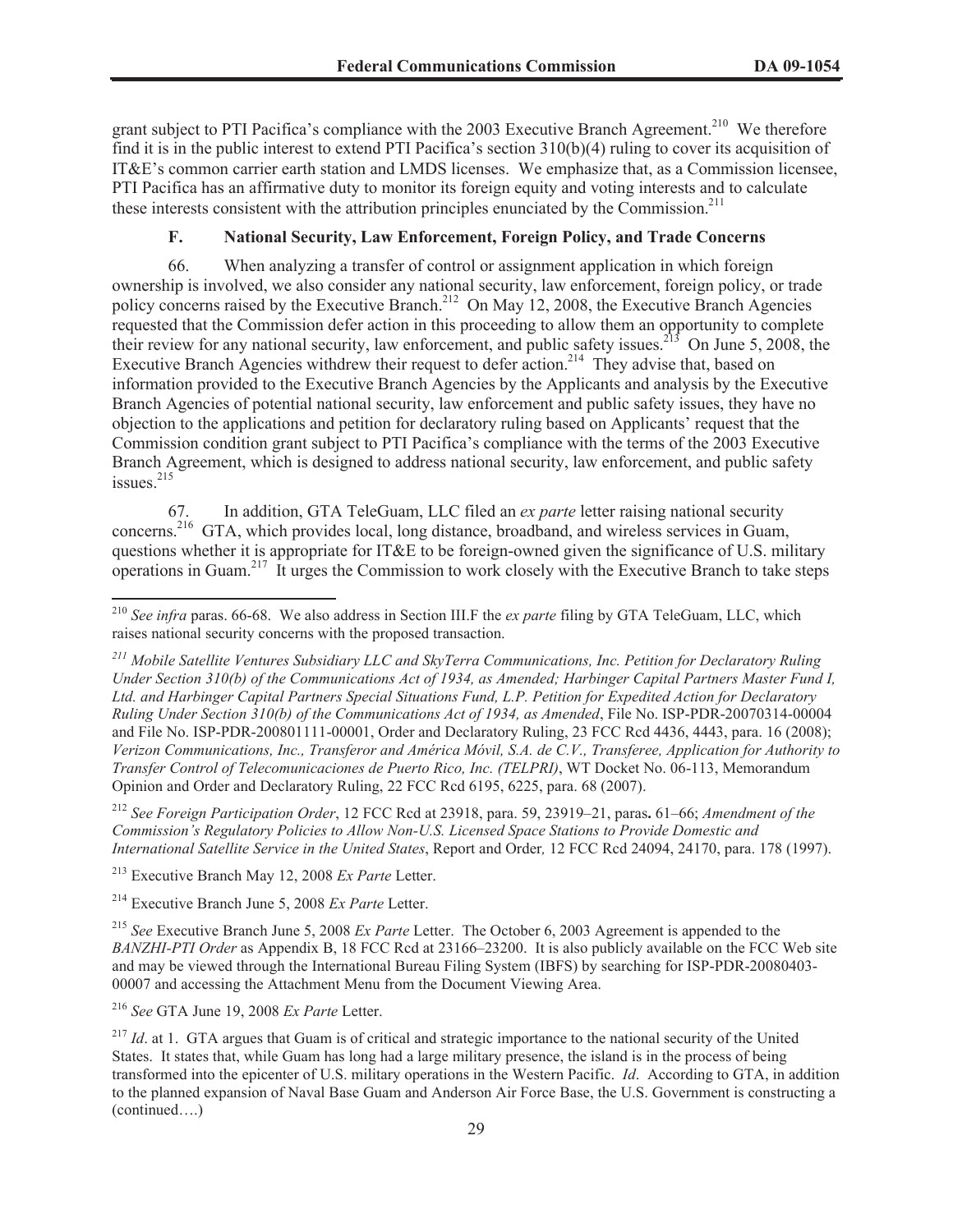to ensure that the proposed foreign ownership does not threaten national security. Specifically, GTA submits that "the combined IT&E/PTI should be required to divest any business that it does with the U.S. Armed Forces and should be prevented from providing services to the military in the future.<sup>7218</sup>

68. In assessing the public interest, we take into the account the record and accord deference to Executive Branch expertise on national security and law enforcement issues.<sup>219</sup> As the Commission stated in the *Foreign Participation Order,* foreign participation in the U.S. telecommunications market may implicate significant national security or law enforcement issues uniquely within the expertise of the Executive Branch.<sup>220</sup> Although the Commission presumes, subject to rebuttal, that an application from a WTO Member applicant does not pose a risk of anticompetitive harm that would justify denial of the application, the Commission does not presume that an application poses no national security, law enforcement, foreign policy, or trade concerns.<sup>221</sup> In the context of this particular proceeding, we considered these concerns independent of our competition analysis and, at the request of the Executive Branch Agencies, we deferred action on the applications and petition until resolution of their concerns. As explained above, the Executive Branch Agencies now state that, based on information provided to the Agencies by the Applicants, they do not object to grant of the applications and petition for declaratory ruling based on the Applicants' request that the Commission condition its grant on compliance by PTI Pacifica with the terms of the 2003 Executive Branch Agreement. In view of the Executive Branch's scrutiny of the transaction, and the resolution of its concerns, we find no basis in the arguments raised by GTA to adopt the condition it requests. Given the discussion above, and in accordance with the request of the Applicants, we condition our grant of the applications and petition for declaratory ruling on compliance by PTI Pacifica with the commitments set forth in the 2003 Executive Branch Agreement.<sup>222</sup>

# **IV. CONCLUSION**

69. Upon review of the Application and the record in this proceeding, we conclude that approval of this transaction, as limited by the conditions, is in the public interest. We find that competitive harm is unlikely in markets for wireline and mobile telephony in Guam as a result of this transaction. Accordingly, we deny the Joint Petition's request for conditions, except for the condition relating to long distance prices in CNMI. Moreover, based on the Executive Branch's review of the transaction and the resolution of its concerns, we deny any action sought by GTA in the GTA June 19, 2008 *Ex Parte* Letter. However, as requested by the Executive Branch Agencies, we condition our grant of the Application on PTI Pacifica's compliance with the 2003 Executive Branch Agreement.<sup>223</sup>

<sup>(</sup>Continued from previous page)

new base for the Marine Corps, expanding Guam's naval facilities to accommodate aircraft carriers, and building missile defense facilities for the Army. *Id*. at 1–2 (citing Pacific Daily News, "Gates arrives on Guam: Governor talks buildup with Secretary of Defense," available at

http://www.guampdn.com/apps/pbcs.dll/article?AID=/20080530/NEWS01/805300306/1002 (May 30, 2008)). It states that nearly 40,000 military personnel, contractors, and dependents are expected to be transferred to the territory from other military facilities between now and 2014. *Id*. (citing Washington Post, "Guam Braces for Peaceful Military Incursion," available at http://www.washingtonpost.com/wpdyn/content/article/2008/01/24/AR2008012403509.html (Jan. 25, 2008)).

<sup>218</sup> GTA June 19, 2008 *Ex Parte* Letter at 2.

<sup>219</sup> *See Foreign Participation Order*, 12 FCC Rcd at 23919–21 paras. 61–66.

<sup>220</sup> *Id*. at 23919 para. 62.

<sup>221</sup> *Id*. at 23920–21 para. 65.

<sup>222</sup> *See infra* para. 66.

<sup>223</sup> *See BANZHI-PTI Order*, 18 FCC Rcd at app. B.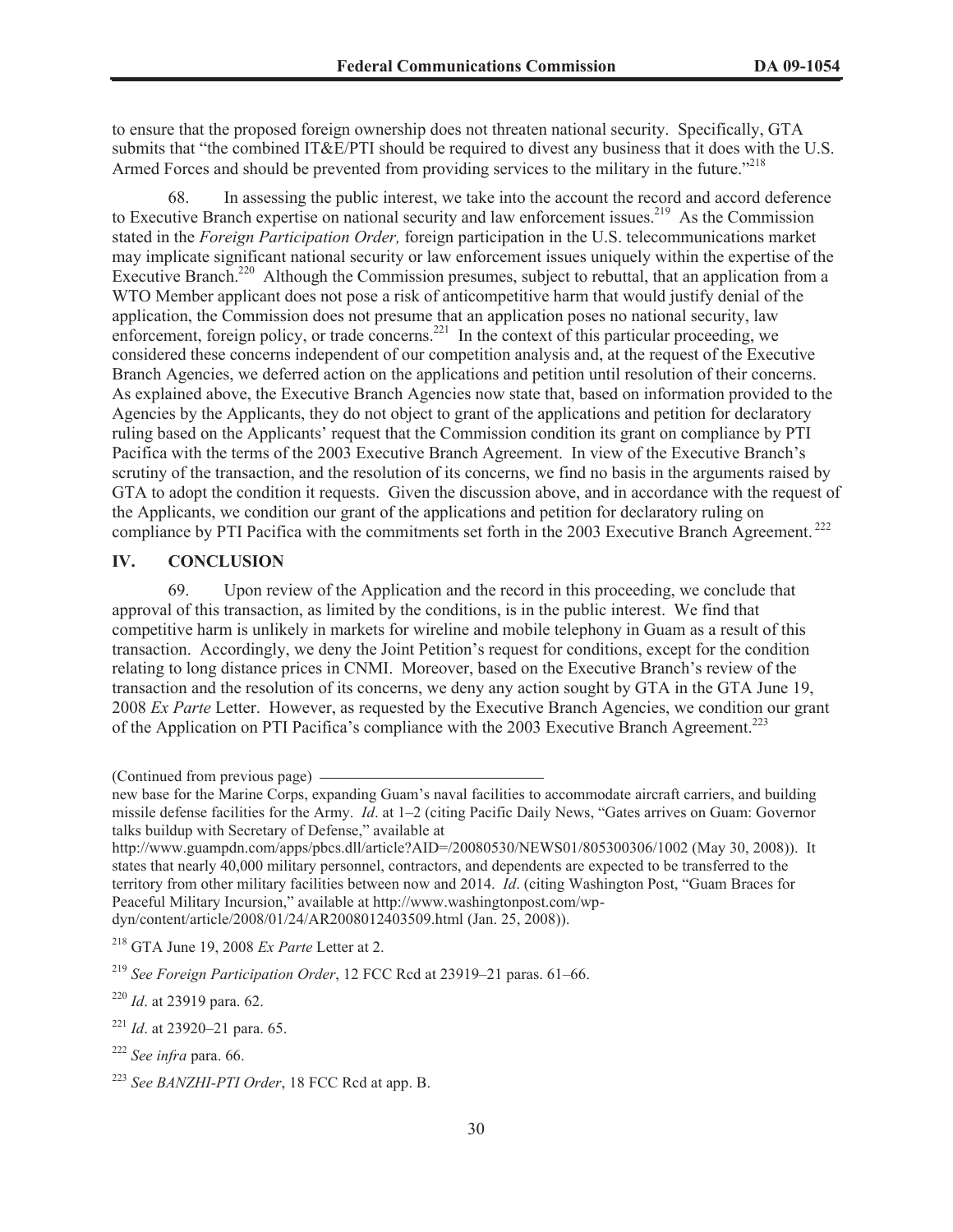# **V. ORDERING CLAUSES**

70. ACCORDINGLY, IT IS ORDERED that, pursuant to sections 4(i)–(j), 214, 309, and 310(b) and (d) of the Communications Act of 1934, as amended, 47 U.S.C. §§ 154(i)–(j), 214, 309, 310(b), 310(d), the applications and associated petition for declaratory ruling set forth in Appendix A ARE GRANTED.

71. IT IS FURTHER ORDERED that, pursuant to sections 4(i)–(j), 214, 309, and 310(b) and (d) of the Communications Act of 1934, as amended, 47 U.S.C. §§ 154(i)–(j), 214, 309, 310(b), 310(d), that grant of the applications and associated petition for declaratory ruling IS CONDITIONED UPON compliance by PTI Pacifica with the provisions of the Agreement between the Micronesian Telecommunications Corporation and Pacific Telecom Inc., and the Federal Bureau of Investigation, the U.S. Department of Justice, the U.S. Department of Defense, and the U.S. Department of Homeland Security, dated October 6, 2003, which is appended to the Order and Authorization adopted in IB Docket No. 03-115, 18 FCC Rcd 23140, Appendix B (IB, WCB, WTB 2003).<sup>224</sup>

72. IT IS FURTHER ORDERED that, pursuant to sections 1, 4(i), 4(j), 5(c), 214, and 254 of the Communications Act of 1934, as amended, 47 U.S.C. §§ 151, 154(i), 154(j), 155(c), 214, and 254, and pursuant to the authority delegated in sections 0.91, 0.291, and 63.03 of the Commission's rules, 47 C.F.R. §§ 0.91, 0.291, and 63.03, and sections 0.51 and 0.261 of the Commission's rules, 47 C.F.R. §§ 0.51, 0.261, grant of the applications is conditioned upon Applicants' compliance with the commitment that PTI Pacifica will not raise its 1+ presubscribed wireline rates for three years from the date of this Order $225$ 

73. IT IS FURTHER ORDERED that, pursuant to sections 4(i)–(j), 214, 309, and 310(b) and (d) of the Communications Act of 1934, as amended, 47 U.S.C. §§ 154(i)–(j), 214, 309, 310(b), 310(d), that the Petition to Condition and the GTA June 19, 2008 *Ex Parte* Letter ARE DENIED.

74. This action is taken pursuant to delegated authority under Sections 0.204, 0.261, 0.291, and 0.331, of the Commission's Rules, 47 C.F.R. §§ 0.204, 0.261, 0.291, 0.331.

### FEDERAL COMMUNICATIONS COMMISSION

Julie A. Veach Acting Chief, Wireline Competition Bureau

James D. Schlichting Acting Chief, Wireless Telecommunications Bureau

John V. Giusti Acting Chief, International Bureau

<sup>224</sup> *See id*.

<sup>225</sup> *See* PTI Pacifica April 27 *Ex Parte* Letter at 6.